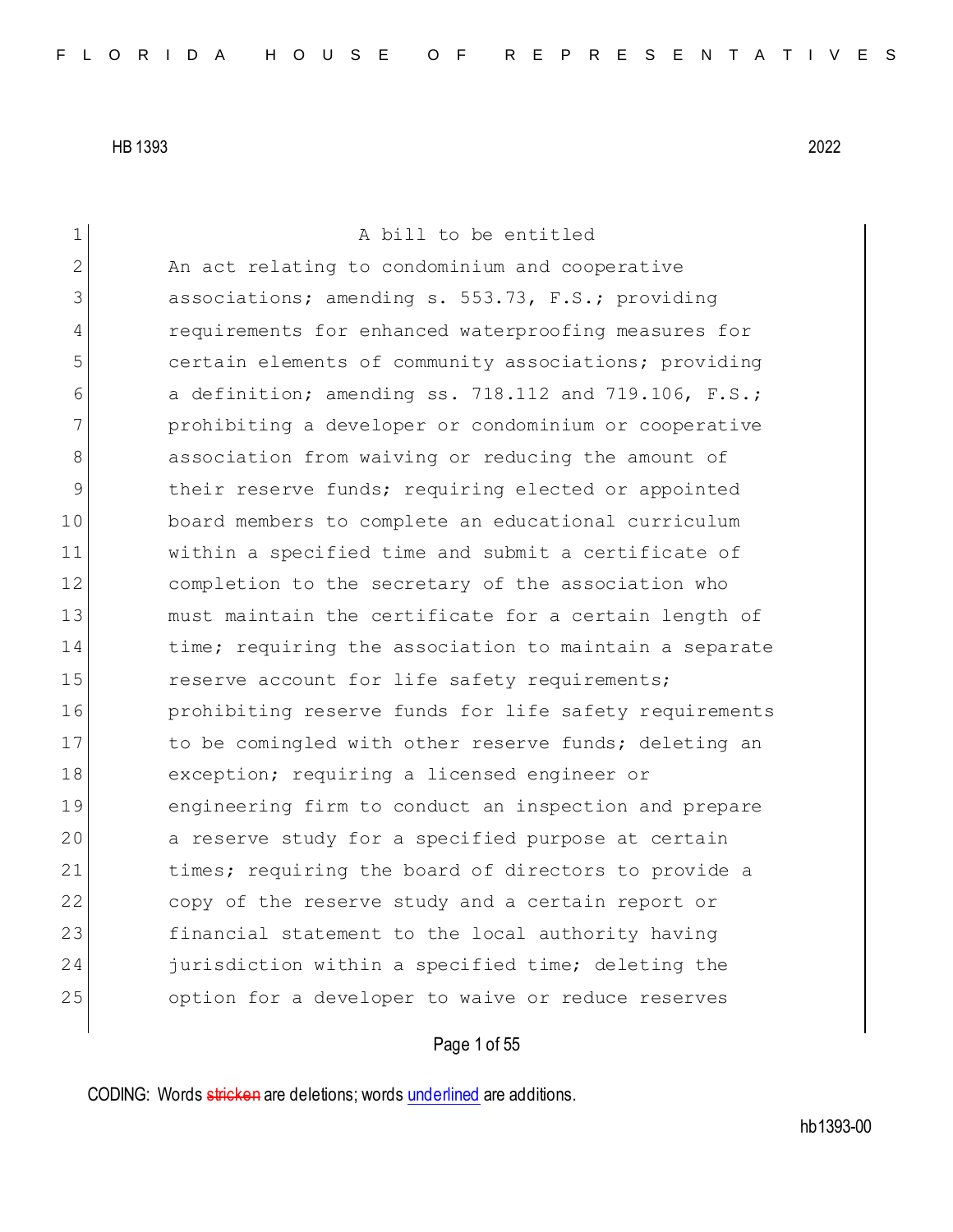26 and under certain conditions; requiring construction and 27 renovation of a residential condominium building and 28 residential cooperative building to comply with the 29 Florida Building Code; requiring an annual inspection 30 of certain property by a licensed structural engineer; 31 requiring the local authority having jurisdiction to 32 issue a specified notice once a residential 33 condominium building and residential cooperative 34 building reach a certain age; requiring the board to 35 hire a licensed architect or engineer to conduct a 36 structural and electrical recertification inspection 37 of the condominium or cooperative building within a 38 specified time after receipt of such notice; requiring 39 block the licensed architect or engineer to analyze certain 40 parts of the condominium or cooperative building for 41 the recertification inspection; requiring the licensed 42 architect or engineer to certify a report explaining 43 what type of inspection was completed and any remedial 44 actions needed; requiring the board to provide a copy 45 of the report to the local authority having 46 jurisdiction within a specified time; requiring any 47 repairs or modification noted in the report to be 48 completed within a specified time; requiring the board 49 to provide a completion report to the local authority 50 having jurisdiction within a specified time after any

## Page 2 of 55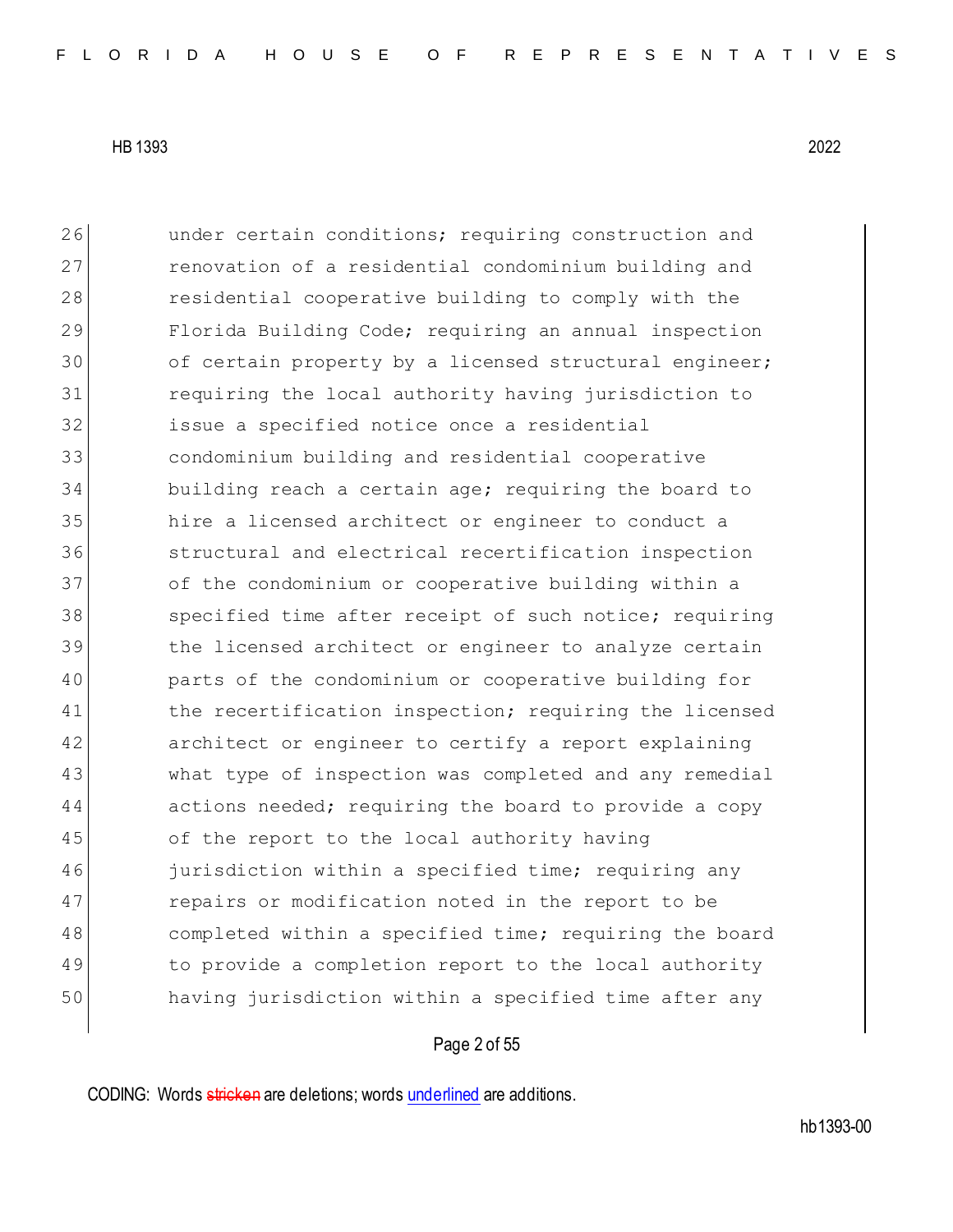51 **remedial action is completed;** authorizing the local 52 **b** authority having jurisdiction to order a mandatory 53 evacuation of the residential condominium or 54 residential cooperative under certain circumstances; 55 **providing remedies and penalties;** requiring a 56 recertification inspection after a certain amount of 57 time; conforming provisions to changes made by the 58 act; amending ss. 718.503 and 719.503, F.S.; revising 59 the documents that must be delivered to a prospective 60 buyer or lessee of a residential unit; revising the 61 clause that must be included in a contract for the 62 resale of a residential unit; amending  $s. 718.618$ , 63 F.S.; conforming provisions to changes made by the 64 act; amending s. 718.706, F.S.; prohibiting a bulk 65 assignee on behalf of an association from waiving or 66 **reducing the amount of reserve funds; amending s.** 67 719.103, F.S.; revising definitions; providing an 68 effective date. 69 70 Be It Enacted by the Legislature of the State of Florida: 71 72 Section 1. Subsection (20) of section 553.73, Florida 73 Statutes, is renumbered as subsection (21), and a new subsection 74 (20) is added to that section, to read: 75 553.73 Florida Building Code.-

### Page 3 of 55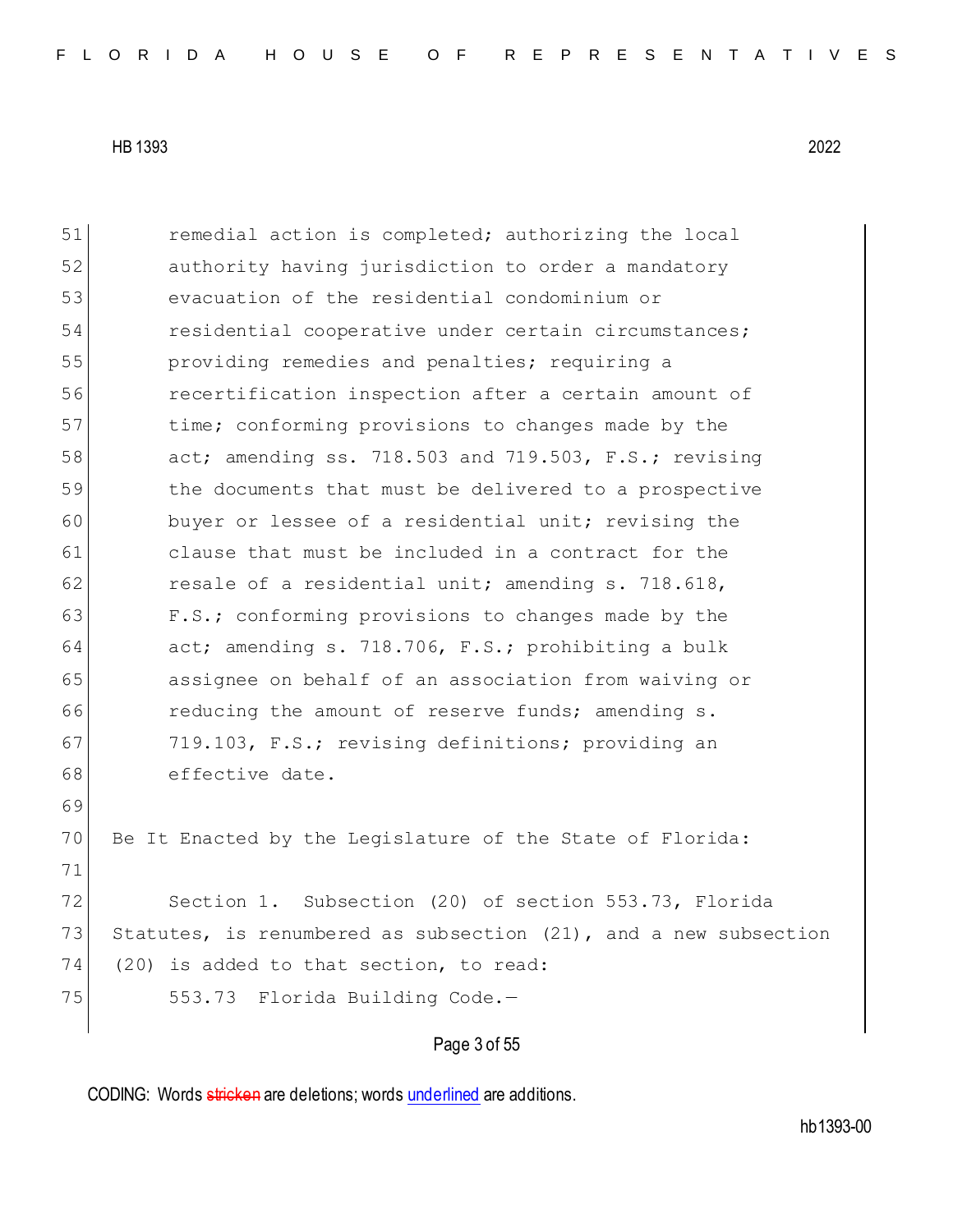76 (20) The Florida Building Code must require enhanced 77 waterproofing measures for all construction and renovation of 78 parking garages and swimming pool decks serving a condominium 79 association, cooperative association, or homeowners' 80 association. For purposes of this subsection, the term "enhanced 81 waterproofing measures" means that all waterproofing measures 82 taken must last for at least 20 years. 83 Section 2. Paragraphs  $(b)$ ,  $(d)$ , and  $(f)$  of subsection  $(2)$ 84 of section 718.112, Florida Statutes, are amended, and paragraph 85 (p) is added to that section, to read: 86 718.112 Bylaws.-87 (2) REQUIRED PROVISIONS.—The bylaws shall provide for the 88 following and, if they do not do so, shall be deemed to include 89 the following: 90 (b) Quorum; voting requirements; proxies.-91 1. Unless a lower number is provided in the bylaws, the 92 percentage of voting interests required to constitute a quorum 93 at a meeting of the members is a majority of the voting 94 interests. Unless otherwise provided in this chapter or in the 95 declaration, articles of incorporation, or bylaws, and except as 96 provided in subparagraph (d) 4., decisions must shall be made by 97 a majority of the voting interests represented at a meeting at 98 which a quorum is present. 99 2. Except as specifically otherwise provided herein, unit 100 owners in a residential condominium may not vote by general

# Page 4 of 55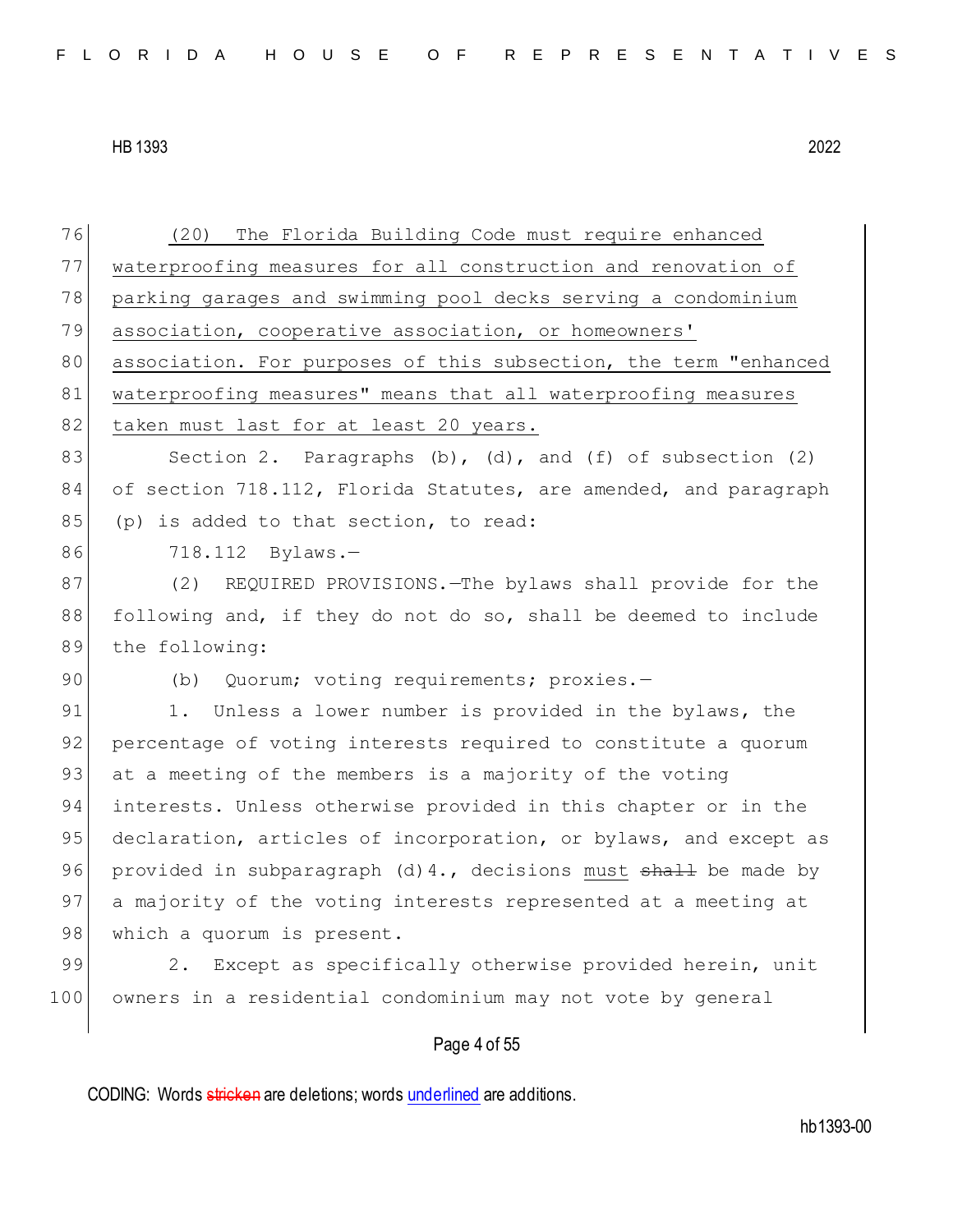101 proxy, but may vote by limited proxies substantially conforming 102 to a limited proxy form adopted by the division. A voting 103 interest or consent right allocated to a unit owned by the 104 association may not be exercised or considered for any purpose, 105 whether for a quorum, an election, or otherwise. Limited proxies 106 and general proxies may be used to establish a quorum. Limited 107 proxies must shall be used for votes taken to waive or reduce  $108$  reserves in accordance with subparagraph (f)2.; for votes taken 109 to waive the financial reporting requirements of s. 718.111(13); 110 for votes taken to amend the declaration pursuant to s. 718.110; 111 for votes taken to amend the articles of incorporation or bylaws 112 pursuant to this section; and for any other matter for which 113 this chapter requires or permits a vote of the unit owners. 114 Except as provided in paragraph (d), a proxy, whether limited or 115 general, may not be used in the election of board members in a 116 residential condominium. General proxies may be used for other 117 matters for which limited proxies are not required, and may be 118 used in voting for nonsubstantive changes to items for which a 119 limited proxy is required and given. Notwithstanding this 120 subparagraph, unit owners may vote in person at unit owner 121 meetings. This subparagraph does not limit the use of general 122 proxies or require the use of limited proxies for any agenda 123 item or election at any meeting of a timeshare condominium 124 association or a nonresidential condominium association. 125 3. A proxy given is effective only for the specific

## Page 5 of 55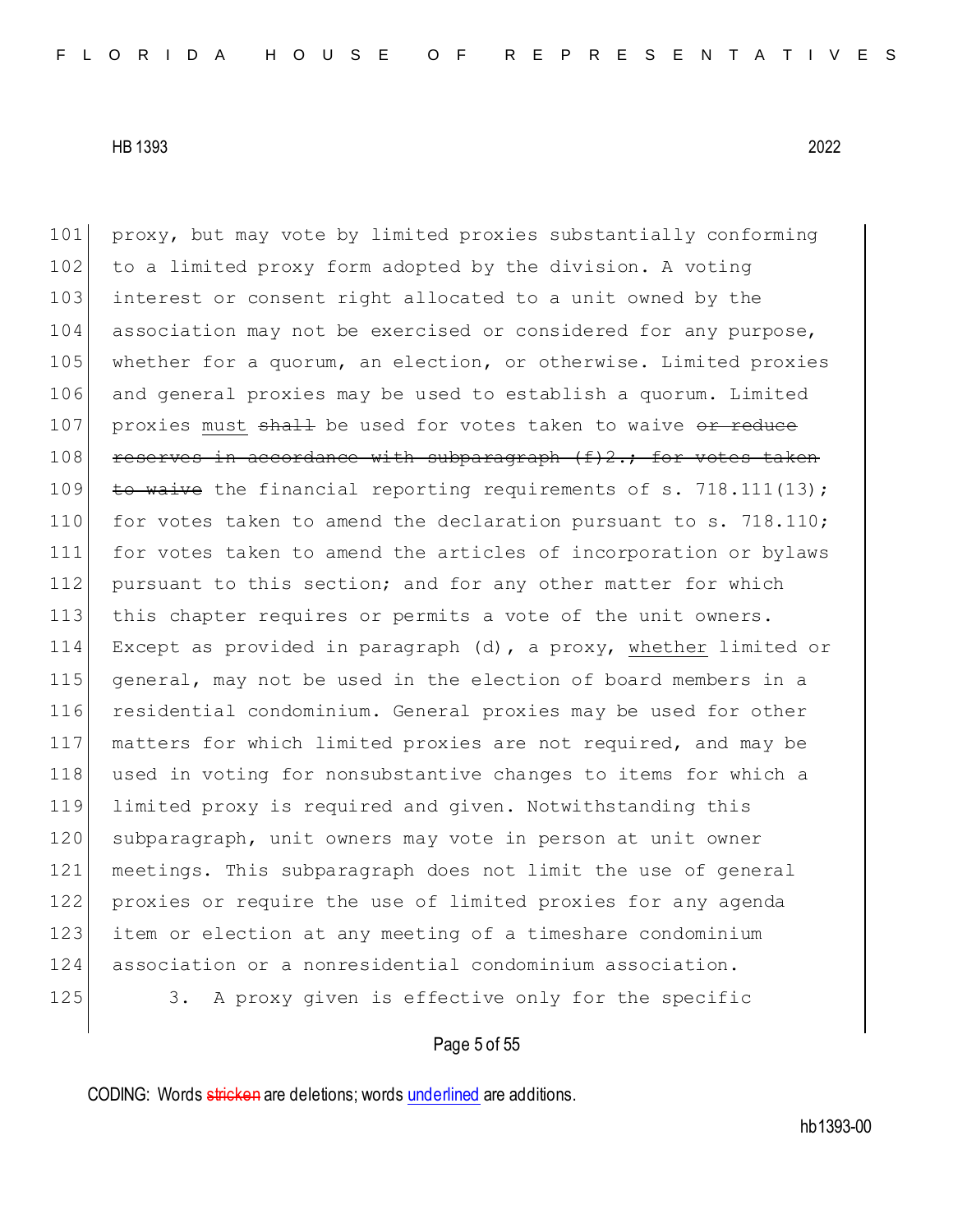126 meeting for which originally given and any lawfully adjourned 127 meetings thereof. A proxy is not valid longer than 90 days after 128 the date of the first meeting for which it was given. Every Each 129 proxy is revocable at any time at the pleasure of the unit owner 130 executing it.

131 4. A member of the board of administration or a committee 132 may submit in writing his or her agreement or disagreement with 133 any action taken at a meeting that the member did not attend. 134 This agreement or disagreement may not be used as a vote for or 135 against the action taken or to create a quorum.

136 5. A board or committee member's participation in a 137 meeting via telephone, real-time videoconferencing, or similar 138 real-time electronic or video communication counts toward a 139 quorum, and such member may vote as if physically present. A 140 speaker must be used so that the conversation of such members 141 may be heard by the board or committee members attending in 142 person as well as by any unit owners present at a meeting.

143 (d) Unit owner meetings.-

144 1. An annual meeting of the unit owners must be held at 145 the location provided in the association bylaws and, if the 146 bylaws are silent as to the location, the meeting must be held 147 within 45 miles of the condominium property. However, such 148 distance requirement does not apply to an association governing 149 a timeshare condominium.

150 2. Unless the bylaws provide otherwise, a vacancy on the

## Page 6 of 55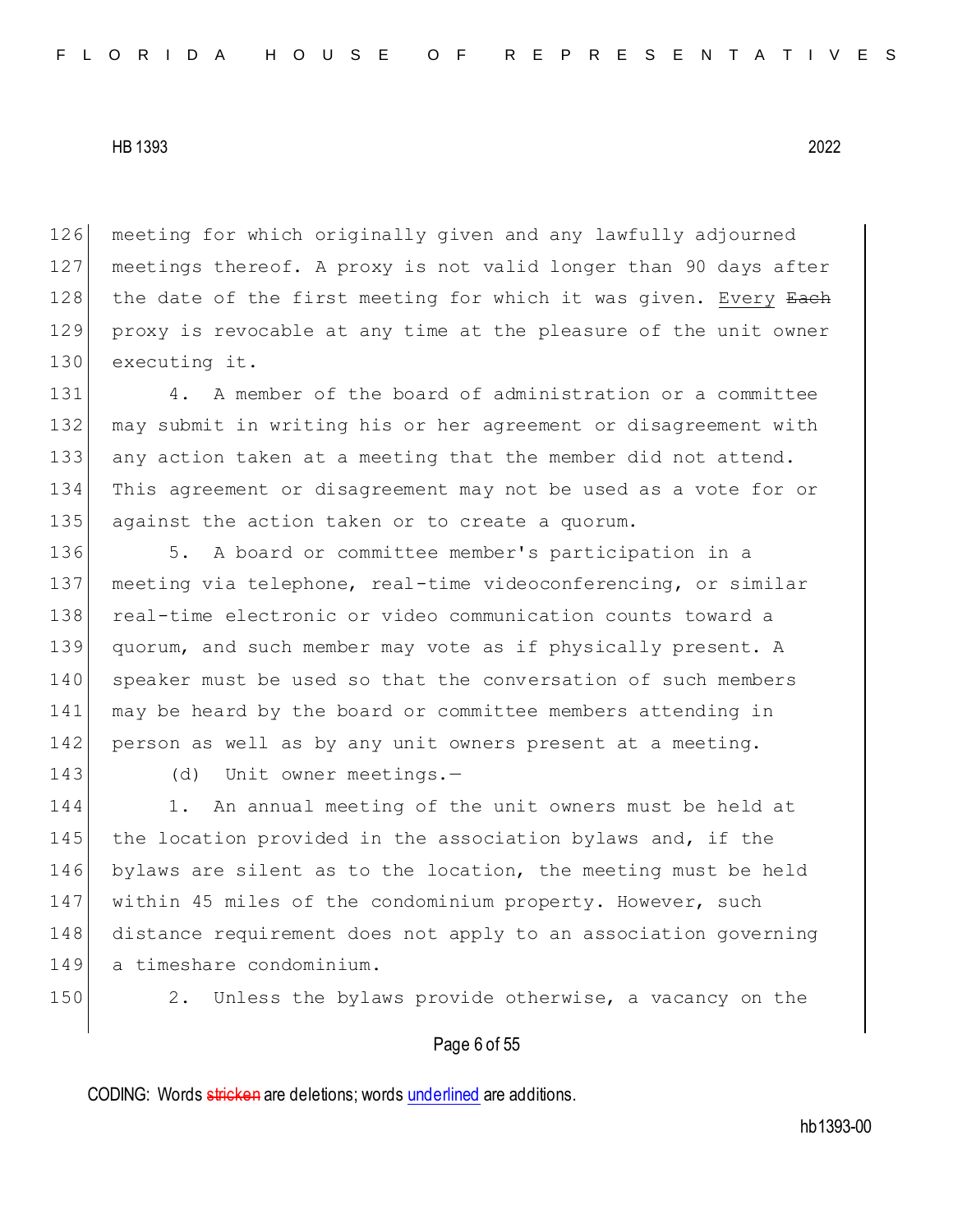board caused by the expiration of a director's term must be filled by electing a new board member, and the election must be by secret ballot. An election is not required if the number of vacancies equals or exceeds the number of candidates. For purposes of this paragraph, the term "candidate" means an eligible person who has timely submitted the written notice, as described in sub-subparagraph 4.a., of his or her intention to become a candidate. Except in a timeshare or nonresidential condominium, or if the staggered term of a board member does not expire until a later annual meeting, or if all members' terms 161 would otherwise expire but there are no candidates, the terms of 162 all board members expire at the annual meeting, and such members 163 may stand for reelection unless prohibited by the bylaws. Board members may serve terms longer than 1 year if permitted by the bylaws or articles of incorporation. A board member may not 166 serve more than 8 consecutive years unless approved by an affirmative vote of unit owners representing two-thirds of all 168 votes cast in the election or unless there are not enough eligible candidates to fill the vacancies on the board at the 170 time of the vacancy. Only board service that occurs on or after July 1, 2018, may be used when calculating a board member's term 172 limit. If the number of board members whose terms expire at the 173 annual meeting equals or exceeds the number of candidates, the candidates become members of the board effective upon the adjournment of the annual meeting. Unless the bylaws provide

## Page 7 of 55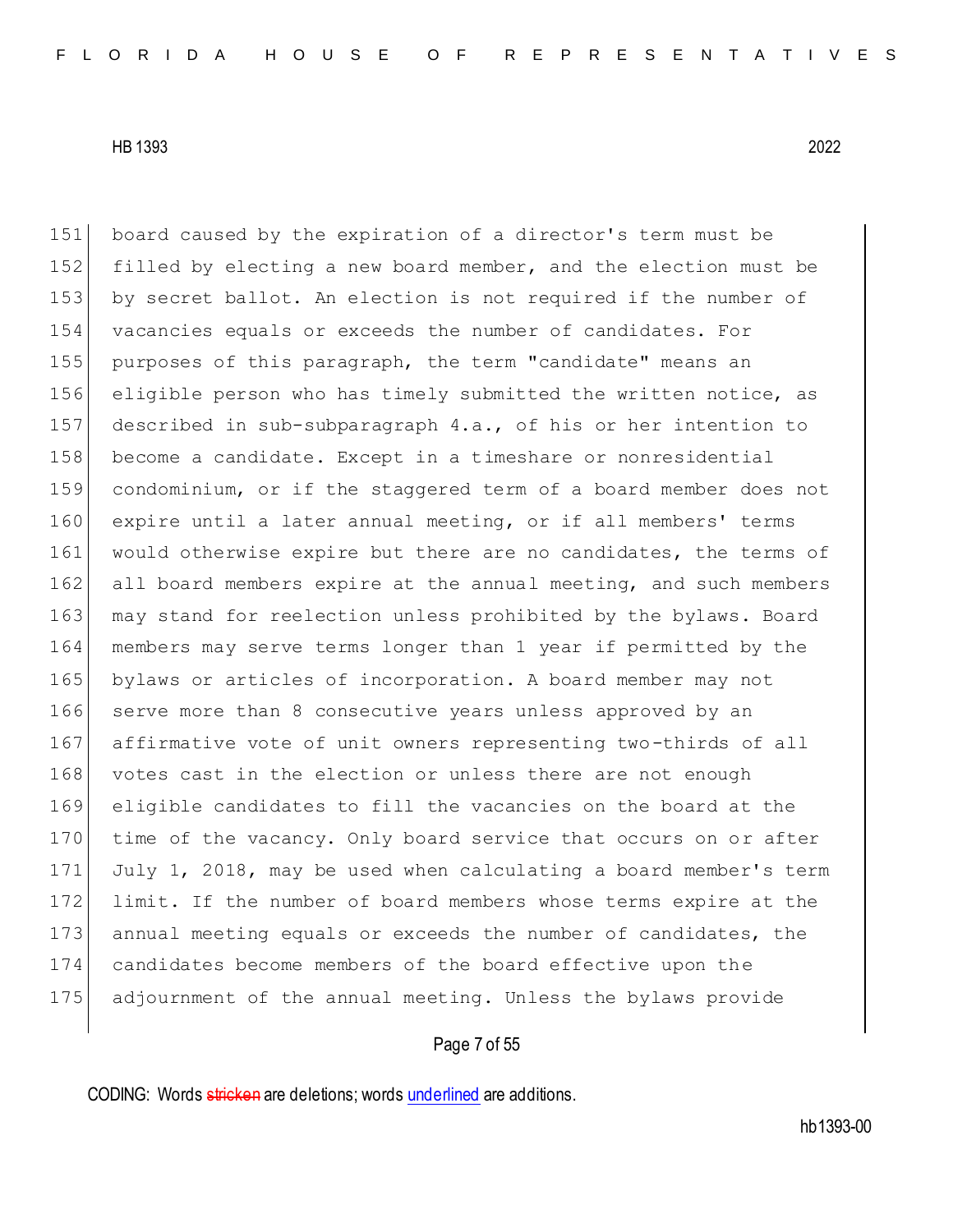otherwise, any remaining vacancies shall be filled by the affirmative vote of the majority of the directors making up the 178 newly constituted board even if the directors constitute less than a quorum or there is only one director. In a residential condominium association of more than 10 units or in a residential condominium association that does not include 182 timeshare units or timeshare interests, co-owners of a unit may 183 not serve as members of the board of directors at the same time 184 unless they own more than one unit or unless there are not enough eligible candidates to fill the vacancies on the board at the time of the vacancy. A unit owner in a residential condominium desiring to be a candidate for board membership must comply with sub-subparagraph 4.a. and must be eligible to be a candidate to serve on the board of directors at the time of the deadline for submitting a notice of intent to run in order to have his or her name listed as a proper candidate on the ballot 192 or to serve on the board. A person who has been suspended or 193 removed by the division under this chapter, or who is delinquent in the payment of any assessment due to the association, is not eligible to be a candidate for board membership and may not be listed on the ballot. For purposes of this paragraph, a person is delinquent if a payment is not made by the due date as 198 specifically identified in the declaration of condominium, bylaws, or articles of incorporation. If a due date is not 200 specifically identified in the declaration of condominium,

# Page 8 of 55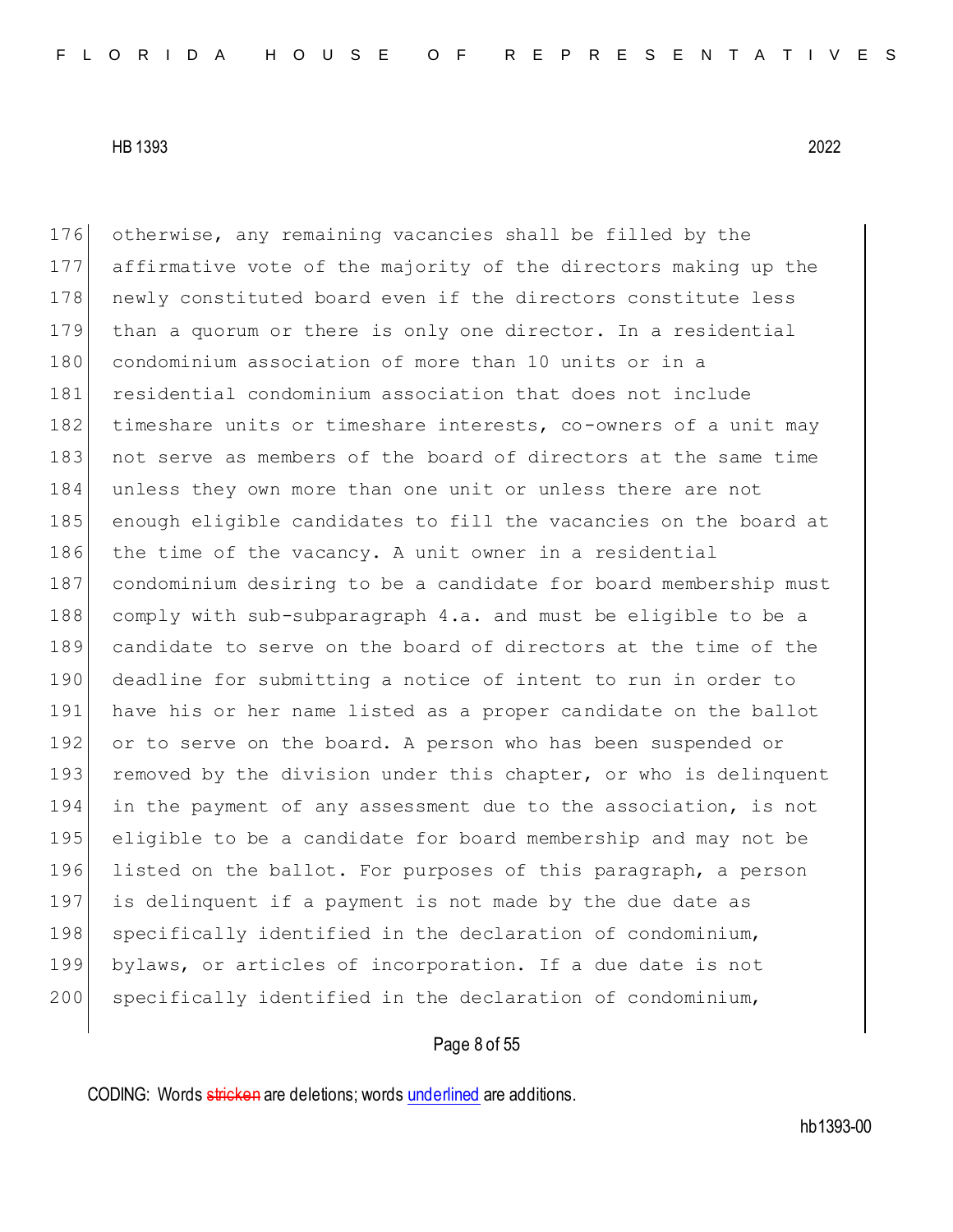201 bylaws, or articles of incorporation, the due date is the first 202 day of the assessment period. A person who has been convicted of 203 any felony in this state or in a United States District or Territorial Court, or who has been convicted of any offense in another jurisdiction which would be considered a felony if committed in this state, is not eligible for board membership unless such felon's civil rights have been restored for at least  $|$  5 years before as of the date such person seeks election to the board. The validity of an action by the board is not affected if it is later determined that a board member is ineligible for board membership due to having been convicted of a felony. This subparagraph does not limit the term of a member of the board of 213 a nonresidential or timeshare condominium.

 3. The bylaws must provide the method of calling meetings of unit owners, including annual meetings. Written notice of an 216 annual meeting must include an agenda; be mailed, hand delivered, or electronically transmitted to each unit owner at 218 least 14 days before the annual meeting; and be posted in a conspicuous place on the condominium property or association 220 property at least 14 continuous days before the annual meeting. Written notice of a meeting other than an annual meeting must include an agenda; be mailed, hand delivered, or electronically 223 transmitted to each unit owner; and be posted in a conspicuous place on the condominium property or association property within the timeframe specified in the bylaws. If the bylaws do not

# Page 9 of 55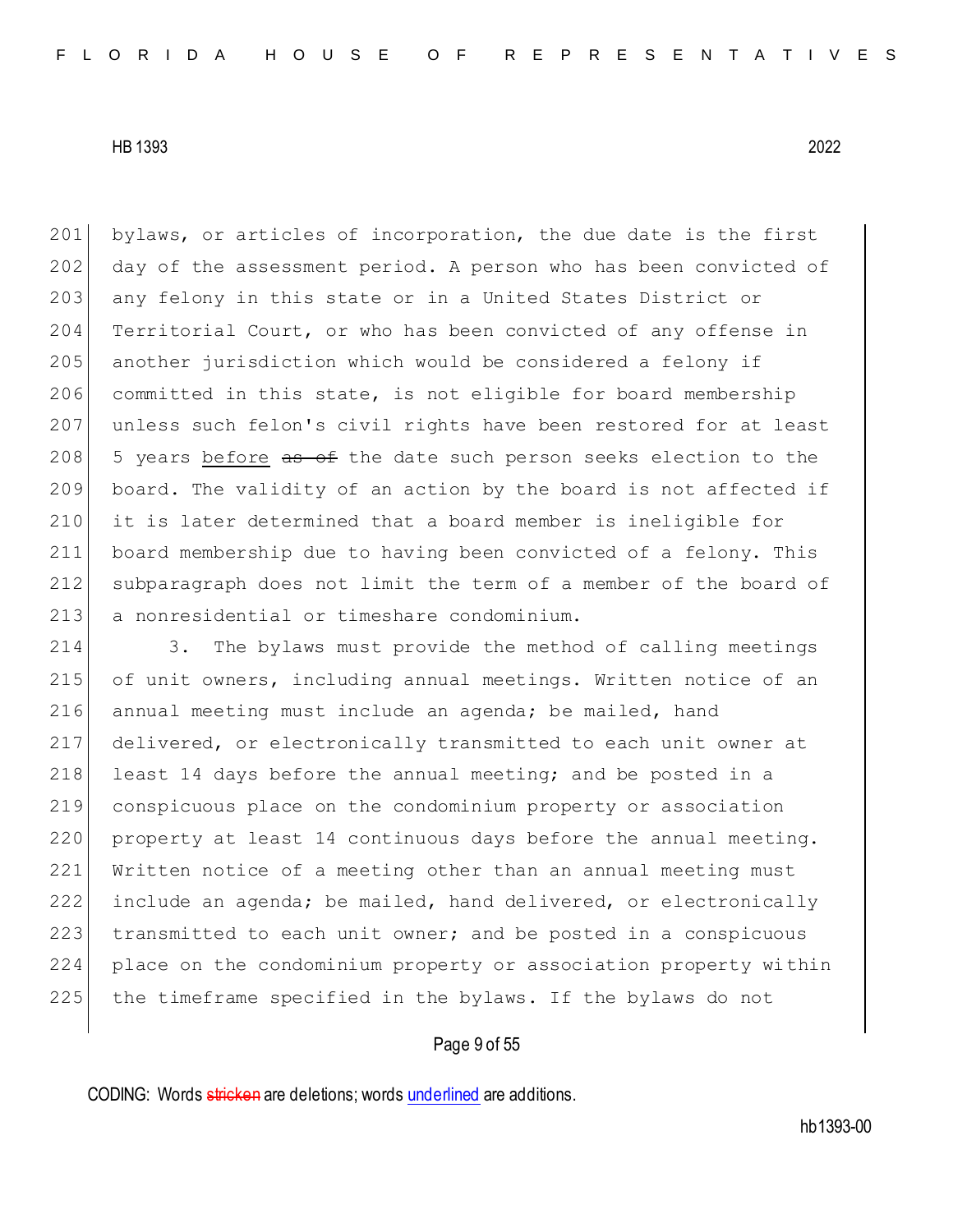226 specify a timeframe for written notice of a meeting other than an annual meeting, notice must be provided at least 14 228 continuous days before the meeting. Upon notice to the unit owners, the board shall, by duly adopted rule, designate a specific location on the condominium property or association property where all notices of unit owner meetings must be posted. This requirement does not apply if there is no condominium property for posting notices. In lieu of, or in addition to, the physical posting of meeting notices, the 235 association may, by reasonable rule, adopt a procedure for conspicuously posting and repeatedly broadcasting the notice and the agenda on a closed-circuit cable television system serving 238 the condominium association. However, if broadcast notice is used in lieu of a notice posted physically on the condominium 240 property, the notice and agenda must be broadcast at least four 241 times every broadcast hour of each day that a posted notice is 242 otherwise required under this section. If broadcast notice is 243 provided, the notice and agenda must be broadcast in a manner and for a sufficient continuous length of time so as to allow an 245 average reader to observe the notice and read and comprehend the entire content of the notice and the agenda. In addition to any of the authorized means of providing notice of a meeting of the board, the association may, by rule, adopt a procedure for conspicuously posting the meeting notice and the agenda on a website serving the condominium association for at least the

# Page 10 of 55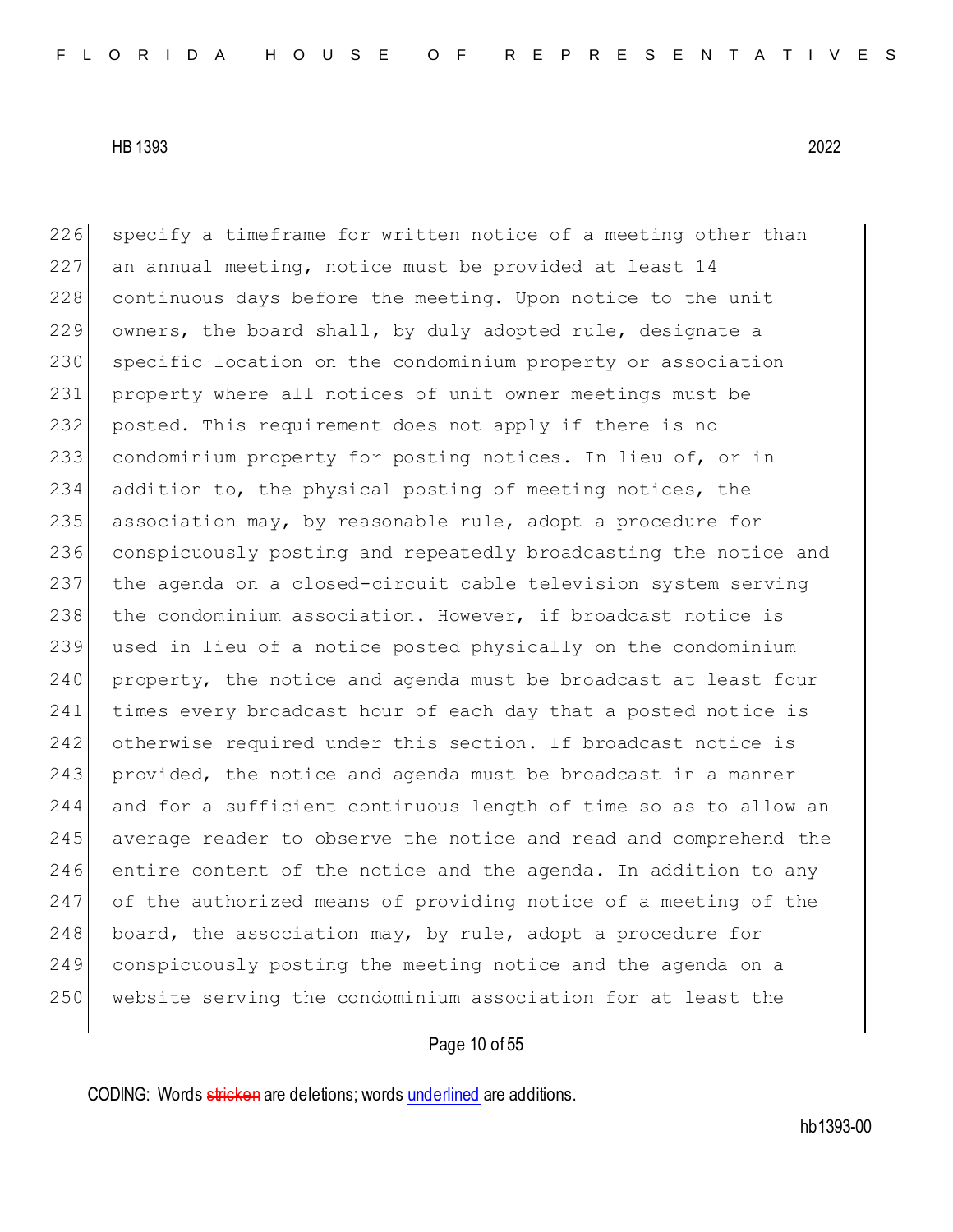251 minimum period of time for which a notice of a meeting is also 252 required to be physically posted on the condominium property. 253 Any rule adopted shall, in addition to other matters, include a 254 requirement that the association send an electronic notice in 255 the same manner as a notice for a meeting of the members, which 256 must include a hyperlink to the website where the notice is 257 posted, to unit owners whose e-mail addresses are included in 258 the association's official records. Unless a unit owner waives 259 in writing the right to receive notice of the annual meeting, 260 such notice must be hand delivered, mailed, or electronically 261 transmitted to each unit owner. Notice for meetings and notice 262 for all other purposes must be mailed to each unit owner at the 263 address last furnished to the association by the unit owner, or 264 hand delivered to each unit owner. However, if a unit is owned 265 by more than one person, the association must provide notice to 266 the address that the developer identifies for that purpose and 267 thereafter as one or more of the owners of the unit advise the 268 association in writing, or if no address is given or the owners 269 of the unit do not agree, to the address provided on the deed of 270 record. An officer of the association, or the manager or other 271 person providing notice of the association meeting, must provide 272 an affidavit or United States Postal Service certificate of 273 mailing, to be included in the official records of the 274 association affirming that the notice was mailed or hand 275 delivered in accordance with this provision.

# Page 11 of 55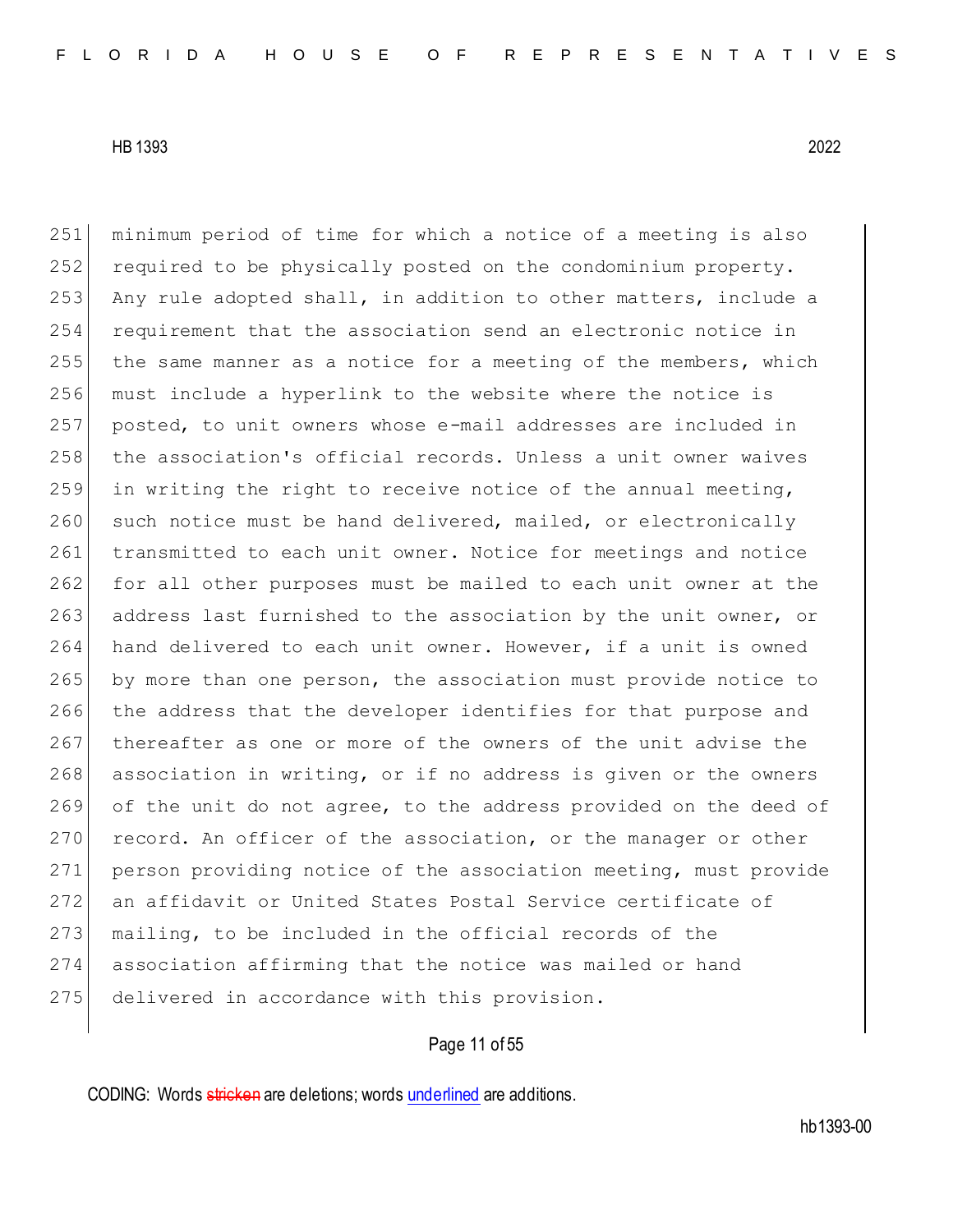276 4. The members of the board of a residential condominium 277 shall be elected by written ballot or voting machine. Proxies 278 may not be used in electing the board in general elections or 279 elections to fill vacancies caused by recall, resignation, or 280 otherwise, unless otherwise provided in this chapter. This 281 subparagraph does not apply to an association governing a 282 timeshare condominium.

283 a. At least 60 days before a scheduled election, the 284 association shall mail, deliver, or electronically transmit, by 285 separate association mailing or included in another association 286 mailing, delivery, or transmission, including regularly 287 published newsletters, to each unit owner entitled to a vote, a 288 first notice of the date of the election. A unit owner or other 289 eligible person desiring to be a candidate for the board must 290 give written notice of his or her intent to be a candidate to 291 the association at least 40 days before a scheduled election. 292 Together with the written notice and agenda as set forth in 293 subparagraph 3., the association shall mail, deliver, or 294 electronically transmit a second notice of the election to all 295 unit owners entitled to vote, together with a ballot that lists 296 all candidates not less than 14 days or more than 34 days before 297 the date of the election. Upon request of a candidate, an 298 information sheet, no larger than 8 1/2 inches by 11 inches, 299 which must be furnished by the candidate at least 35 days before 300 the election, must be included with the mailing, delivery, or

# Page 12 of 55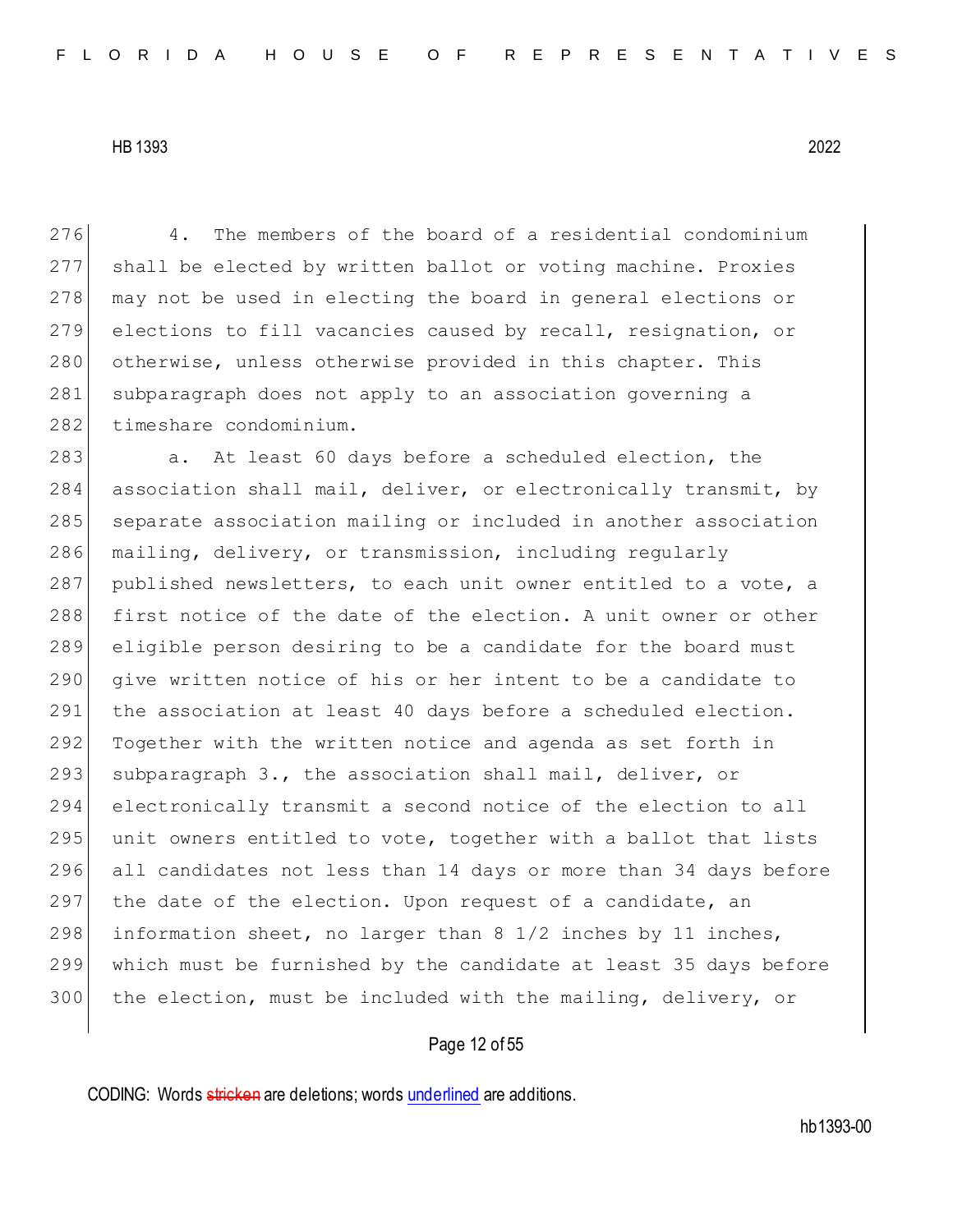transmission of the ballot, with the costs of mailing, delivery, or electronic transmission and copying to be borne by the association. The association is not liable for the contents of the information sheets prepared by the candidates. In order to reduce costs, the association may print or duplicate the information sheets on both sides of the paper. The division shall by rule establish voting procedures consistent with this sub-subparagraph, including rules establishing procedures for giving notice by electronic transmission and rules providing for the secrecy of ballots. Elections shall be decided by a plurality of ballots cast. There is no quorum requirement; however, at least 20 percent of the eligible voters must cast a ballot in order to have a valid election. A unit owner may not authorize any other person to vote his or her ballot, and any ballots improperly cast are invalid. A unit owner who violates this provision may be fined by the association in accordance with s. 718.303. A unit owner who needs assistance in casting the ballot for the reasons stated in s. 101.051 may obtain such assistance. The regular election must occur on the date of the 320 annual meeting. Notwithstanding this sub-subparagraph, an election is not required unless more candidates file notices of intent to run or are nominated than board vacancies exist.

 b. Within 90 days after being elected or appointed to the 324 board of an association of a residential condominium, a each newly elected or appointed director shall certify in writing to

# Page 13 of 55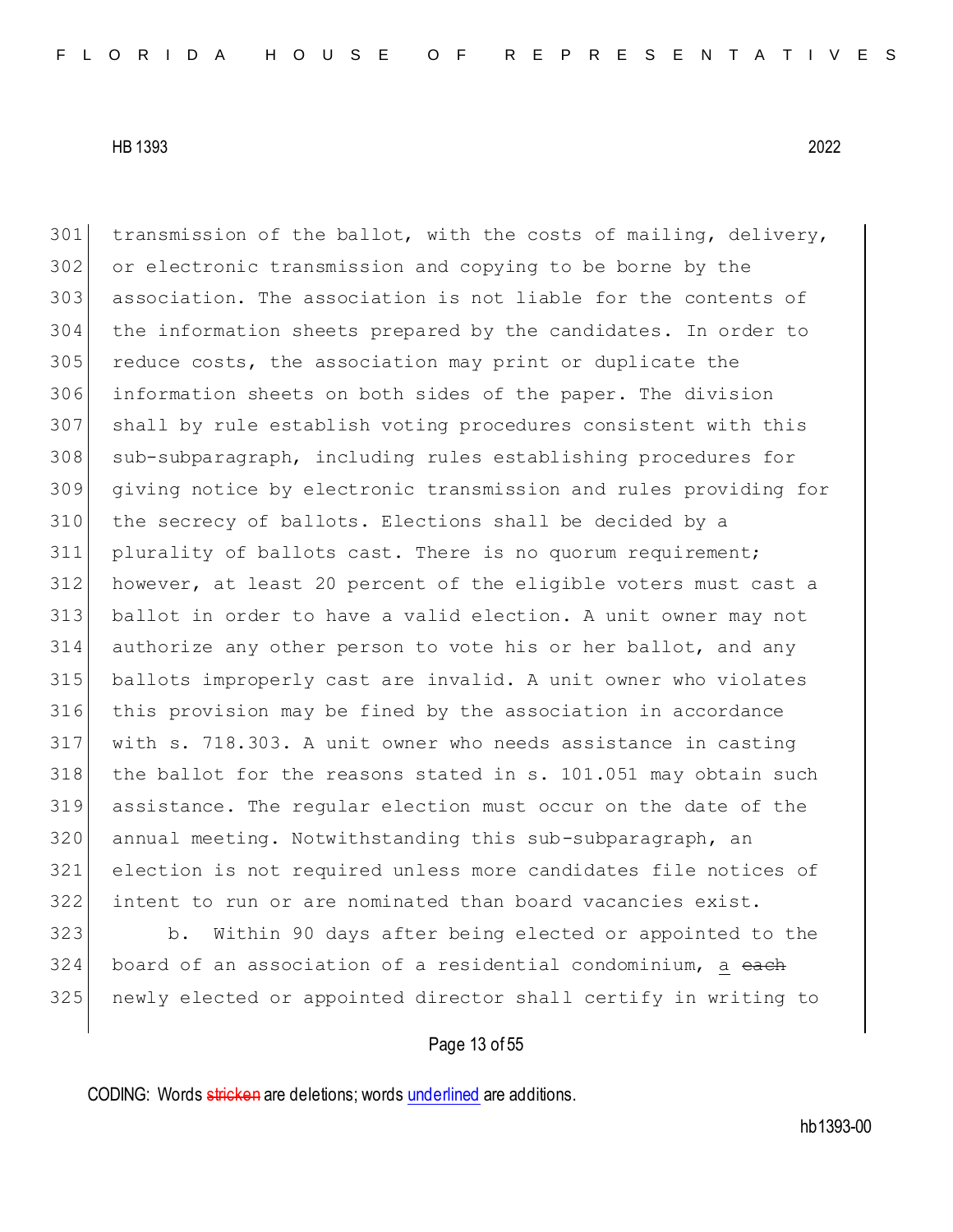the secretary of the association that he or she has read the association's declaration of condominium, articles of 328 incorporation, bylaws, and current written policies; that he or she will work to uphold such documents and policies to the best 330 of his or her ability; and that he or she will faithfully discharge his or her fiduciary responsibility to the 332 association's members. In addition to lieu of this written certification, within 90 days after being elected or appointed 334 to the board, the newly elected or appointed director must  $m\rightarrow$  submit a certificate of having satisfactorily completed the educational curriculum administered by a division-approved condominium education provider within 1 year before or 90 days after the date of election or appointment. The written certification and  $e^{i\phi}$  educational certificate is valid and does not have to be resubmitted as long as the director serves on the board without interruption. A director of an association of a residential condominium who fails to timely file the written certification and  $\theta$  educational certificate is suspended from service on the board until he or she complies with this sub-345 subparagraph. The board may temporarily fill the vacancy during 346 the period of suspension. The secretary of <del>shall cause</del> the association shall  $\pm\Theta$  retain a director's written certification and  $\theta$  educational certificate for inspection by the members for 5 years after a director's election or the duration of the director's uninterrupted tenure, whichever is longer. Failure to

# Page 14 of 55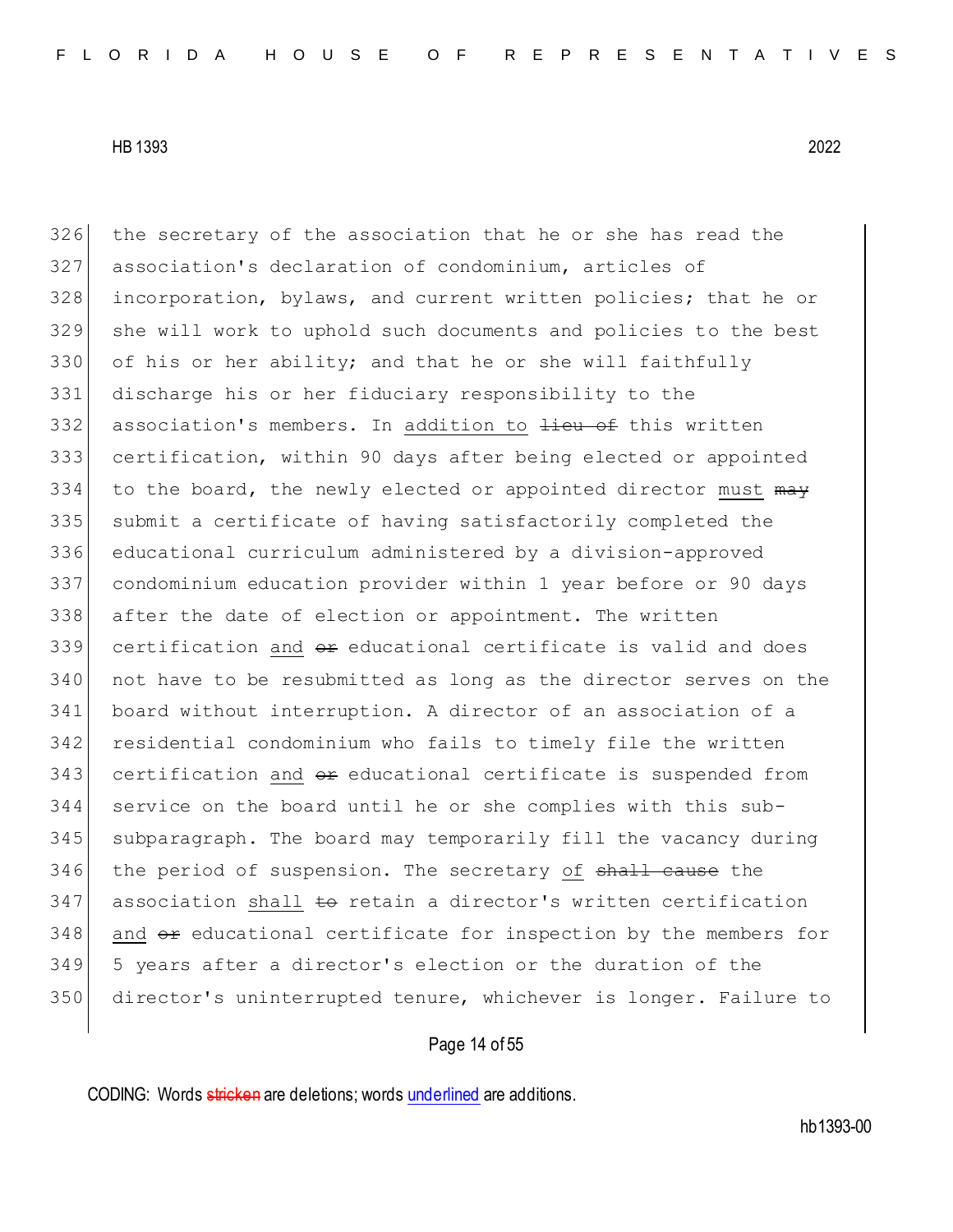have such written certification and  $\theta$  reducational certificate on file does not affect the validity of any board action.

 c. Any challenge to the election process must be commenced within 60 days after the election results are announced.

 5. Any approval by unit owners called for by this chapter or the applicable declaration or bylaws, including, but not limited to, the approval requirement in s. 718.111(8), must be made at a duly noticed meeting of unit owners and is subject to all requirements of this chapter or the applicable condominium documents relating to unit owner decisionmaking, except that unit owners may take action by written agreement, without meetings, on matters for which action by written agreement without meetings is expressly allowed by the applicable bylaws or declaration or any law that provides for such action.

365 6. Unit owners may waive notice of specific meetings if allowed by the applicable bylaws or declaration or any law. 367 Notice of meetings of the board of administration, unit owner meetings, except unit owner meetings called to recall board members under paragraph (j), and committee meetings may be given by electronic transmission to unit owners who consent to receive notice by electronic transmission. A unit owner who consents to receiving notices by electronic transmission is solely 373 responsible for removing or bypassing filters that block receipt of mass e-mails sent to members on behalf of the association in 375 the course of giving electronic notices.

### Page 15 of 55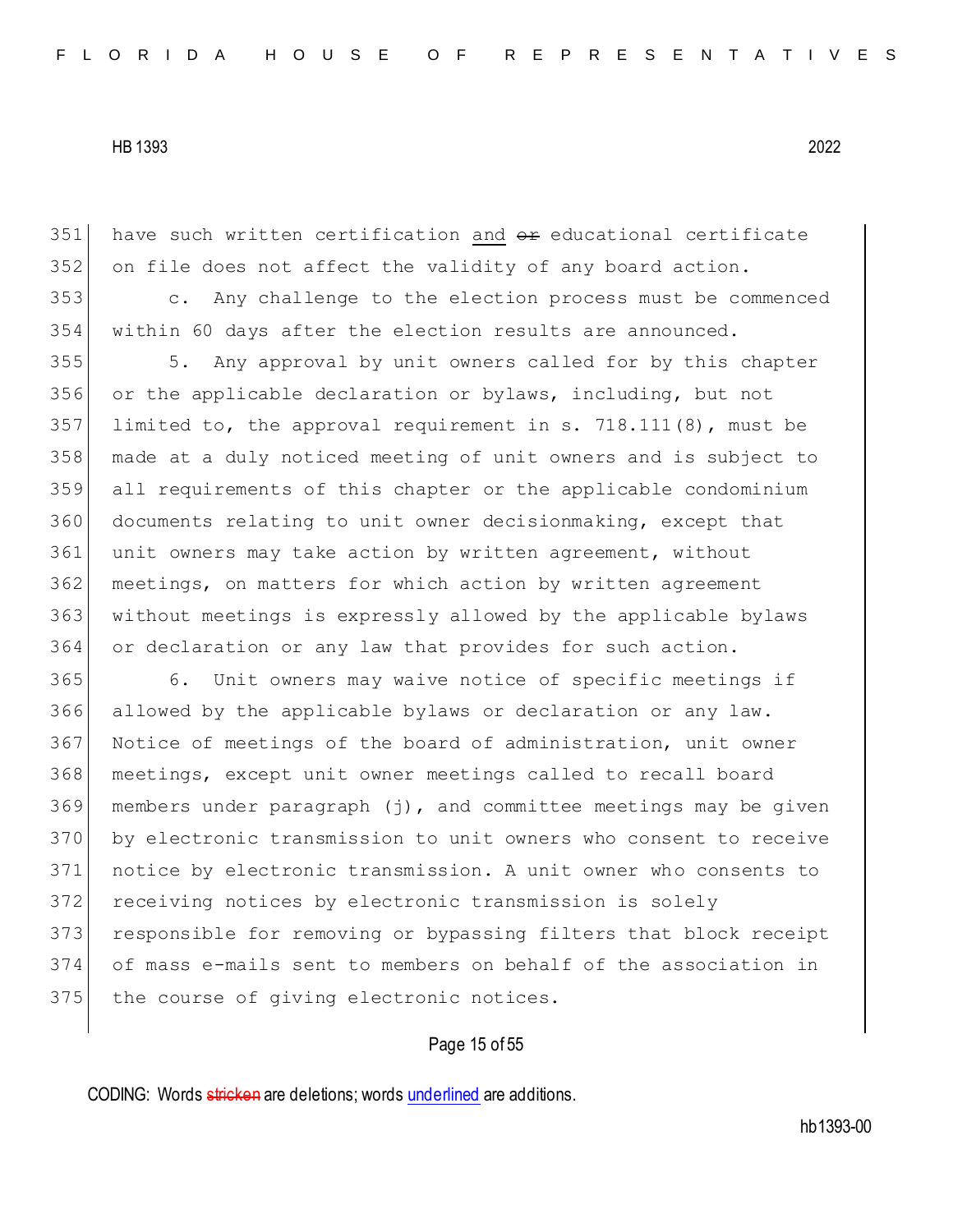376 7. Unit owners have the right to participate in meetings 377 of unit owners with reference to all designated agenda items. 378 However, the association may adopt reasonable rules governing 379 the frequency, duration, and manner of unit owner participation.

380 8. A unit owner may tape record or videotape a meeting of 381 the unit owners subject to reasonable rules adopted by the 382 division.

383 9. Unless otherwise provided in the bylaws, any vacancy occurring on the board before the expiration of a term may be filled by the affirmative vote of the majority of the remaining directors, even if the remaining directors constitute less than a quorum, or by the sole remaining director. In the alternative, a board may hold an election to fill the vacancy, in which case the election procedures must conform to sub-subparagraph 4.a. unless the association governs 10 units or fewer and has opted 391 out of the statutory election process, in which case the bylaws of the association control. Unless otherwise provided in the bylaws, a board member appointed or elected under this section shall fill the vacancy for the unexpired term of the seat being filled. Filling vacancies created by recall is governed by paragraph (j) and rules adopted by the division.

397 10. This chapter does not limit the use of general or 398 limited proxies, require the use of general or limited proxies, 399 or require the use of a written ballot or voting machine for any 400 agenda item or election at any meeting of a timeshare

# Page 16 of 55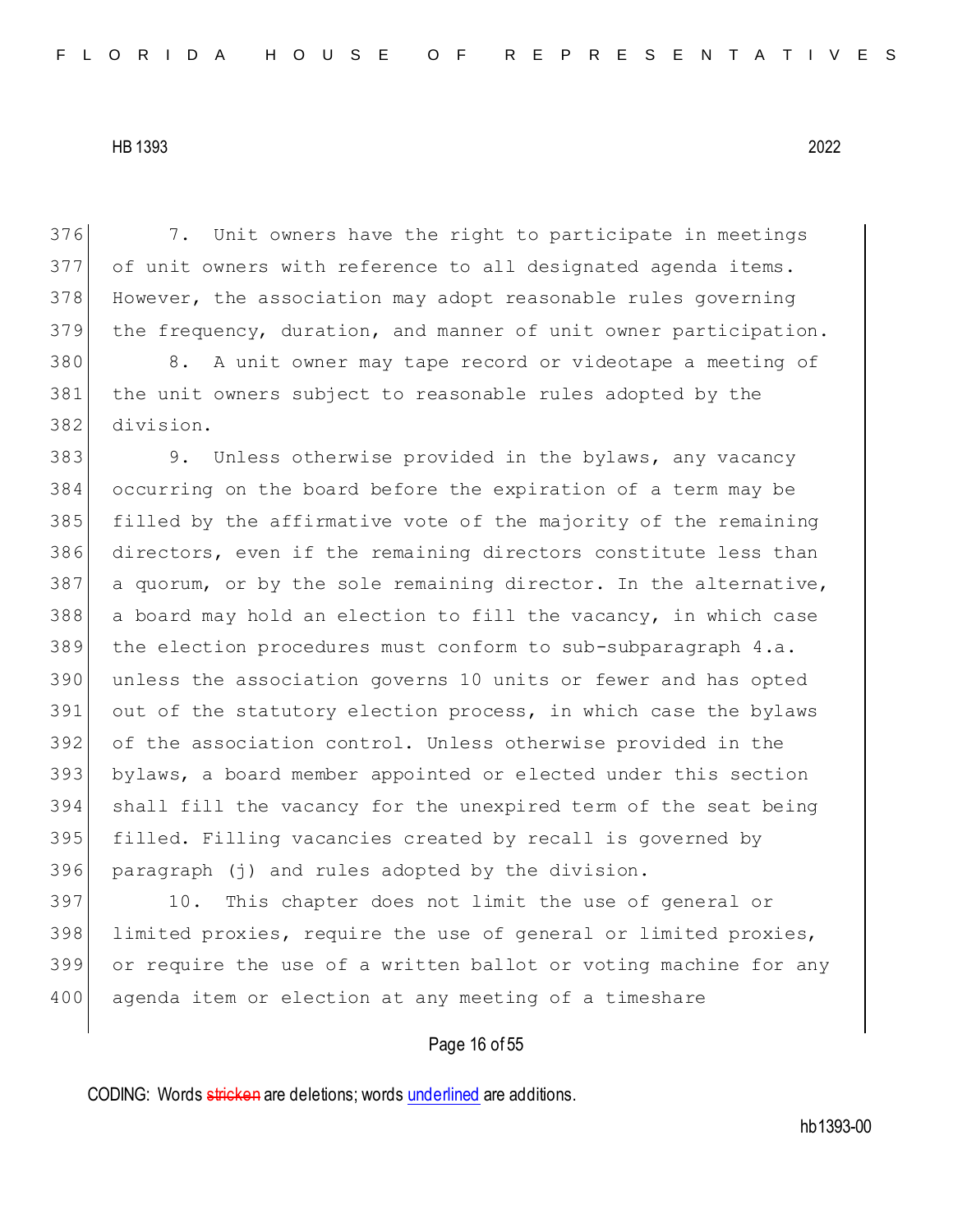401 condominium association or nonresidential condominium 402 association.

403

404 Notwithstanding subparagraph (b)2. and sub-subparagraph 4.a., an 405 association of 10 or fewer units may, by affirmative vote of a 406 majority of the total voting interests, provide for different 407 voting and election procedures in its bylaws, which may be by a 408 proxy specifically delineating the different voting and election 409 procedures. The different voting and election procedures may 410 provide for elections to be conducted by limited or general 411 proxy.

412 (f) Annual budget.-

413 1. The proposed annual budget of estimated revenues and 414 expenses must be detailed and must show the amounts budgeted by 415 accounts and expense classifications, including, at a minimum, 416 any applicable expenses listed in s. 718.504(21). The board must 417 shall adopt the annual budget at least 14 days before prior to 418 the start of the association's fiscal year. If <del>In the event that</del> 419 the board fails to timely adopt the annual budget a second time, 420 it is shall be deemed a minor violation and the prior year's 421 budget shall continue in effect until a new budget is adopted. A 422 | multicondominium association must <del>shall</del> adopt a separate budget 423 of common expenses for each condominium the association operates 424 and must shall adopt a separate budget of common expenses for 425 the association. In addition, if the association maintains

# Page 17 of 55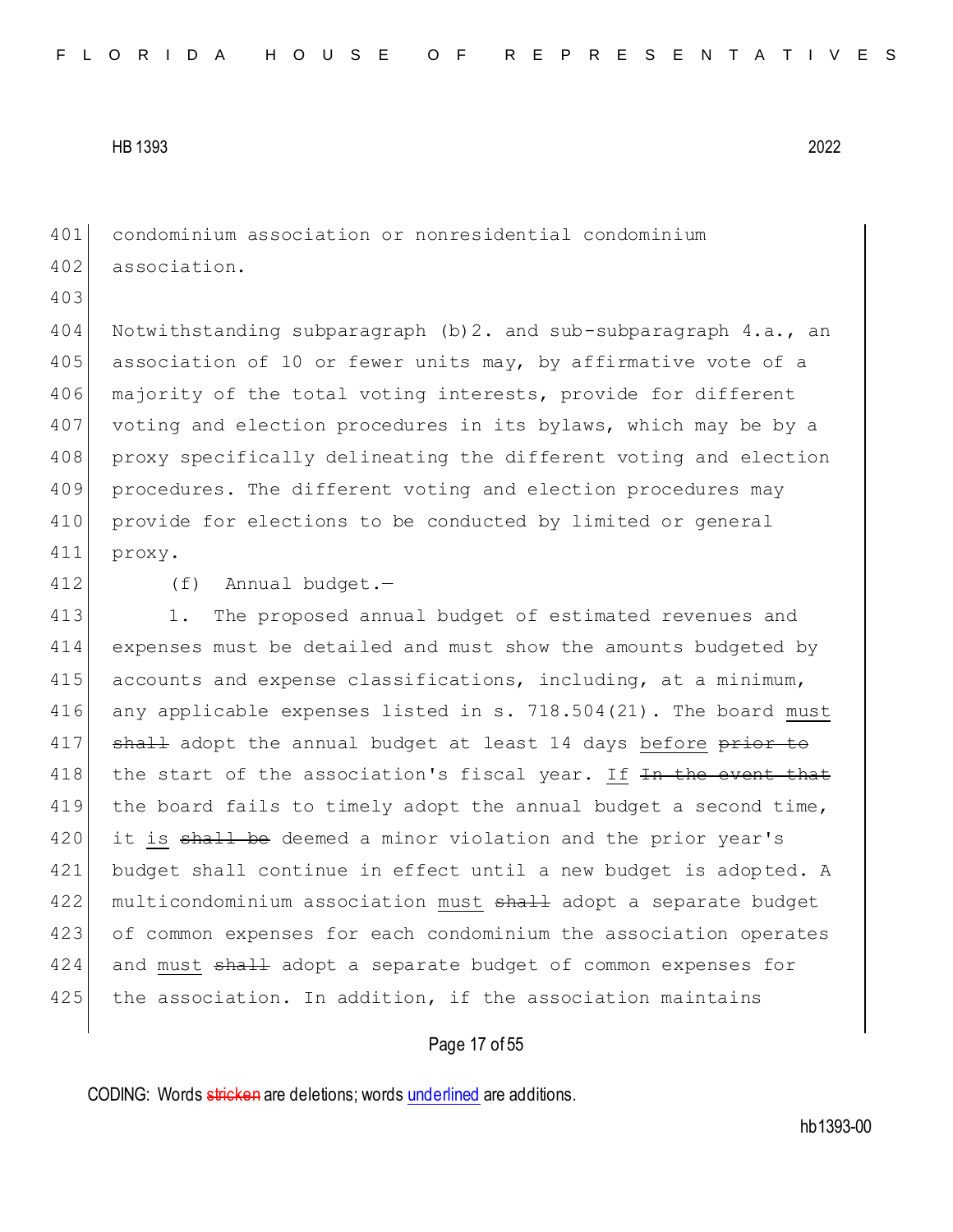426 limited common elements with the cost to be shared only by those 427 entitled to use the limited common elements as provided for in  $428$  s. 718.113(1), the budget or a schedule attached to it must show 429 the amount budgeted for this maintenance. If, after turnover of 430 control of the association to the unit owners, any of the 431 expenses listed in s. 718.504(21) are not applicable, they need 432 not be listed.

433 2.a. In addition to annual operating expenses, the budget 434 must include reserve accounts for capital expenditures and 435 deferred maintenance. These accounts must include, but are not 436 limited to, roof replacement, building painting, and pavement 437 resurfacing, regardless of the amount of deferred maintenance 438 expense or replacement cost, and any other item that has a 439 deferred maintenance expense or replacement cost that exceeds 440 | \$10,000. The amount to be reserved must be computed using a 441 formula based upon estimated remaining useful life and estimated 442 replacement cost or deferred maintenance expense of each reserve 443 item. The association may adjust replacement reserve assessments 444 annually to take into account any changes in estimates or 445 extension of the useful life of a reserve item caused by 446 deferred maintenance. The association must maintain a separate 447 reserve account exclusively for the maintenance and replacement 448 of items recognized in the Life Safety Code. Life safety 449 requirements include, but are not limited to, waterproofing 450 measures; roof and balcony railing maintenance; and fire,

# Page 18 of 55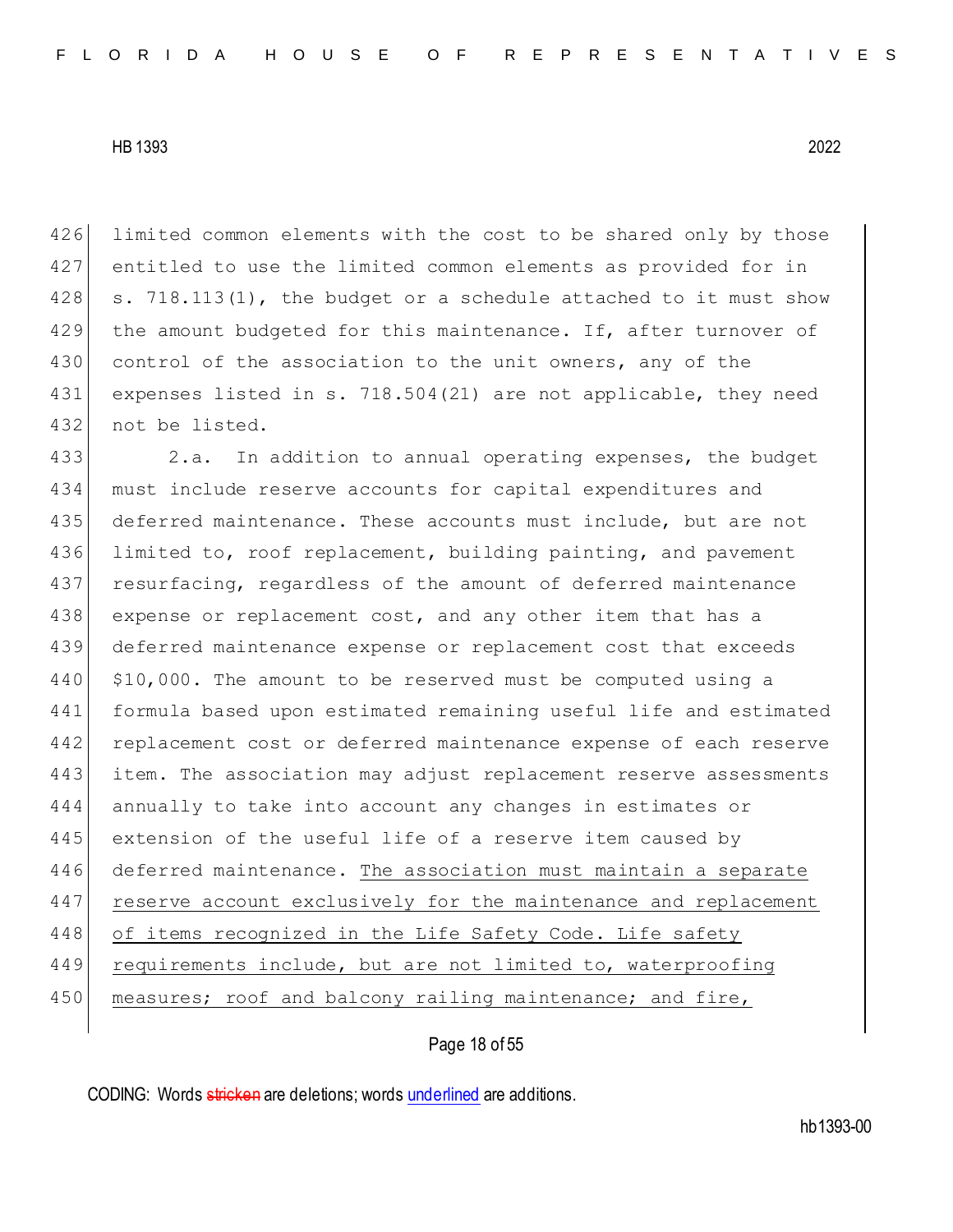451 mechanical, electrical, and structural standards. Reserve funds 452 for other capital expenditures and deferred maintenance may not 453 be comingled with the reserve funds for life safety expenditures  $454$  and maintenance. This subsection does not apply to an adopted 455 budget in which the members of an association have determined, 456 by a majority vote at a duly called meeting of the association, 457 to provide no reserves or less reserves than required by this 458 subsection. 459 b. Every 2 years, the board must hire a licensed engineer 460 or engineering firm qualified to do business in the state to 461 conduct a reserve study of the property in order to ensure 462 adequate funding of the association's reserve accounts. The 463 engineer or engineering firm must conduct a reasonably competent 464 and diligent visual inspection of the assessable areas of the 465 major components that the association is obligated to repair, 466 replace, restore, or maintain and provide an estimate of the 467 components' remaining useful life. The board must provide a copy 468 of the reserve study, along with a report or financial statement 469 indicating the amount of money that is currently in the 470 reserves, to the local authority having jurisdiction within 7 471 days after the board receives the completed report from the 472 engineer or engineering firm. Before turnover of control of an 473 association by a developer to unit owners other than a developer  $474$  pursuant to s. 718.301, the developer may vote the voting 475 interests allocated to its units to waive the reserves or reduce

Page 19 of 55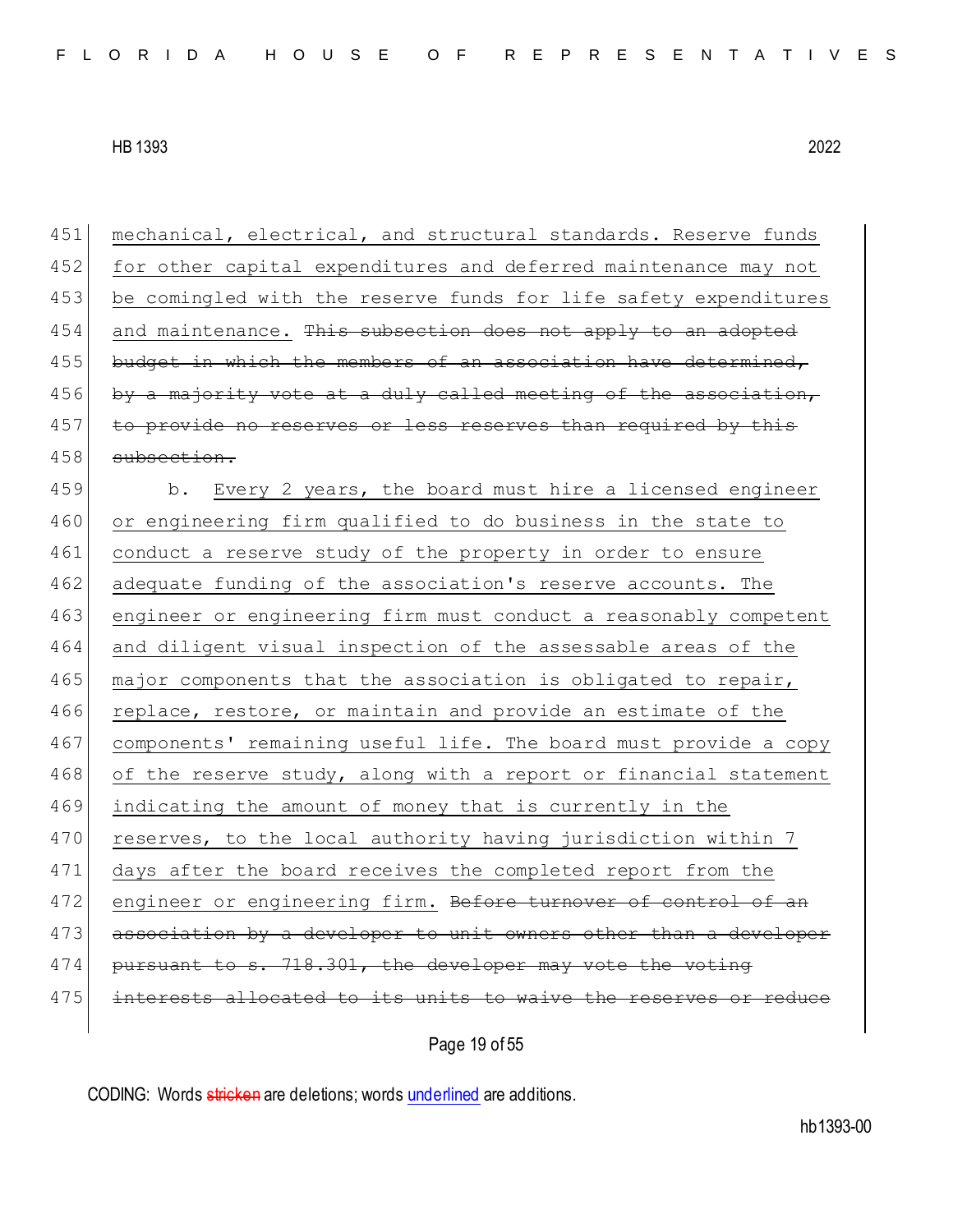476 the funding of reserves through the period expiring at the end 477 of the second fiscal year after the fiscal year in which the 478 certificate of a surveyor and mapper is recorded pursuant to  $479$   $718.104(4)$  (e) or an instrument that transfers title to a unit 480 the condominium which is not accompanied by a recorded 481 assignment of developer rights in favor of the grantee of such 482 unit is recorded, whichever occurs first, after which time 483 reserves may be waived or reduced only upon the vote of a 484 majority of all nondeveloper voting interests voting in person 485 or by limited proxy at a duly called meeting of the association. 486 If a meeting of the unit owners has been called to determine 487 whether to waive or reduce the funding of reserves and no such 488 result is achieved or a quorum is not attained, the reserves 489 included in the budget shall go into effect. After the turnover, 490 the developer may vote its voting interest to waive or reduce 491 the funding of reserves.

492 3. Reserve funds and any interest accruing thereon must 493 shall remain in the reserve account or accounts, and may be used 494 only for authorized reserve expenditures unless their use for 495 other purposes is approved in advance by a majority vote at a 496 duly called meeting of the association. Before turnover of 497 control of an association by a developer to unit owners other 498 than the developer pursuant to s. 718.301, the developer-499 controlled association may not vote to use reserves for purposes 500 other than those for which they were intended without the

## Page 20 of 55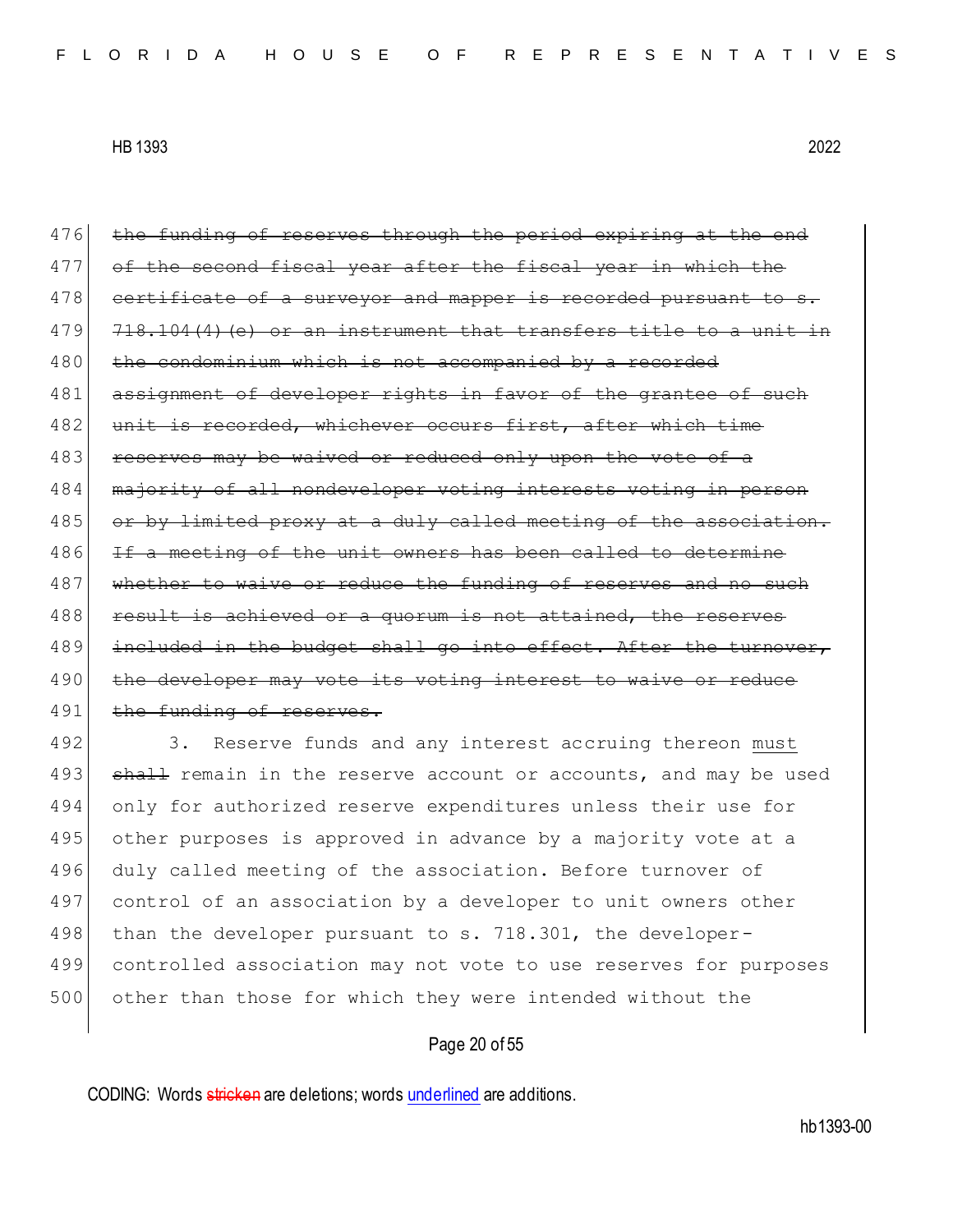501 approval of a majority of all nondeveloper voting interests, 502 voting in person or by limited proxy at a duly called meeting of 503 the association.

504 4. The only voting interests that are eligible to vote on 505 questions that involve waiving or reducing the funding of 506 reserves, or using existing reserve funds for purposes other 507 than purposes for which the reserves were intended $<sub>\tau</sub>$  are the</sub> 508 voting interests of the units subject to assessment to fund the 509 reserves in question. Proxy questions relating to waiving or 510 reducing the funding of reserves or using existing reserve funds 511 for purposes other than purposes for which the reserves were 512 intended must contain the following statement in capitalized, 513 bold letters in a font size larger than any other used on the 514 face of the proxy ballot: WAIVING OF RESERVES, IN WHOLE OR IN 515 PART, OR ALLOWING ALTERNATIVE USES OF EXISTING RESERVES MAY 516 RESULT IN UNIT OWNER LIABILITY FOR PAYMENT OF UNANTICIPATED 517 SPECIAL ASSESSMENTS REGARDING THOSE ITEMS.

 (p) Building construction, renovations, and inspections.— 519 The requirements for the construction and renovation of a residential condominium building must comply with chapter 553 which pertains to building construction standards, including plumbing, electrical code, glass, manufactured buildings, 523 accessibility for persons with disabilities, and the state minimum building code. An association must ensure compliance 525 with the Florida Building Code.

Page 21 of 55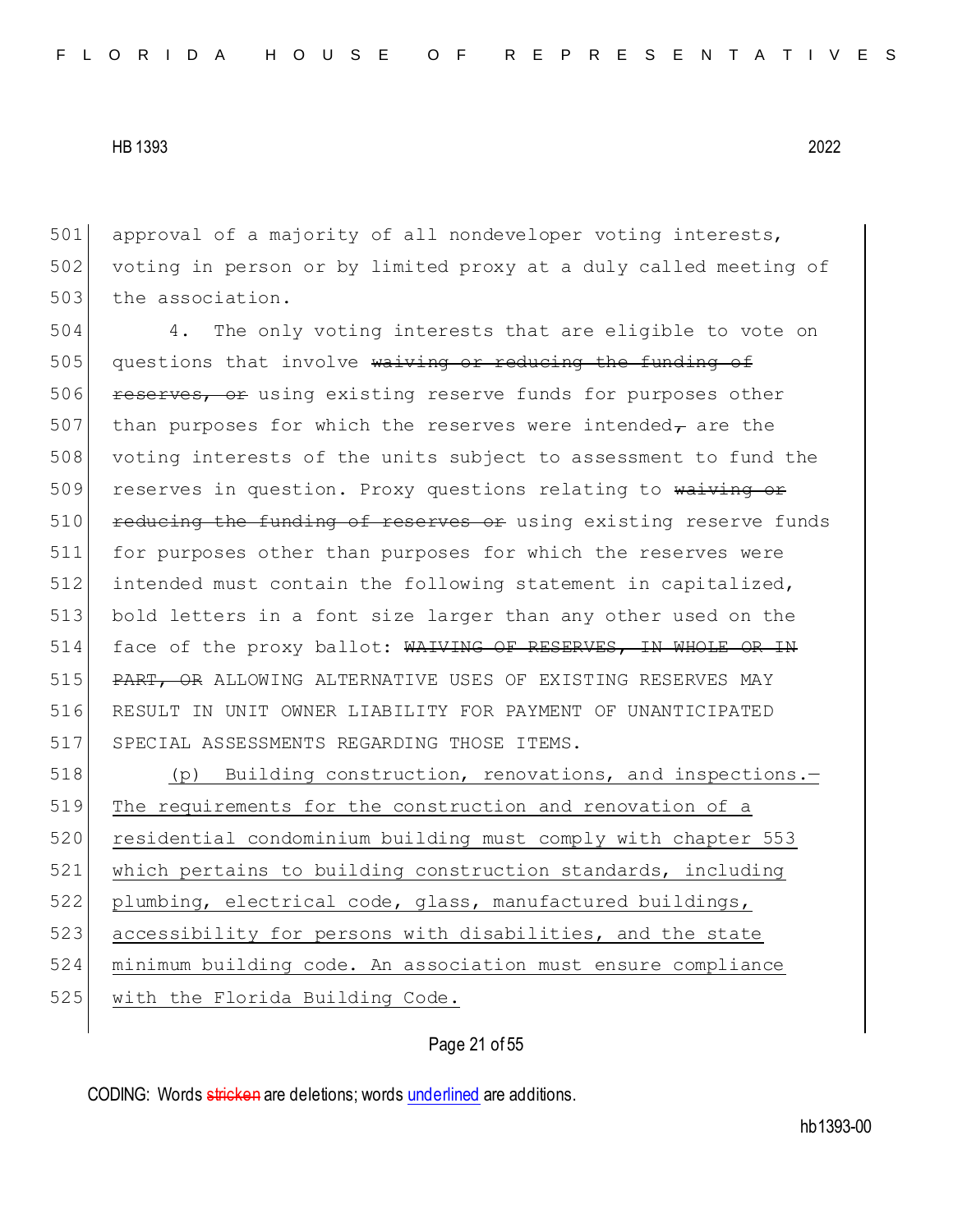526 1. The board must hire a licensed structural engineer 527 authorized to practice in the state to conduct an annual 528 inspection of the association property and its buildings to 529 ensure the structural stability of the property and buildings. 530 2. Upon a determination by the local authority having 531 jurisdiction that a residential condominium building is 20 years 532 of age or older, the local authority having jurisdiction shall 533 issue a notice of required recertification inspection to the 534 association. 535 3. The board must hire a licensed architect or engineer 536 authorized to practice in the state within 90 days after receipt 537 of the notice of required recertification inspection to conduct 538 an inspection to ensure the building's structural and electrical 539 systems are still safe and to provide a recertification report 540 to the local authority having jurisdiction. A licensed architect 541 or engineer may only undertake assignments in which he or she is 542 qualified by training and experience in the specific technical 543 field involved in the inspection. 544 4. A licensed architect or engineer shall conduct a 545 structural recertification inspection of the building by 546 analyzing, at a minimum, the: 547 a. Foundation. 548 b. Floor and roofing systems. 549 c. Masonry bearing walls. 550 d. Steel framing systems.

Page 22 of 55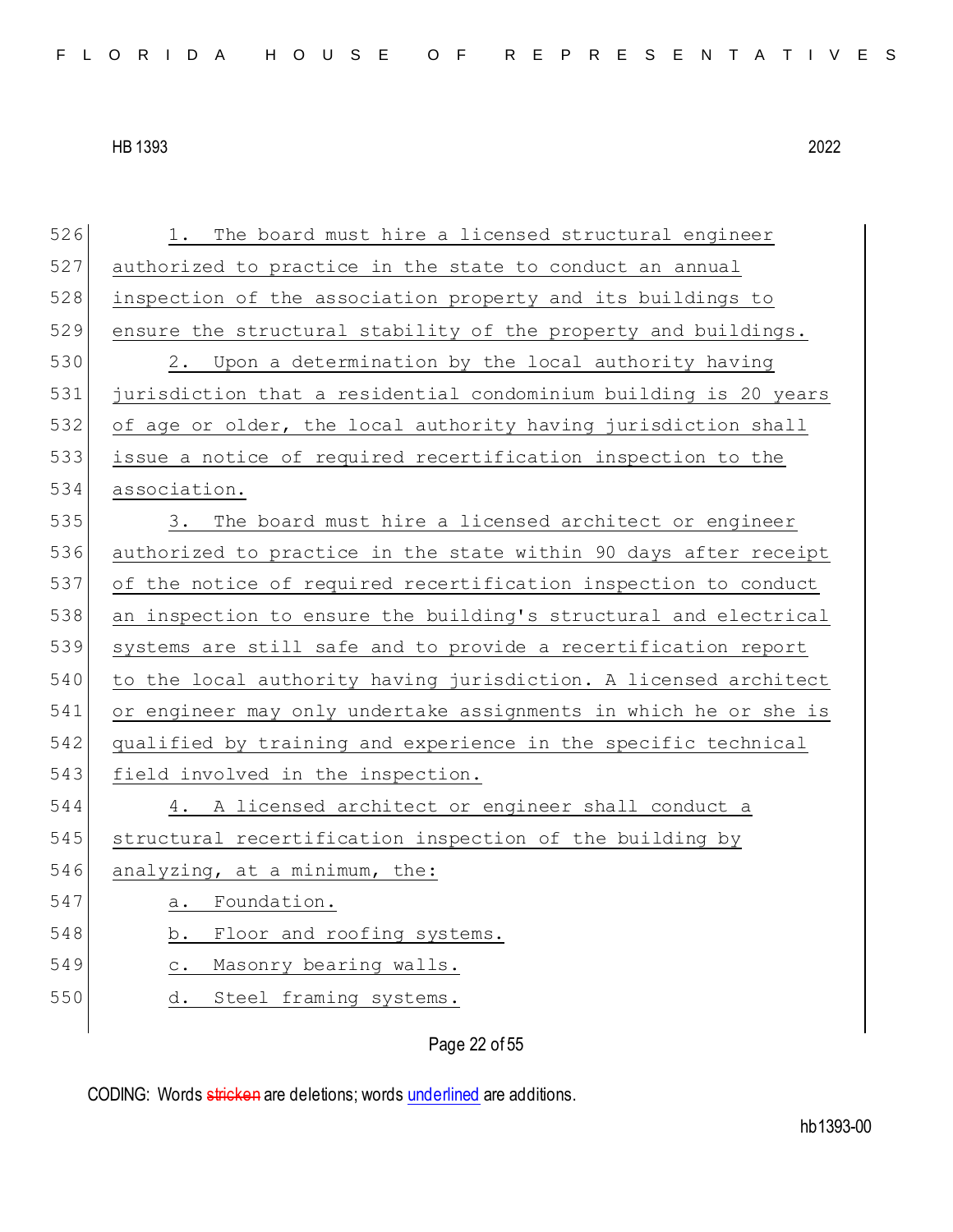551 e. Concrete framing systems. 552 f. Windows. 553 g. Wood framing. 554 h. Loading. 555 5. A licensed architect or engineer shall conduct an 556 electrical recertification inspection of the building by 557 analyzing, at a minimum, the: 558 a. Electric services. 559 b. Branch circuits. 560 c. Conduit raceways. 561 d. Gutters. 562 e. Electrical panels. 563 f. Grounding of equipment. 564 g. Service conductor and cables. 565 h. Types of wiring methods. 566 i. Feeder conductors. 567 j. Parking illumination. 568 6. The licensed architect or engineer must indicate the 569 manner and type of inspection conducted that forms the basis of 570 the recertification report and must describe any matters 571 identified as needing remedial action. The report must bear the 572 seal and signature of the certifying architect or engineer. The 573 board must provide a copy of the report to the local authority 574 having jurisdiction within 7 days after the board receives the 575 completed report.

Page 23 of 55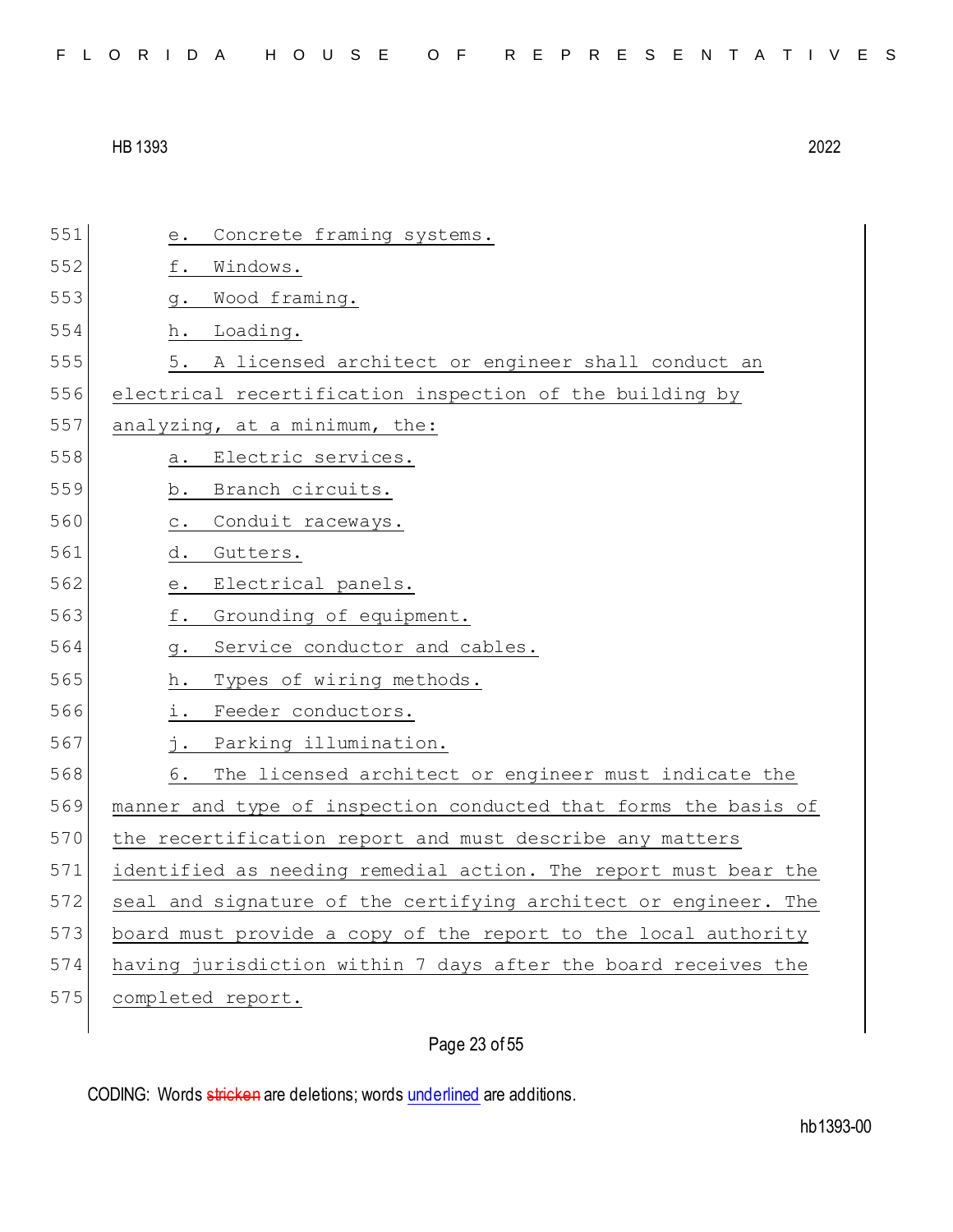| 576 | 7.a. If the recertification report indicates that repairs       |
|-----|-----------------------------------------------------------------|
| 577 | or modifications are necessary, the board has 6 months after    |
| 578 | receipt of the recertification report in which to complete the  |
| 579 | indicated repairs or modifications, which must be executed in   |
| 580 | conformance with the Florida Building Code. Within 7 days after |
| 581 | completion of the repairs or modifications, the board shall     |
| 582 | provide a completion report, under seal and signature of a      |
| 583 | licensed architect or engineer, to the local authority having   |
| 584 | jurisdiction affirming that the remedial action has been        |
| 585 | completed.                                                      |
| 586 | b. If the local authority having jurisdiction has reason        |
| 587 | to believe that the matters indicated in the recertification    |
| 588 | report as needing remedial action present a serious threat to   |
| 589 | the public health, safety, or welfare, or are irreparable or    |
| 590 | irreversible, it may order a mandatory evacuation of the        |
| 591 | residential condominium.                                        |
| 592 | 8. The local authority having jurisdiction shall issue a        |
| 593 | notice of violation if the board does not timely submit the     |
| 594 | completion report required under sub-subparagraph 7.a. and must |
| 595 | establish a reasonable time period within which the board must  |
| 596 | correct the violation. If the board does not comply with the    |
| 597 | notice of violation within the timeframe specified, the local   |
| 598 | authority having jurisdiction shall issue the association a     |
| 599 | citation resulting in a fine not to exceed \$500. However, the  |
| 600 | local authority having jurisdiction may specify by ordinance a  |
|     |                                                                 |

# Page 24 of 55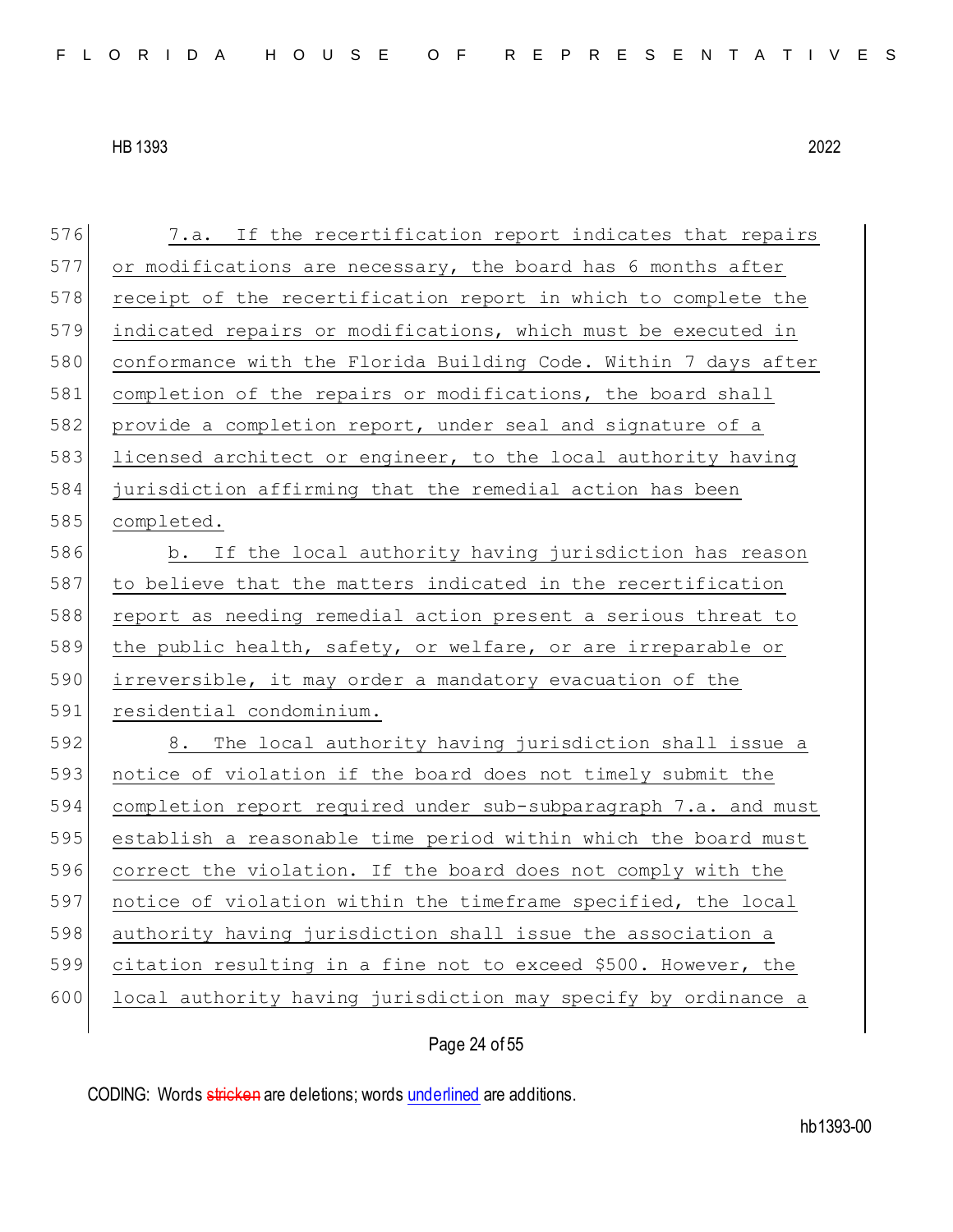fine in an amount exceeding \$500, but not exceeding \$2,000 a 602 day. The local authority having jurisdiction may issue a 603 citation for each day that the association is in violation of this paragraph. 9. Subsequent recertification inspections must be 606 completed every 5 years thereafter. Section 3. Paragraph (b) of subsection (1) and paragraphs 608 (a) and (c) of subsection  $(2)$  of section 718.503, Florida 609 Statutes, are amended to read: 718.503 Developer disclosure prior to sale; nondeveloper unit owner disclosure prior to sale; voidability.— (1) DEVELOPER DISCLOSURE.— (b) Copies of documents to be furnished to prospective buyer or lessee.—Until such time as the developer has furnished the documents listed below to a person who has entered into a contract to purchase a residential unit or lease it for more 617 than 5 years, the contract may be voided by that person, 618 entitling the person to a refund of any deposit together with interest thereon as provided in s. 718.202. The contract may be 620 terminated by written notice from the proposed buyer or lessee delivered to the developer within 15 days after the buyer or lessee receives all of the documents required by this section. 623 The developer may not close for 15 days after following the execution of the agreement and delivery of the documents to the buyer as evidenced by a signed receipt for documents unless the

# Page 25 of 55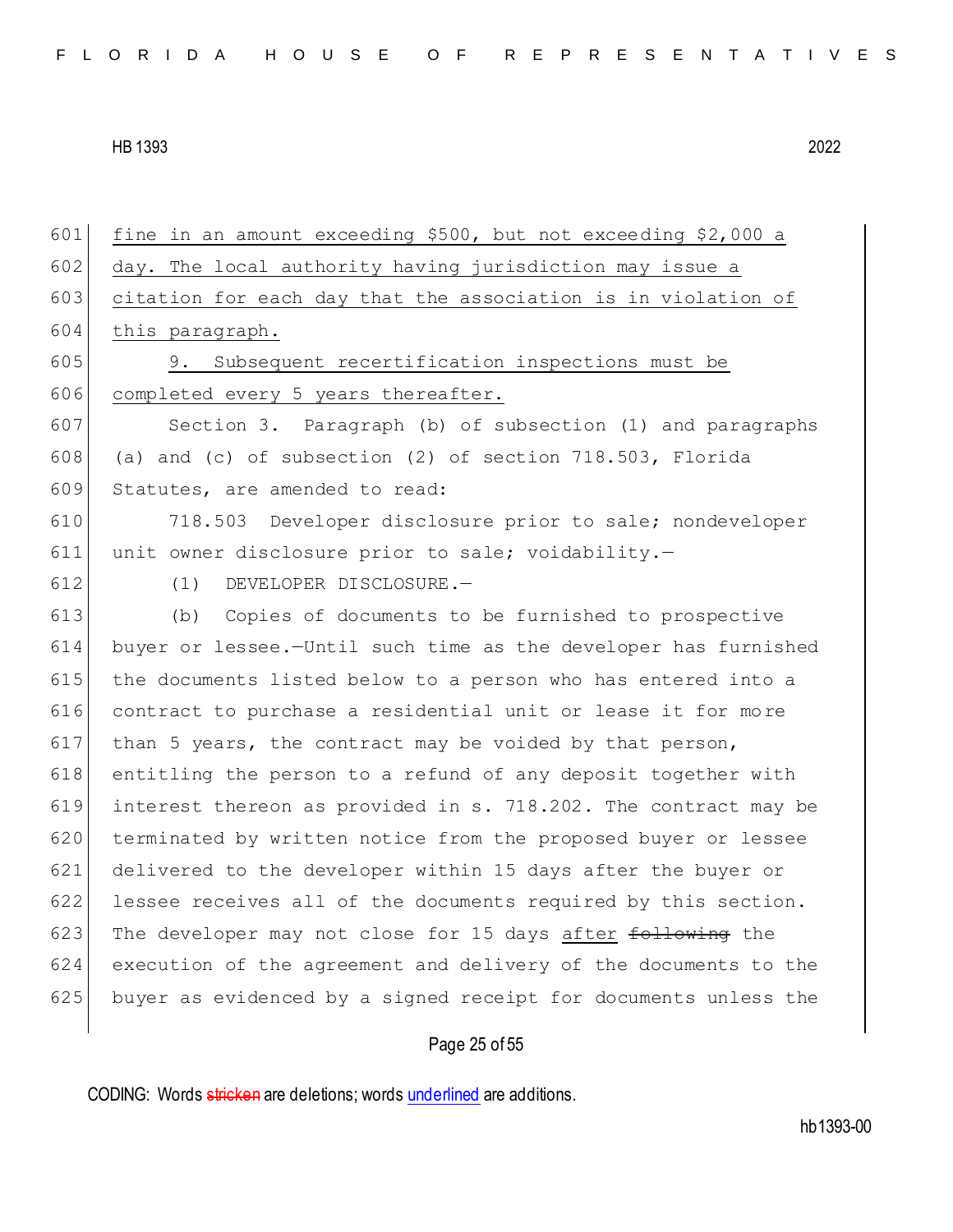626 buyer is informed in the 15-day voidability period and agrees to 627 close before  $\frac{p}{p}$  and the expiration of the 15 days. The 628 developer shall retain in his or her records a separate 629 agreement signed by the buyer as proof of the buyer's agreement 630 to close before  $\frac{1}{x}$  be the expiration of the said voidability 631 period. The developer must retain such Said proof shall be 632 **retained** for a period of 5 years after the date of the closing 633 of the transaction. The documents to be delivered to the 634 prospective buyer are the prospectus or disclosure statement 635 with all exhibits, if the development is subject to  $\pm$ he 636 provisions of s. 718.504, or, if not, then copies of the 637 following which are applicable: 638 1. The question and answer sheet described in s. 718.504, 639 and declaration of condominium, or the proposed declaration if  $640$  the declaration has not been recorded, which shall include the 641 certificate of a surveyor approximately representing the 642 locations required by s. 718.104. 643 2. The documents creating the association. 644 3. The bylaws. 645 4. The ground lease or other underlying lease of the 646 condominium. 647 5. The management contract, maintenance contract, and 648 other contracts for management of the association and operation

649 of the condominium and facilities used by the unit owners having 650 a service term in excess of 1 year, and any management contracts

# Page 26 of 55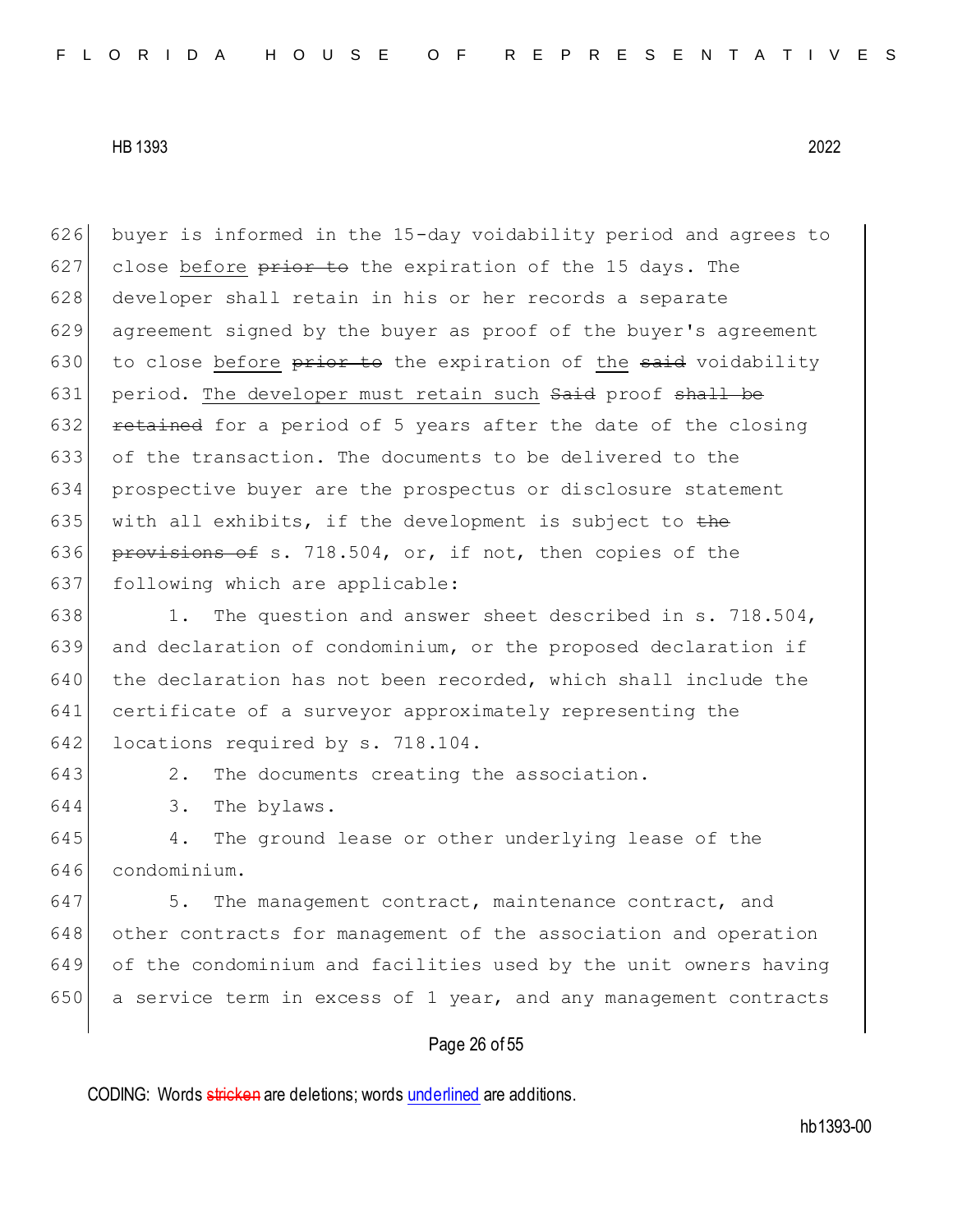| 651 | that are renewable.                                              |
|-----|------------------------------------------------------------------|
| 652 | 6.<br>The estimated operating budget for the condominium and     |
| 653 | a schedule of expenses for each type of unit, including fees     |
| 654 | assessed pursuant to s. 718.113(1) for the maintenance of        |
| 655 | limited common elements where such costs are shared only by      |
| 656 | those entitled to use the limited common elements.               |
| 657 | The lease of recreational and other facilities that<br>7.        |
| 658 | will be used only by unit owners of the subject condominium.     |
| 659 | 8.<br>The lease of recreational and other common facilities      |
| 660 | that will be used by unit owners in common with unit owners of   |
| 661 | other condominiums.                                              |
| 662 | 9.<br>The form of unit lease if the offer is of a leasehold.     |
| 663 | 10. Any declaration of servitude of properties serving the       |
| 664 | condominium but not owned by unit owners or leased to them or    |
| 665 | the association.                                                 |
| 666 | If the development is to be built in phases or if the<br>11.     |
| 667 | association is to manage more than one condominium, a            |
| 668 | description of the plan of phase development or the arrangements |
| 669 | for the association to manage two or more condominiums.          |
| 670 | If the condominium is a conversion of existing<br>12.            |
| 671 | improvements, the statements and disclosure required by s.       |
| 672 | 718.616.                                                         |
| 673 | The form of agreement for sale or lease of units.<br>13.         |
| 674 | A copy of the floor plan of the unit and the plot plan<br>14.    |
| 675 | showing the location of the residential buildings and the        |
|     | Page 27 of 55                                                    |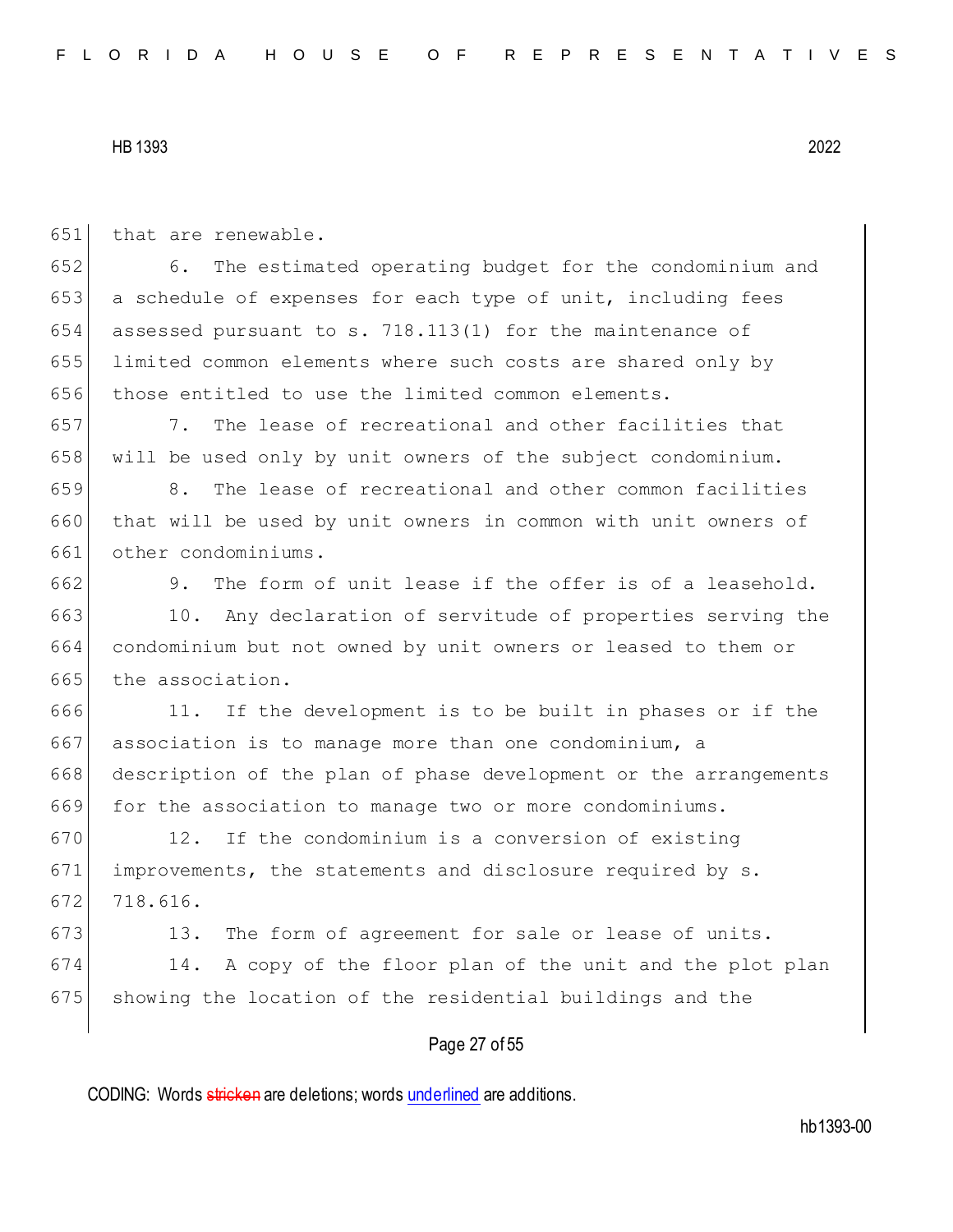676 recreation and other common areas.

 $677$  15. A copy of all covenants and restrictions that which 678 will affect the use of the property and  $\frac{1}{2}$  which are not contained 679 in the foregoing.

680 16. If the developer is required by state or local 681 authorities to obtain acceptance or approval of any dock or 682 marina facilities intended to serve the condominium, a copy of 683 any such acceptance or approval acquired by the time of filing 684 with the division under s. 718.502(1), or a statement that such 685 acceptance or approval has not been acquired or received.

686 17. Evidence demonstrating that the developer has an 687 ownership, leasehold, or contractual interest in the land upon 688 which the condominium is to be developed.

689 18. A copy of the reserve study required under s. 690  $\mid$  718.112(2)(f), along with a report or financial statement 691 indicating the status of the reserves.

692 19. A copy of the recertification report required under s. 693 718.112(2)(p).

694 (2) NONDEVELOPER DISCLOSURE.—

695 (a) Each unit owner who is not a developer as defined by 696 this chapter must shall comply with the provisions of this 697 subsection before prior to the sale of his or her unit. Each 698 prospective purchaser who has entered into a contract for the 699 purchase of a condominium unit is entitled, at the seller's 700 expense, to a current copy of the declaration of condominium,

## Page 28 of 55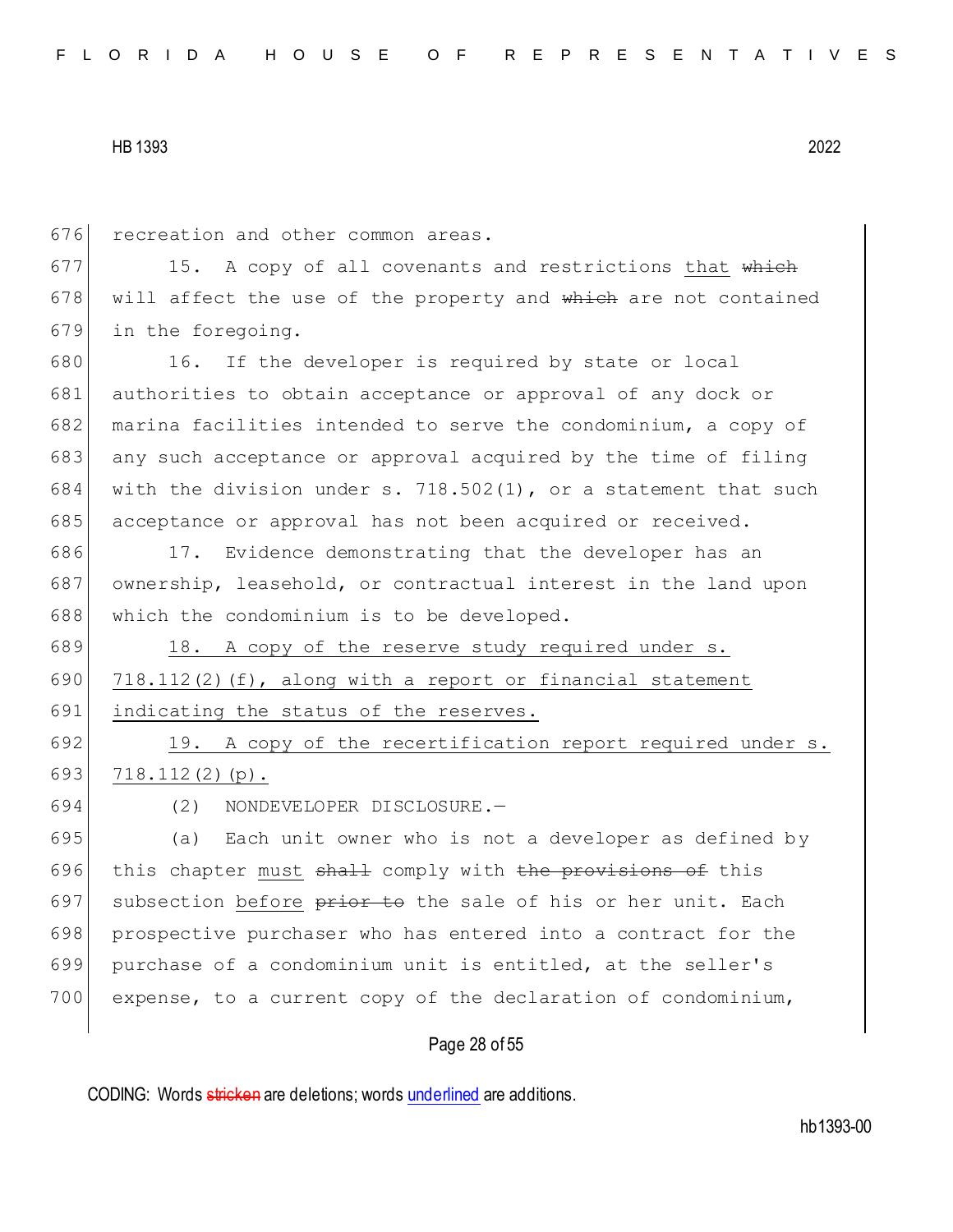701 articles of incorporation of the association, bylaws and rules 702 of the association, financial information required by  $s$ . 703 718.111, the reserve study and current status of the reserves 704 required by s. 718.112(2)(f), the recertification report 705 required by s. 718.112(2)(p), and the document entitled 706 "Frequently Asked Questions and Answers" required by s. 718.504. 707 On and after January 1, 2009, The prospective purchaser is  $shall$ 708 also be entitled to receive from the seller a copy of a 709 governance form. Such form shall be provided by the division 710 summarizing governance of condominium associations. In addition 711 to such other information as the division considers helpful to a 712 prospective purchaser in understanding association governance, 713 the governance form shall address the following subjects: 714 1. The role of the board in conducting the day-to-day 715 affairs of the association on behalf of, and in the best 716 interests of, the owners. 717 2. The board's responsibility to provide advance notice of 718 board and membership meetings. 719 3. The rights of owners to attend and speak at board and 720 membership meetings. 721 4. The responsibility of the board and of owners with 722 respect to maintenance of the condominium property. 723 5. The responsibility of the board and owners to abide by 724 the condominium documents, this chapter, rules adopted by the 725 division, and reasonable rules adopted by the board.

# Page 29 of 55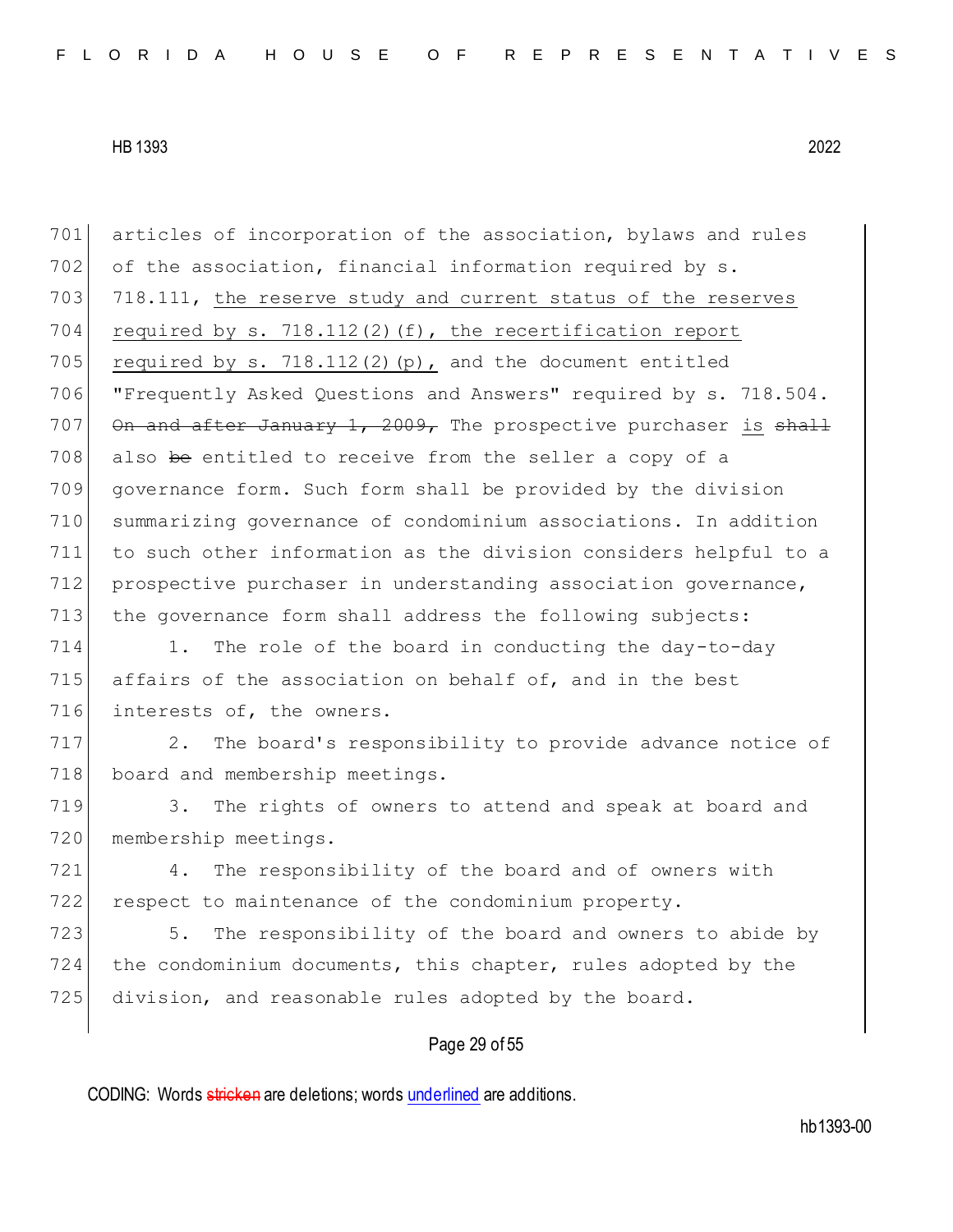Page 30 of 55 726 6. Owners' rights to inspect and copy association records 727 and the limitations on such rights. 728 7. Remedies available to owners with respect to actions by 729 the board which may be abusive or beyond the board's power and 730 authority. 731 8. The right of the board to hire a property management 732 firm, subject to its own primary responsibility for such 733 management. 734 9. The responsibility of owners with regard to payment of 735 regular or special assessments necessary for the operation of 736 the property and the potential consequences of failure to pay 737 such assessments. 738 10. The voting rights of owners. 739 11. Rights and obligations of the board in enforcement of 740 rules in the condominium documents and rules adopted by the 741 board. 742 743 The governance form must shall also include the following 744 statement in conspicuous type: "This publication is intended as 745 an informal educational overview of condominium governance. In 746 the event of a conflict, the provisions of chapter 718, Florida 747 Statutes, rules adopted by the Division of Florida Condominiums, 748 Timeshares, and Mobile Homes of the Department of Business and 749 Professional Regulation, the provisions of the condominium 750 documents, and reasonable rules adopted by the condominium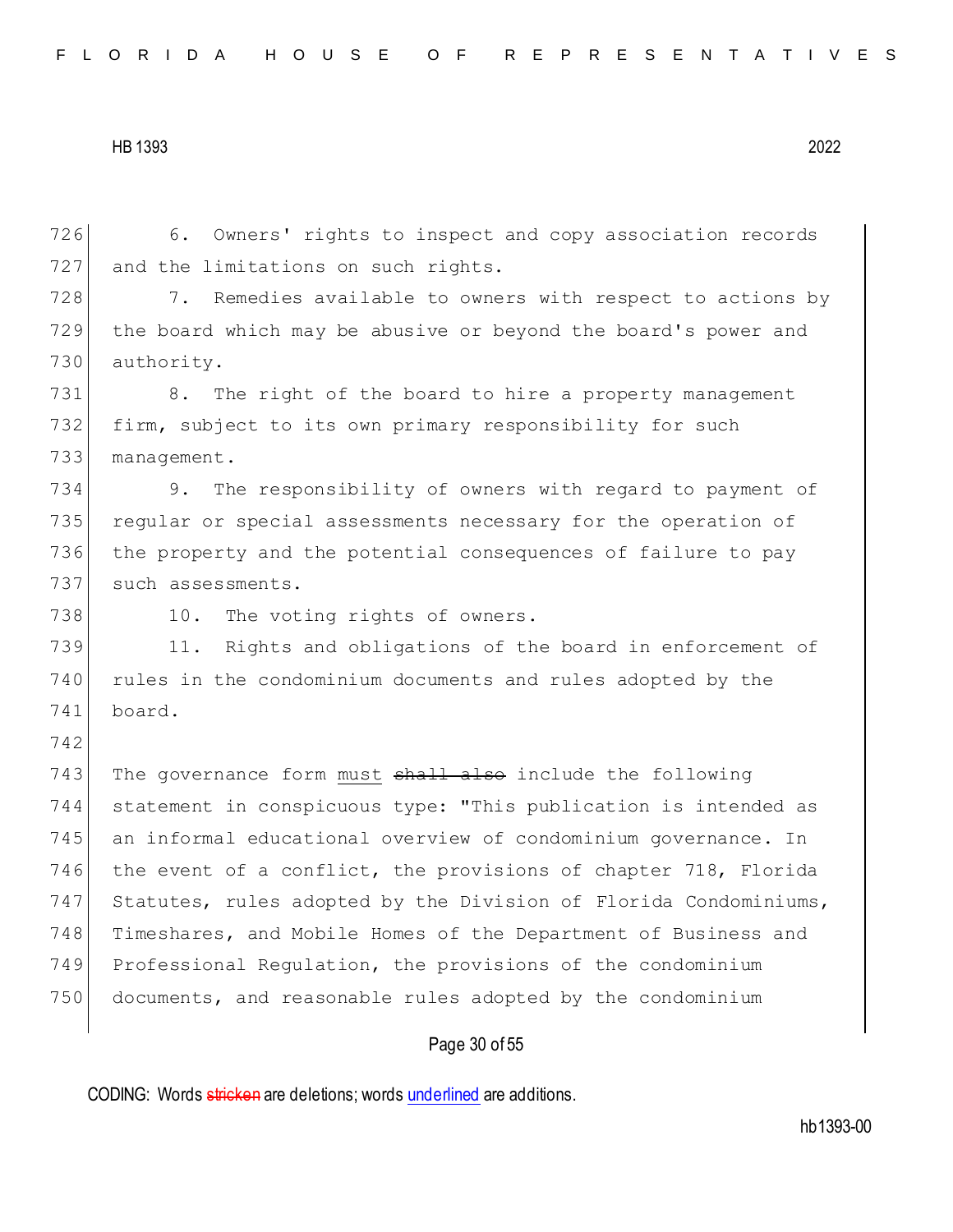association's board of administration prevail over the contents 752 of this publication."

753 (c) Each contract entered into after July 1, 1992, for the 754 resale of a residential unit must shall contain in conspicuous type either:

 1. A clause which states: THE BUYER HEREBY ACKNOWLEDGES 757 THAT HE OR SHE <del>BUYER</del> HAS BEEN PROVIDED A CURRENT COPY OF THE DECLARATION OF CONDOMINIUM, ARTICLES OF INCORPORATION OF THE ASSOCIATION, BYLAWS AND RULES OF THE ASSOCIATION, AND A COPY OF THE MOST RECENT YEAR-END FINANCIAL INFORMATION, INCLUDING THE RESERVE STUDY AND STATUS OF THE RESERVES, A COPY OF THE RECERTIFICATION REPORT, AND THE FREQUENTLY ASKED QUESTIONS AND ANSWERS DOCUMENT MORE THAN 3 DAYS, EXCLUDING SATURDAYS, SUNDAYS, 764 AND LEGAL HOLIDAYS, BEFORE THE PRIOR TO EXECUTION OF THIS CONTRACT; or

 2. A clause which states: THIS AGREEMENT IS VOIDABLE BY BUYER BY DELIVERING WRITTEN NOTICE OF THE BUYER'S INTENTION TO CANCEL WITHIN 3 DAYS, EXCLUDING SATURDAYS, SUNDAYS, AND LEGAL HOLIDAYS, AFTER THE DATE OF EXECUTION OF THIS AGREEMENT BY THE BUYER AND RECEIPT BY BUYER OF A CURRENT COPY OF THE DECLARATION OF CONDOMINIUM, ARTICLES OF INCORPORATION, BYLAWS AND RULES OF THE ASSOCIATION, AND A COPY OF THE MOST RECENT YEAR-END FINANCIAL INFORMATION, INCLUDING THE RESERVE STUDY AND STATUS OF THE RESERVES, A COPY OF THE RECERTIFICATION REPORT, AND THE FREQUENTLY ASKED QUESTIONS AND ANSWERS DOCUMENT IF SO REQUESTED

### Page 31 of 55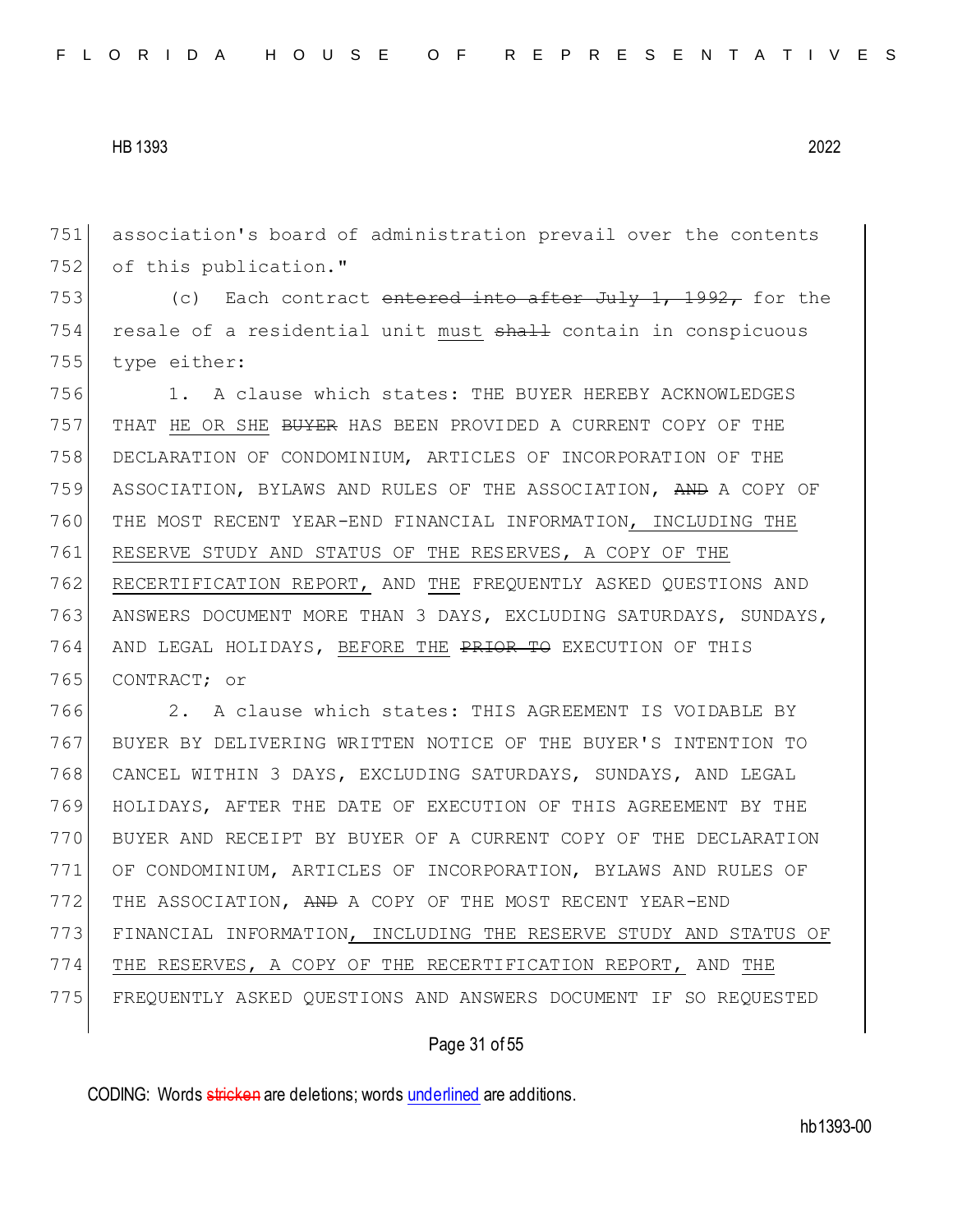IN WRITING. ANY PURPORTED WAIVER OF THESE VOIDABILITY RIGHTS SHALL BE OF NO EFFECT. BUYER MAY EXTEND THE TIME FOR CLOSING FOR A PERIOD OF NOT MORE THAN 3 DAYS, EXCLUDING SATURDAYS, SUNDAYS, AND LEGAL HOLIDAYS, AFTER THE BUYER RECEIVES THE DOCUMENTS LISTED ABOVE DECLARATION, ARTICLES OF INCORPORATION, BYLAWS AND RULES OF THE ASSOCIATION, AND A COPY OF THE MOST RECENT YEAR-END FINANCIAL INFORMATION AND FREQUENTLY ASKED QUESTIONS AND ANSWERS 783 DOCUMENT IF REQUESTED IN WRITING. BUYER'S RIGHT TO VOID THIS AGREEMENT SHALL TERMINATE AT CLOSING. 785 A contract that does not conform to the requirements of this 787 paragraph is voidable at the option of the purchaser before 788 prior to closing. Section 4. Paragraph (d) of subsection (1) of section 790 718.618, Florida Statutes, is amended to read: 791 718.618 Converter reserve accounts; warranties.- (1) When existing improvements are converted to ownership as a residential condominium, the developer shall establish converter reserve accounts for capital expenditures and deferred 795 maintenance, or give warranties as provided by subsection  $(6)$ , or post a surety bond as provided by subsection (7). The developer shall fund the converter reserve accounts in amounts 798 calculated as follows: (d) In addition to establishing the reserve accounts 800 specified above, the developer shall establish those other

## Page 32 of 55

CODING: Words stricken are deletions; words underlined are additions.

hb1393-00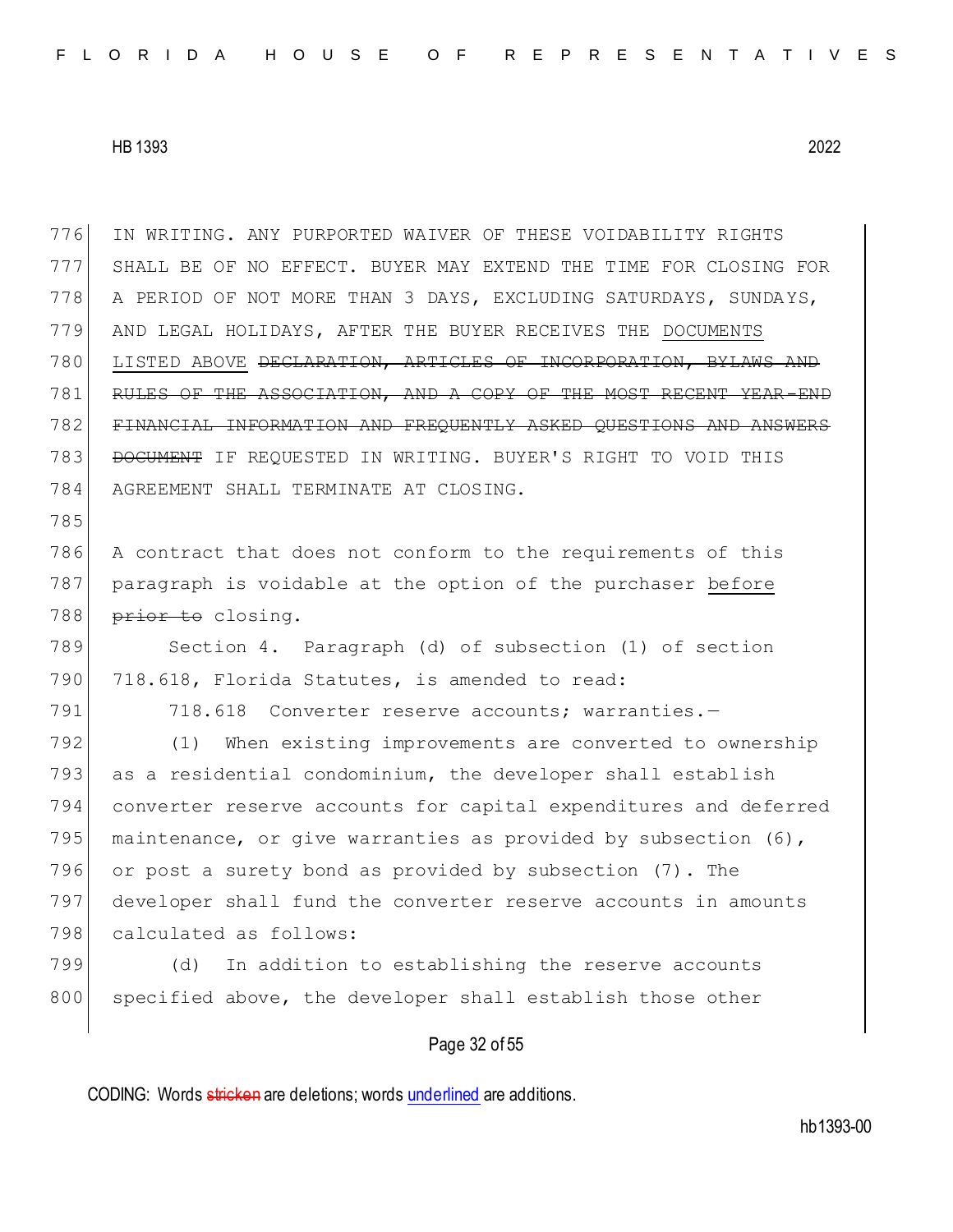801 reserve accounts required by s. 718.112(2)(f), and shall fund 802 those accounts in accordance with the formula provided therein. 803 The vote to waive or reduce the funding or reserves required by 804  $\sigma$ . 718.112(2)(f) does not affect or negate the obligations 805 arising under this section. 806 Section 5. Subsection (3) of section 718.706, Florida 807 Statutes, is amended to read: 808 718.706 Specific provisions pertaining to offering of 809 units by a bulk assignee or bulk buyer. $-$ 810 (3) A bulk assignee, while in control of the board of 811 administration of the association, may not authorize, on behalf 812 of the association: 813 (a) The waiver of reserves or the reduction of funding of 814 the reserves pursuant to s.  $718.112(2)$  (f)2., unless approved by 815 a majority of the voting interests not controlled by the 816 developer, bulk assignee, and bulk buyer; or 817 (b) The use of reserve expenditures for other purposes 818 pursuant to s. 718.112(2)(f)3., unless approved by a majority of 819 the voting interests not controlled by the developer, bulk 820 assignee, and bulk buyer. 821 Section 6. Subsections (9) through (28) of section 822 719.103, Florida Statutes, are renumbered as subsections (8) 823 through (27), respectively, and subsections (3), (7), and (8) of 824 that section are amended to read: 825 719.103 Definitions.—As used in this chapter:

Page 33 of 55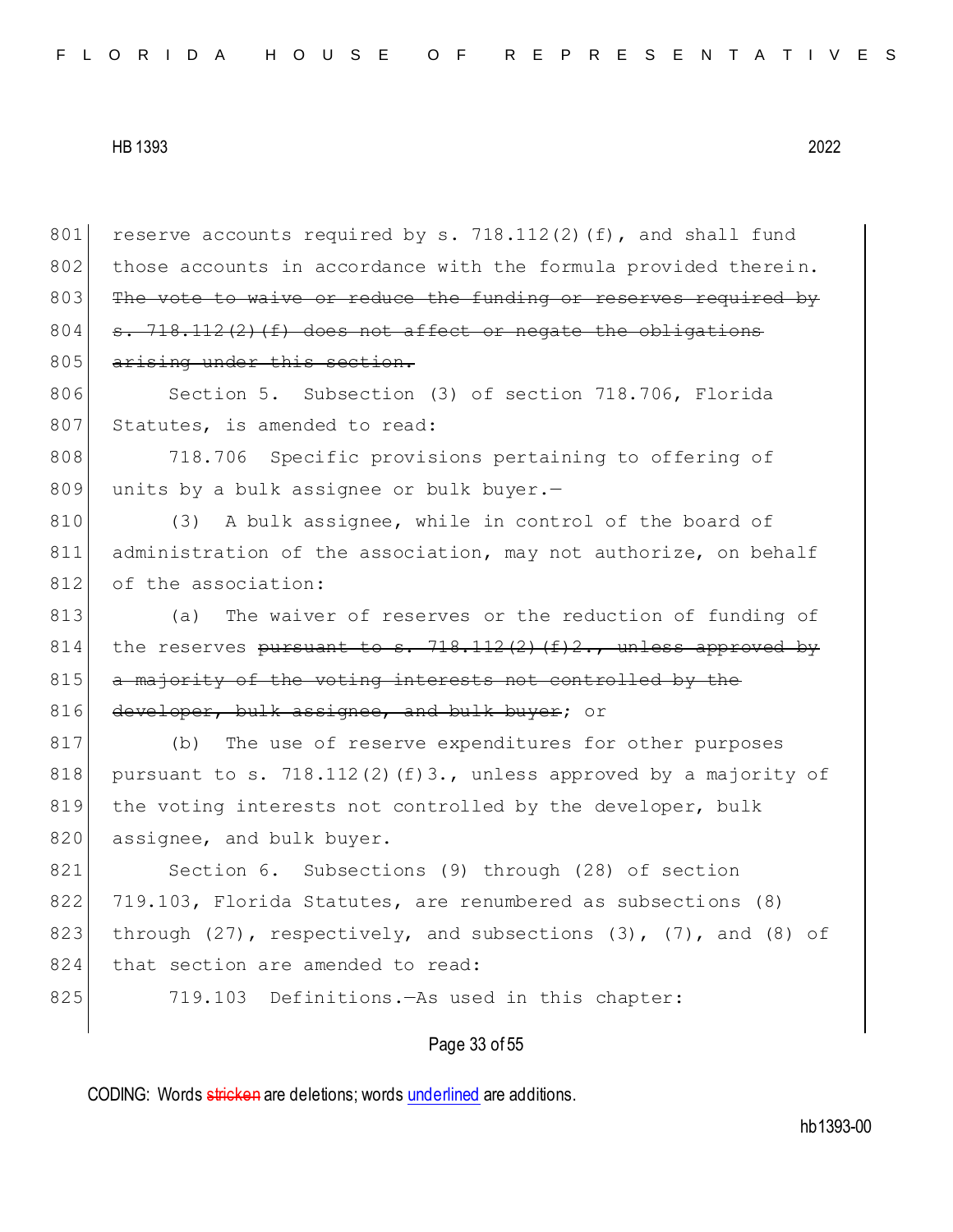826 (3) "Board of administration" or "board" means the board 827 of directors or other representative body responsible for 828 administration of the association. 829 (7) "Common areas" means the portions of the cooperative 830 property not included in the units. The term  $831$  (8) "Common areas" includes within its meaning the  $832$  <del>following</del>:  $833$  (a) The cooperative property which is not included within  $834$  the units. 835 (a) $\left(\frac{b}{b}\right)$  Easements through units for conduits, ducts, 836 plumbing, wiring, and other facilities for the furnishing of 837 utility services to units and the common areas. 838 (b)  $\left\{ \left( e \right)$  An easement of support in every portion of a unit 839 which contributes to the support of a building. 840 (c) $\left(\frac{d}{d}\right)$  The property and installations required for the 841 furnishing of utilities and other services to more than one unit 842 or to the common areas. 843 (d) (e) Any other part of the cooperative property 844 designated in the cooperative documents as common areas. 845 Section 7. Paragraphs (b), (d), and (j) of subsection (1) 846 of section 719.106, Florida Statutes, are amended, and paragraph 847 (n) is added to that section, to read: 848 719.106 Bylaws; cooperative ownership. 849 (1) MANDATORY PROVISIONS. - The bylaws or other cooperative 850 documents shall provide for the following, and if they do not,

# Page 34 of 55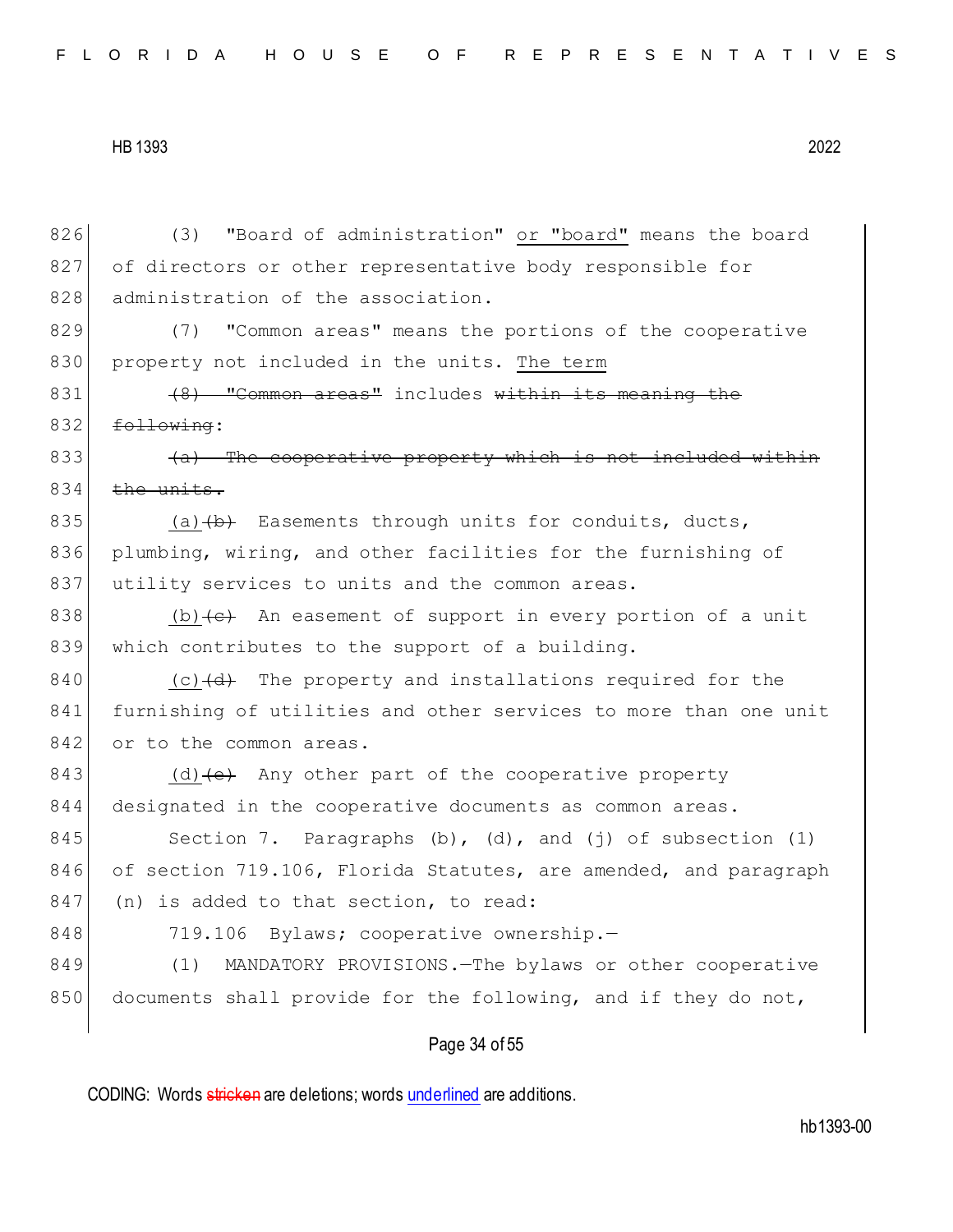851 they shall be deemed to include the following:

852 (b) Quorum; voting requirements; proxies.-

853 1. Unless otherwise provided in the bylaws, the percentage 854 of voting interests required to constitute a quorum at a meeting 855 of the members is  $shall$  be a majority of voting interests, and 856 decisions must shall be made by owners of a majority of the 857 voting interests. Unless otherwise provided in this chapter, or 858 in the articles of incorporation, bylaws, or other cooperative 859 documents, and except as provided in subparagraph (d)1., 860 decisions must shall be made by owners of a majority of the 861 voting interests represented at a meeting at which a quorum is 862 present.

863 2. Except as specifically otherwise provided herein, after 864 January 1, 1992, unit owners may not vote by general proxy, but 865 may vote by limited proxies substantially conforming to a 866 limited proxy form adopted by the division. Limited proxies and 867 general proxies may be used to establish a quorum. Limited 868 proxies must shall be used for votes taken to waive or reduce 869 reserves in accordance with subparagraph  $(j)$ 2., for votes 870  $\pm$ o waive the financial reporting requirements of s. 871 719.104(4)(b);  $\tau$  for votes taken to amend the articles of 872 incorporation or bylaws pursuant to this section; and for any 873 other matter for which this chapter requires or permits a vote 874 of the unit owners. Except as provided in paragraph (d), after 875 January 1, 1992, a no proxy, whether limited or general, may not

### Page 35 of 55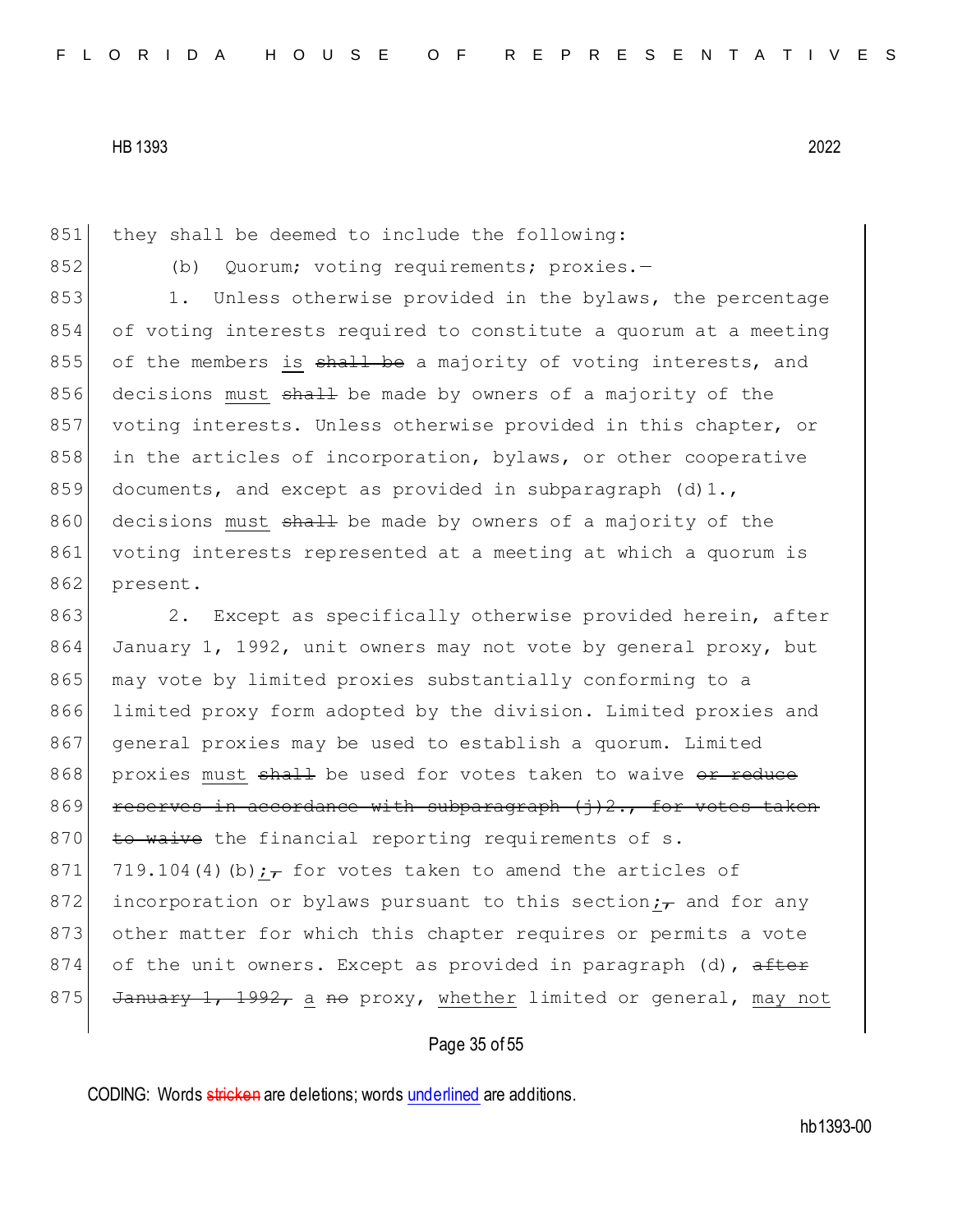876 shall be used in the election of board members. General proxies 877 may be used for other matters for which limited proxies are not 878 required, and may also be used in voting for nonsubstantive 879 changes to items for which a limited proxy is required and 880 given. Notwithstanding the provisions of this section, unit 881 owners may vote in person at unit owner meetings. Nothing 882 contained herein limits shall limit the use of general proxies, 883 or requires require the use of limited proxies, or requires 884 require the use of limited proxies for any agenda item or 885 election at any meeting of a timeshare cooperative.

886 3. Any proxy given is shall be effective only for the 887 specific meeting for which originally given and any lawfully 888 adjourned meetings thereof. In no event shall any proxy be valid 889 for a period longer than 90 days after the date of the first 890 meeting for which it was given. Every proxy is shall be 891 revocable at any time at the pleasure of the unit owner 892 executing it.

893 4. A member of the board of administration or a committee 894 may submit in writing his or her agreement or disagreement with 895 any action taken at a meeting that the member did not attend. 896 This agreement or disagreement may not be used as a vote for or 897 against the action taken and may not be used for the purposes of 898 creating a quorum.

899 5. A board member or committee member participating in a 900 meeting via telephone, real-time videoconferencing, or similar

## Page 36 of 55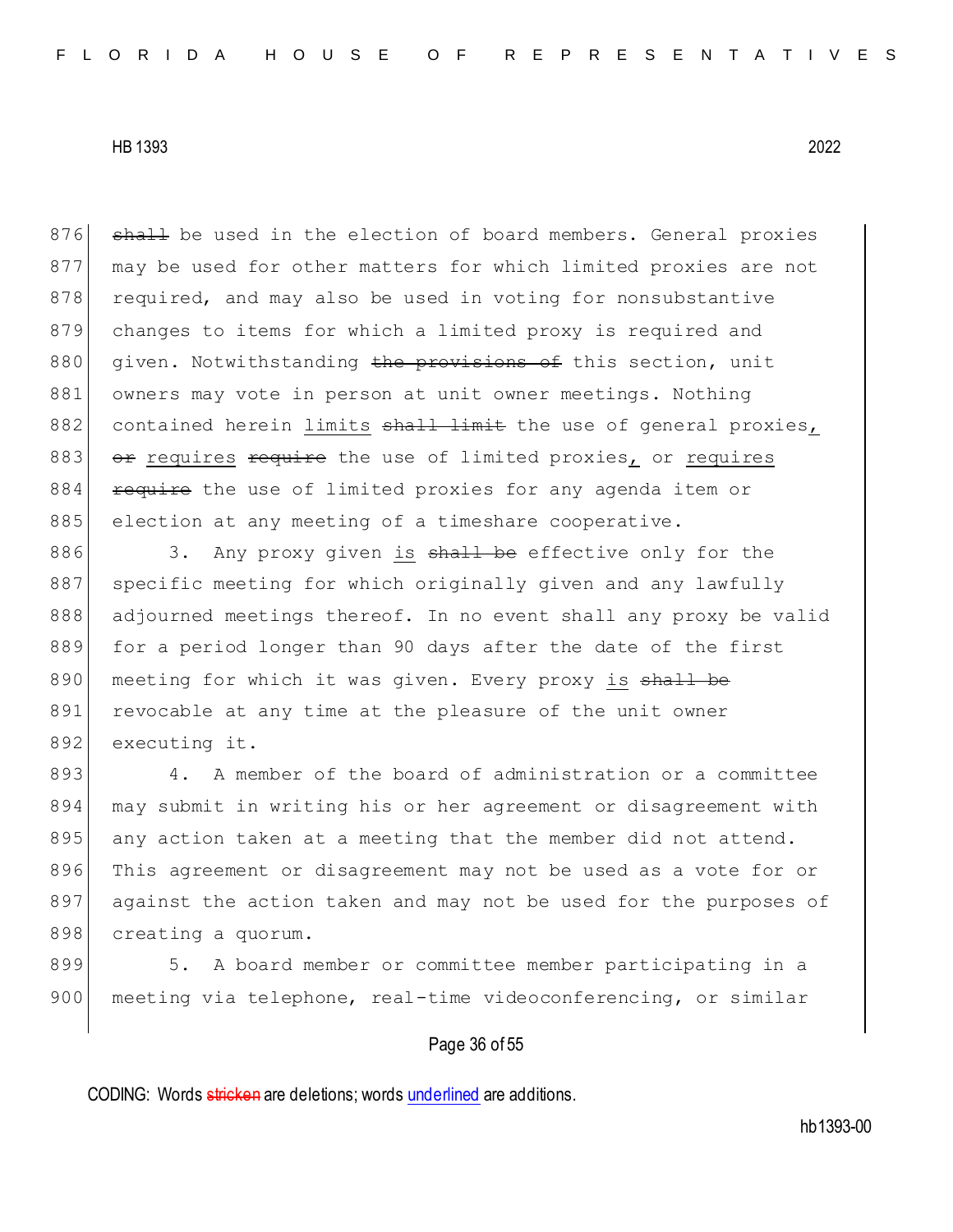901 real-time electronic or video communication counts toward a 902 | quorum, and such member may vote as if physically present. A 903 speaker must be used so that the conversation of such members 904 may be heard by the board or committee members attending in  $905$  person, as well as by any unit owners present at a meeting.

906 (d) Shareholder meetings.—There shall be an annual meeting 907 of the shareholders. All members of the board of administration 908 shall be elected at the annual meeting unless the bylaws provide 909 for staggered election terms or for their election at another 910 meeting. Any unit owner desiring to be a candidate for board 911 membership must comply with subparagraph 1. The bylaws must 912 provide the method for calling meetings, including annual 913 meetings. Written notice, which must incorporate an 914 identification of agenda items, must shall be given to each unit 915 owner at least 14 days before the annual meeting and posted in a 916 conspicuous place on the cooperative property at least 14 917 continuous days before preceding the annual meeting. Upon notice 918 to the unit owners, the board must by duly adopted rule 919 designate a specific location on the cooperative property upon 920 which all notice of unit owner meetings are posted. In lieu of 921 or in addition to the physical posting of the meeting notice, 922 the association may, by reasonable rule, adopt a procedure for 923 conspicuously posting and repeatedly broadcasting the notice and 924 the agenda on a closed-circuit cable television system serving  $925$  the cooperative association. However, if broadcast notice is

# Page 37 of 55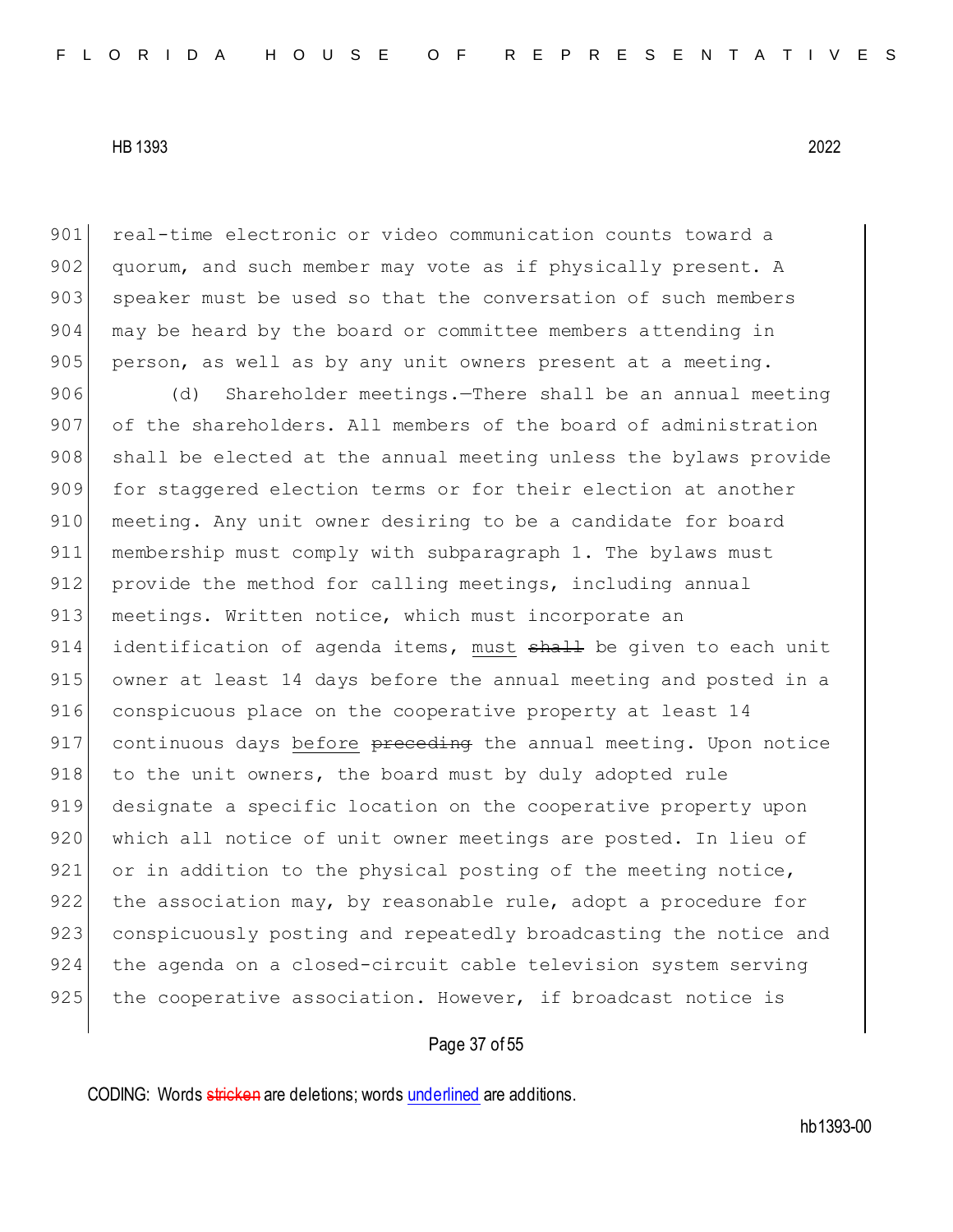$926$  used in lieu of a posted notice, the notice and agenda must be 927 broadcast at least four times every broadcast hour of each day 928 | that a posted notice is otherwise required under this section. 929 If broadcast notice is provided, the notice and agenda must be 930 broadcast in a manner and for a sufficient continuous length of 931 time to allow an average reader to observe the notice and read 932 and comprehend the entire content of the notice and the agenda. 933 In addition to any of the authorized means of providing notice 934 of a meeting of the shareholders, the association may, by rule, 935 adopt a procedure for conspicuously posting the meeting notice 936 and the agenda on a website serving the cooperative association 937 for at least the minimum period of time for which a notice of a 938 | meeting is also required to be physically posted on the 939 cooperative property. Any rule adopted must <del>shall</del>, in addition 940 to other matters, include a requirement that the association 941 send an electronic notice in the same manner as a notice for a 942 meeting of the members, which must include a hyperlink to the 943 website where the notice is posted, to unit owners whose e-mail 944 addresses are included in the association's official records. 945 Unless a unit owner waives in writing the right to receive 946 notice of the annual meeting, the notice of the annual meeting 947 must be sent by mail, hand delivered, or electronically 948 transmitted to each unit owner. An officer of the association 949 must provide an affidavit or United States Postal Service 950 certificate of mailing, to be included in the official records

## Page 38 of 55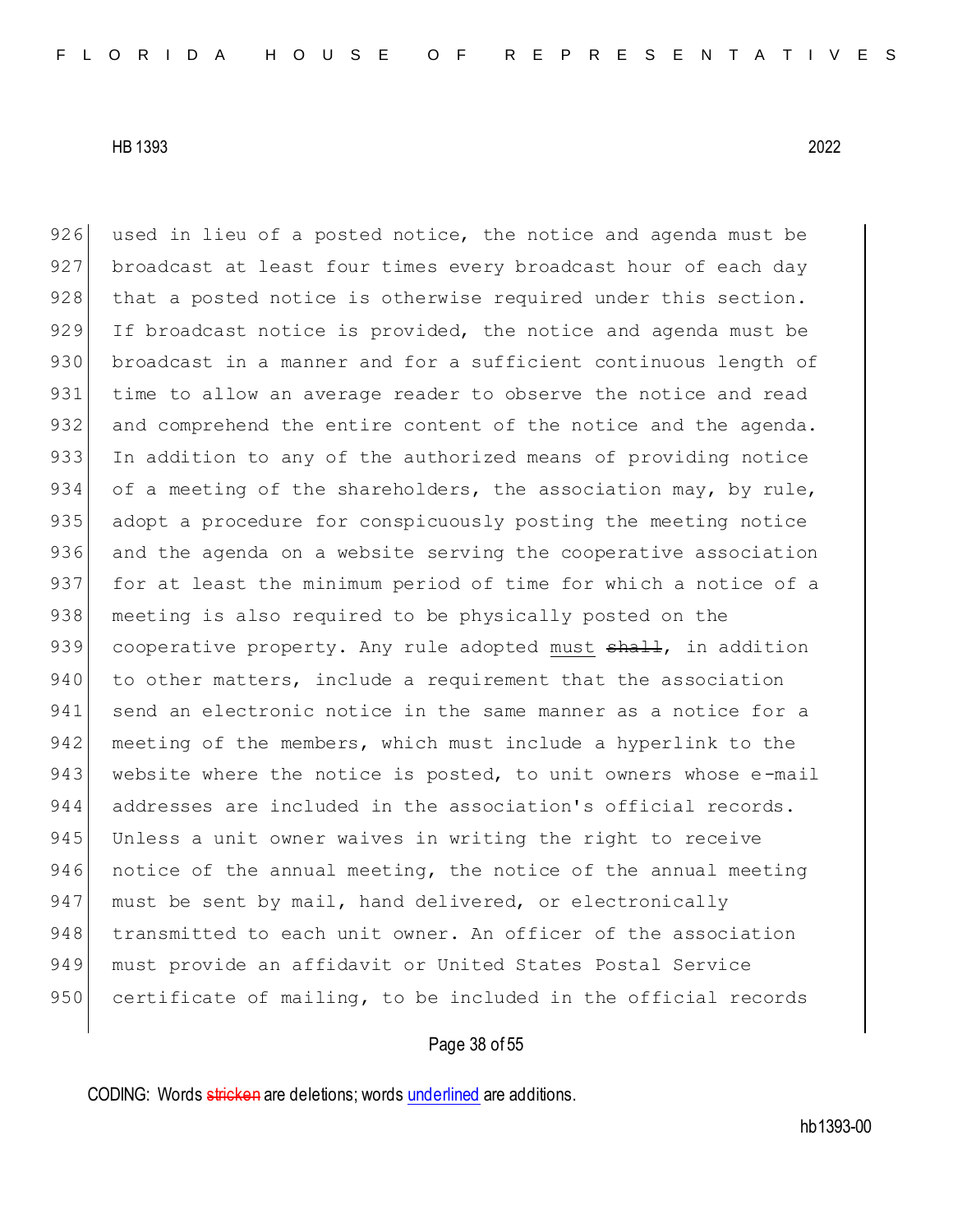951 of the association, affirming that notices of the association 952 meeting were mailed, hand delivered, or electronically 953 transmitted, in accordance with this provision, to each unit 954 owner at the address last furnished to the association.

955 1. The board of administration shall be elected by written 956 ballot or voting machine. A proxy may not be used in electing 957 the board of administration in general elections or elections to 958 fill vacancies caused by recall, resignation, or otherwise 959 unless otherwise provided in this chapter.

960 a. At least 60 days before a scheduled election, the 961 association shall mail, deliver, or transmit, whether by 962 separate association mailing, delivery, or electronic 963 transmission or included in another association mailing, 964 delivery, or electronic transmission, including regularly 965 published newsletters, to each unit owner entitled to vote, a 966 first notice of the date of the election. Any unit owner or 967 other eligible person desiring to be a candidate for the board 968 of administration must give written notice to the association at 969 least 40 days before a scheduled election. Together with the 970 written notice and agenda as set forth in this section, the 971 association shall mail, deliver, or electronically transmit a 972 second notice of election to all unit owners entitled to vote, 973 together with a ballot that lists all candidates. Upon request 974 of a candidate, the association must shall include an 975 information sheet, no larger than 8 1/2 inches by 11 inches,

# Page 39 of 55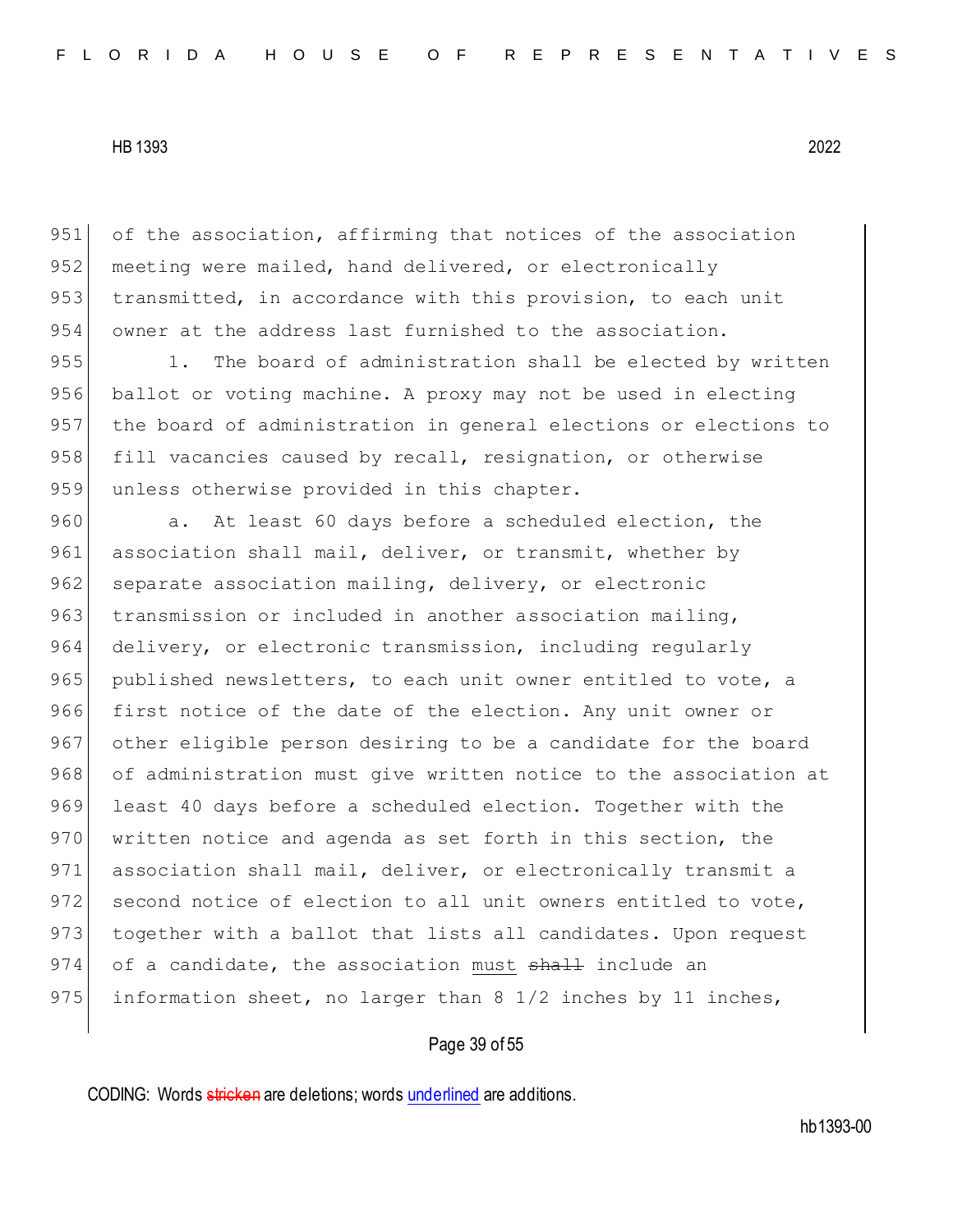976 which must be furnished by the candidate at least 35 days before 977 the election, to be included with the mailing, delivery, or 978 electronic transmission of the ballot, with the costs of 979 mailing, delivery, or transmission and copying to be borne by 980 the association. The association is not liable for the contents 981 of the information sheets provided by the candidates. In order 982 to reduce costs, the association may print or duplicate the 983 information sheets on both sides of the paper. The division 984 shall by rule establish voting procedures consistent with this 985 subparagraph, including rules establishing procedures for giving 986 notice by electronic transmission and rules providing for the 987 secrecy of ballots. Elections must shall be decided by a 988 plurality of those ballots cast. There is no quorum requirement. 989 However, at least 20 percent of the eligible voters must cast a 990 ballot in order to have a valid election. A unit owner may not 991 permit any other person to vote his or her ballot, and any such 992 ballots improperly cast are invalid. A unit owner who needs 993 assistance in casting the ballot for the reasons stated in s. 994 101.051 may obtain assistance in casting the ballot. Any unit 995 owner violating this provision may be fined by the association 996 in accordance with s. 719.303. The regular election must occur 997 on the date of the annual meeting. This subparagraph does not 998 apply to timeshare cooperatives. Notwithstanding this 999 subparagraph, an election and balloting are not required unless 1000 more candidates file a notice of intent to run or are nominated

## Page 40 of 55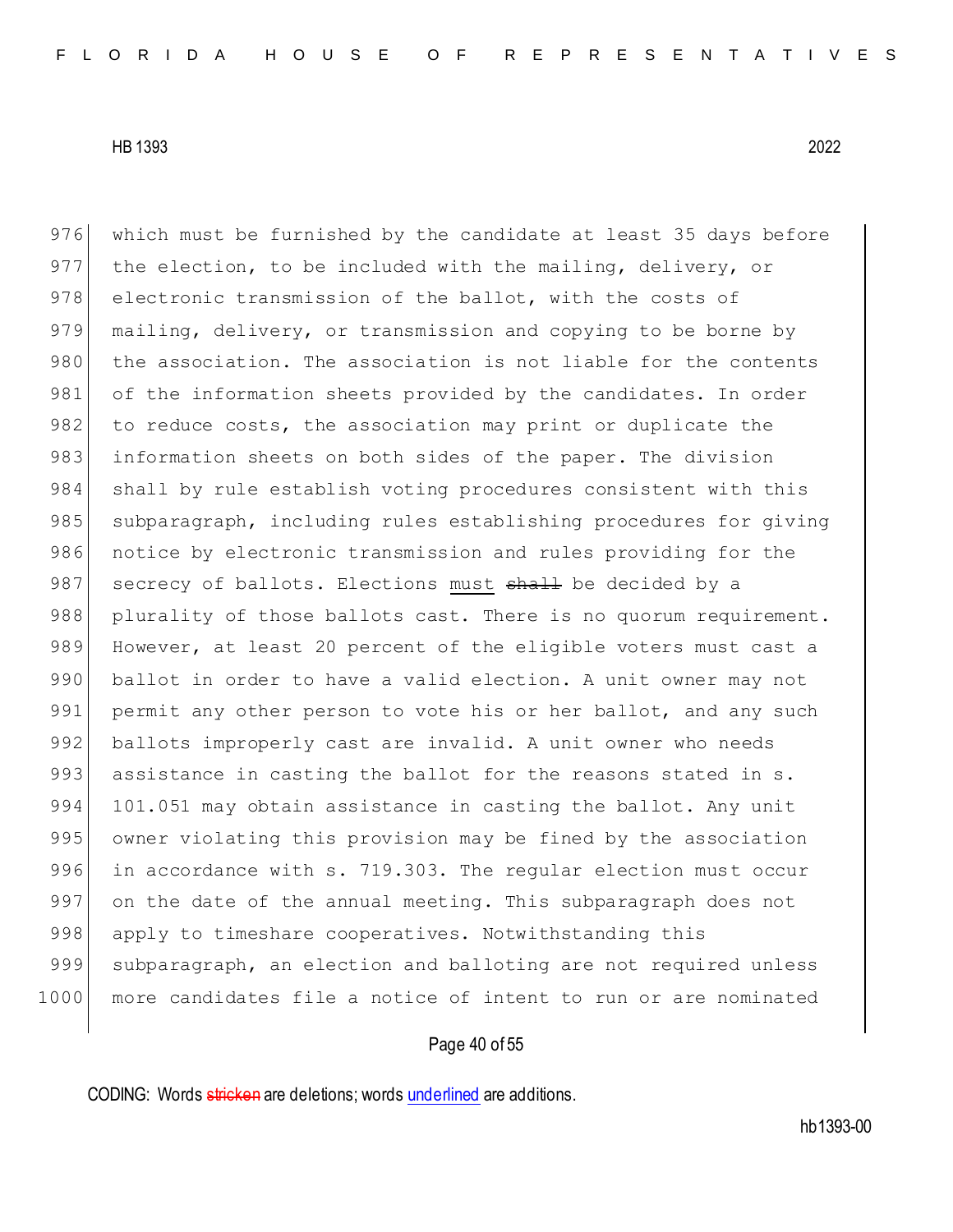1001 than vacancies exist on the board. Any challenge to the election 1002 process must be commenced within 60 days after the election 1003 results are announced.

1004 b. Within 90 days after being elected or appointed to the 1005 board, a each new director shall certify in writing to the 1006 secretary of the association that he or she has read the 1007 association's bylaws, articles of incorporation, proprietary 1008 lease, and current written policies; that he or she will work to 1009 uphold such documents and policies to the best of his or her 1010 ability; and that he or she will faithfully discharge his or her 1011 fiduciary responsibility to the association's members. Within 90 1012 days after being elected or appointed to the board, in addition 1013 to <del>lieu of</del> this written certification, the newly elected or 1014 appointed director must may submit a certificate of having 1015 satisfactorily completed the educational curriculum administered 1016 by an education provider as approved by the division pursuant to 1017 the requirements established in chapter 718 within 1 year before 1018 or 90 days after the date of election or appointment. The 1019 written certification and educational certificate is valid and 1020 does not have to be resubmitted as long as the director serves 1021 on the board without interruption. A director who fails to 1022 timely file the written certification and  $\Theta$ r educational 1023 certificate is suspended from service on the board until he or 1024 she complies with this sub-subparagraph. The board may 1025 temporarily fill the vacancy during the period of suspension.

# Page 41 of 55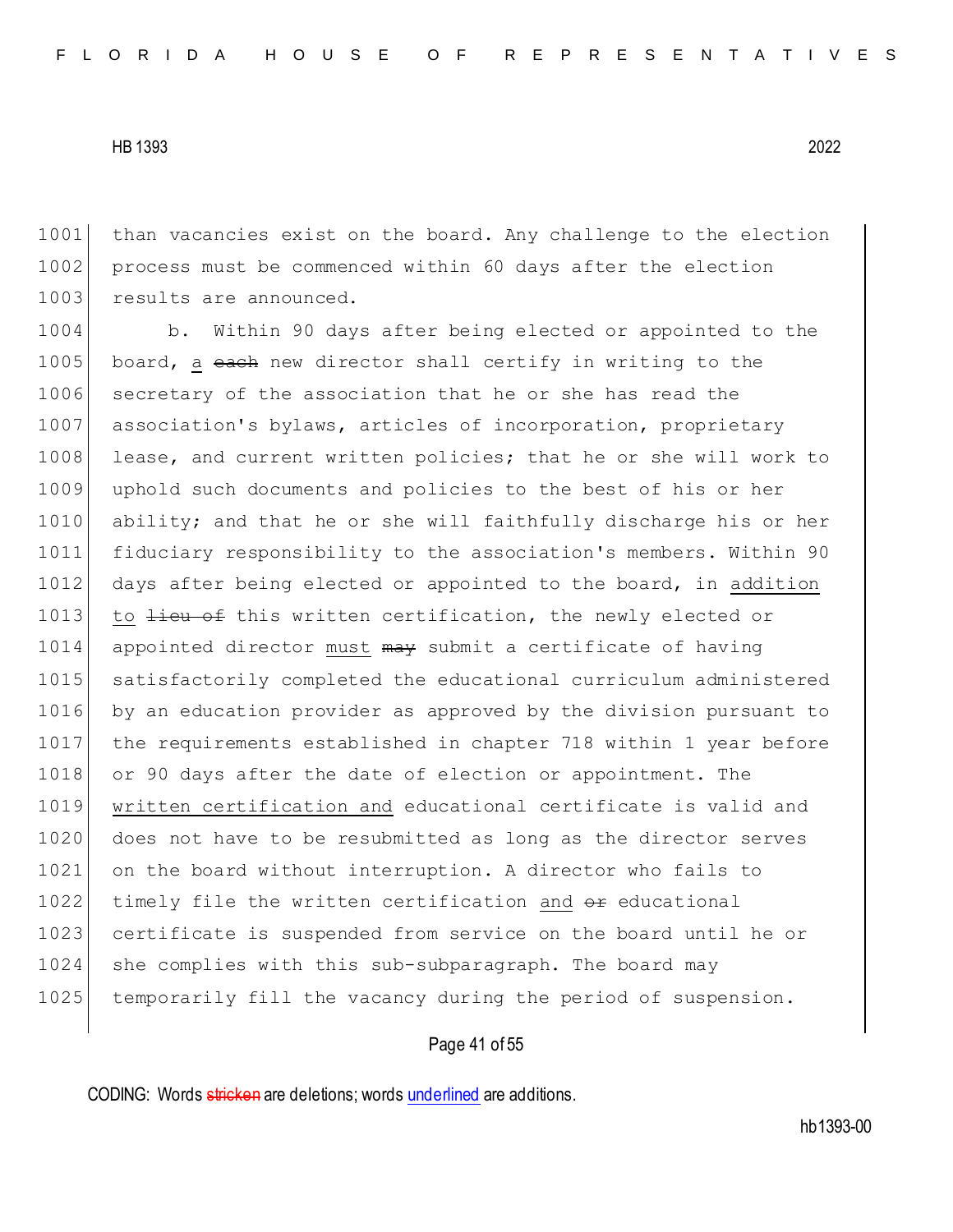1026 The secretary of the association shall cause the association to 1027 retain a director's written certification and  $\theta$  reducational 1028 certificate for inspection by the members for 5 years after a 1029 director's election or the duration of the director's 1030 uninterrupted tenure, whichever is longer. Failure to have such 1031 written certification and  $\theta$ reducational certificate on file 1032 does not affect the validity of any board action.

1033 2. Any approval by unit owners called for by this chapter, 1034 or the applicable cooperative documents, must be made at a duly 1035 noticed meeting of unit owners and is subject to this chapter or 1036 the applicable cooperative documents relating to unit owner 1037 decisionmaking, except that unit owners may take action by 1038 written agreement, without meetings, on matters for which action 1039 by written agreement without meetings is expressly allowed by 1040 the applicable cooperative documents or law which provides for 1041 the unit owner action.

1042 3. Unit owners may waive notice of specific meetings if 1043 allowed by the applicable cooperative documents or law. Notice 1044 of meetings of the board of administration, shareholder 1045 meetings, except shareholder meetings called to recall board 1046 members under paragraph (f), and committee meetings may be given 1047 by electronic transmission to unit owners who consent to receive 1048 notice by electronic transmission. A unit owner who consents to 1049 receiving notices by electronic transmission is solely 1050 responsible for removing or bypassing filters that may block

## Page 42 of 55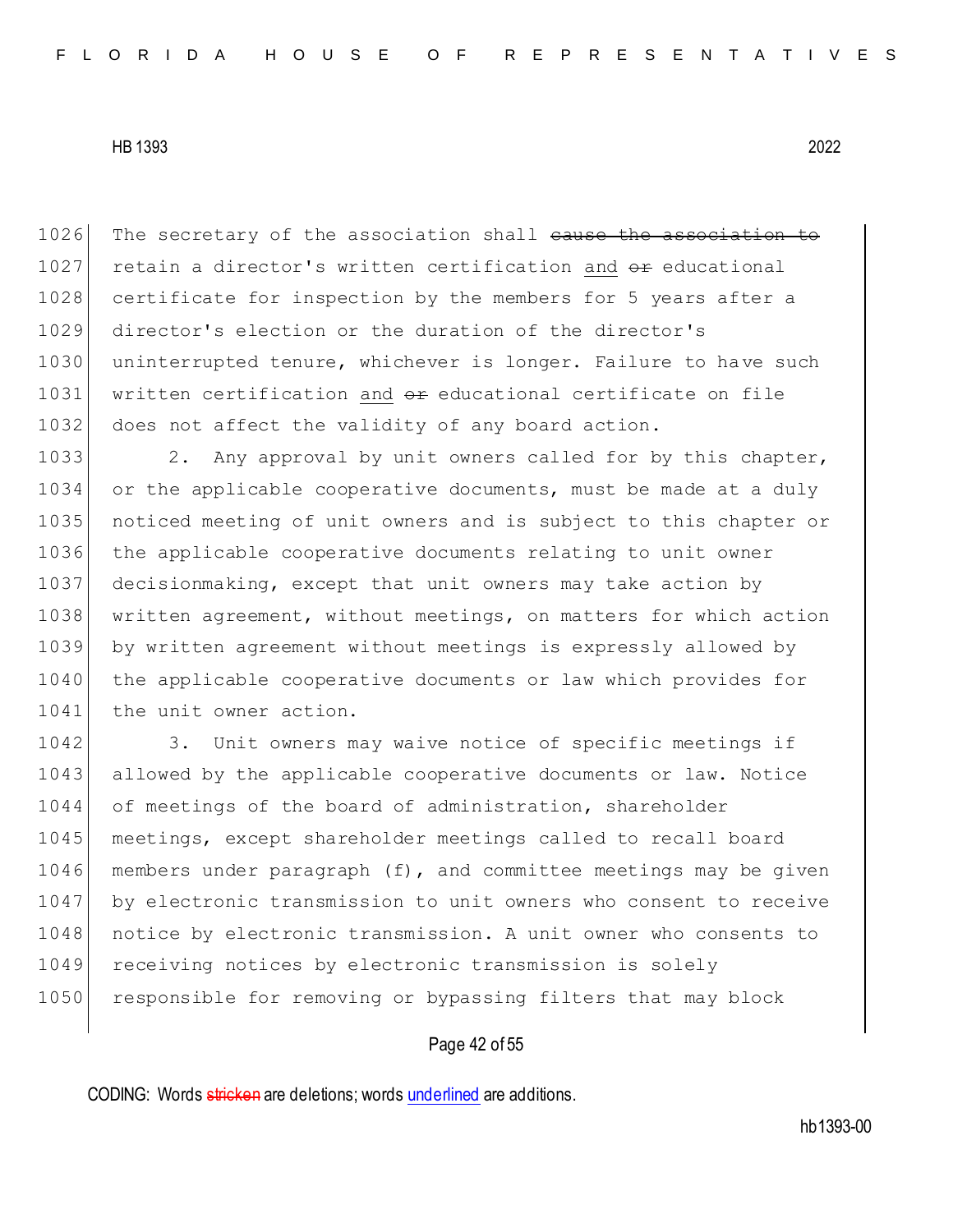1051 receipt of mass emails sent to members on behalf of the 1052 association in the course of giving electronic notices. 1053 4. Unit owners have the right to participate in meetings 1054 of unit owners with reference to all designated agenda items. 1055 However, the association may adopt reasonable rules governing 1056 the frequency, duration, and manner of unit owner participation. 1057 5. Any unit owner may tape record or videotape meetings of 1058 the unit owners subject to reasonable rules adopted by the 1059 division. 1060 6. Unless otherwise provided in the bylaws, a vacancy 1061 occurring on the board before the expiration of a term may be 1062 filled by the affirmative vote of the majority of the remaining 1063 directors, even if the remaining directors constitute less than 1064 a quorum, or by the sole remaining director. In the alternative, 1065 a board may hold an election to fill the vacancy, in which case 1066 the election procedures must conform to the requirements of 1067 subparagraph 1. unless the association has opted out of the 1068 statutory election process, in which case the bylaws of the 1069 association control. Unless otherwise provided in the bylaws, a 1070 board member appointed or elected under this subparagraph shall 1071 fill the vacancy for the unexpired term of the seat being 1072 filled. Filling vacancies created by recall is governed by 1073 paragraph (f) and rules adopted by the division. 1074 1075 Notwithstanding subparagraphs (b) 2. and (d)  $1.7$ , an association

# Page 43 of 55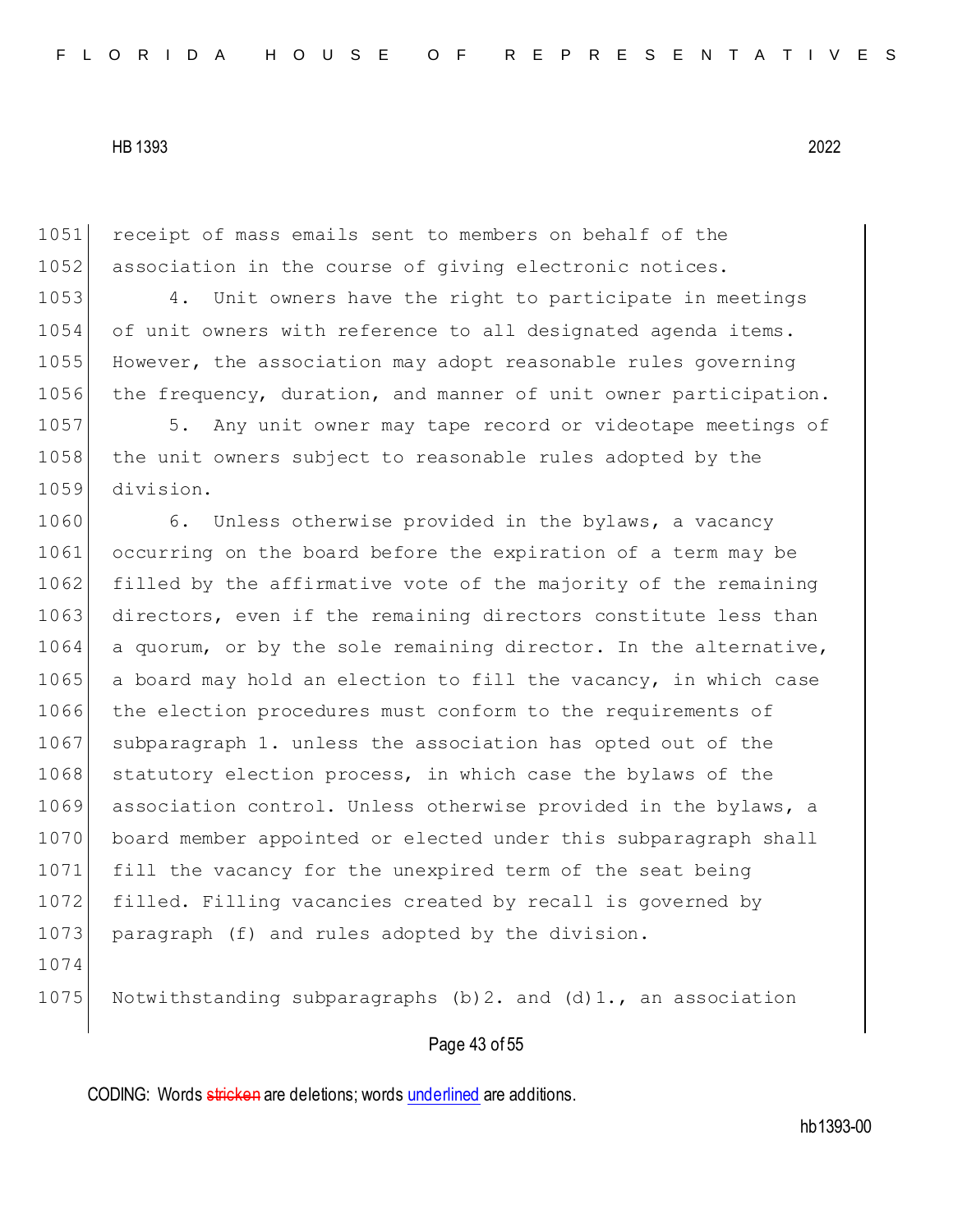1076 may, by the affirmative vote of a majority of the total voting 1077 interests, provide for a different voting and election procedure 1078 in its bylaws, which vote may be by a proxy specifically 1079 delineating the different voting and election procedures. The 1080 different voting and election procedures may provide for 1081 elections to be conducted by limited or general proxy.

1082 (j) Annual budget.-

1083 1. The proposed annual budget of common expenses must  $1084$  shall be detailed and must shall show the amounts budgeted by 1085 accounts and expense classifications, including, if applicable, 1086 but not limited to, those expenses listed in s. 719.504(20). The 1087 board of administration must shall adopt the annual budget at 1088 least 14 days before prior to the start of the association's 1089 fiscal year. If In the event that the board fails to timely 1090 adopt the annual budget a second time, it is shall be deemed a 1091 minor violation and the prior year's budget shall continue in 1092 effect until a new budget is adopted.

1093 2. In addition to annual operating expenses, the budget 1094 must shall include reserve accounts for capital expenditures and 1095 deferred maintenance. These accounts must shall include, but not 1096 be limited to, roof replacement, building painting, and pavement 1097 resurfacing, regardless of the amount of deferred maintenance 1098 expense or replacement cost, and  $f^{\text{def}}$  any other items for which 1099 the deferred maintenance expense or replacement cost exceeds 1100  $\mid$  \$10,000. The amount to be reserved must  $shall$  be computed by

### Page 44 of 55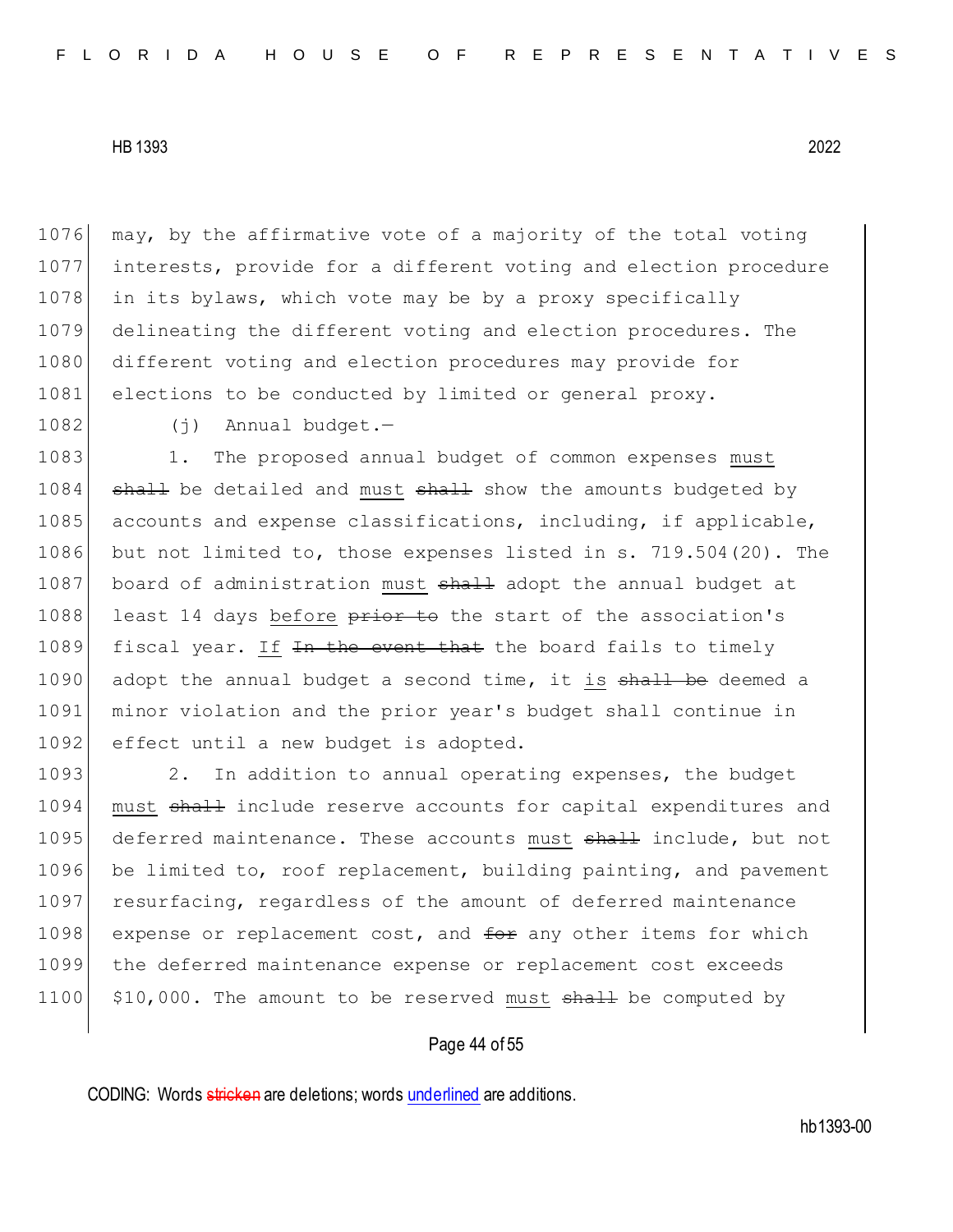1101 means of a formula which is based upon estimated remaining 1102 useful life and estimated replacement cost or deferred 1103 maintenance expense of each reserve item. The association may 1104 adjust replacement reserve assessments annually to take into 1105 account any changes in estimates or extension of the useful life 1106 of a reserve item caused by deferred maintenance. The 1107 association must maintain a separate reserve account exclusively 1108 for the maintenance and replacement of items recognized in the 1109 Life Safety Code. Life safety requirements include, but are not 1110 limited to, waterproofing measures; roof and balcony railing 1111 maintenance; and fire, mechanical, electrical, and structural 1112 standards. Reserve funds for other capital expenditures and 1113 deferred maintenance may not be comingled with the reserve funds 1114 for life safety expenditures and maintenance. Every 2 years, the 1115 board must hire a licensed engineer or engineering firm 1116 qualified to do business in the state to conduct a reserve study 1117 of the property in order to ensure adequate funding of the 1118 association's reserve accounts. The engineer or engineering firm 1119 must conduct a reasonably competent and diligent visual 1120 inspection of the assessable areas of the major components that 1121 the association is obligated to repair, replace, restore, or 1122 maintain and provide an estimate of the components' remaining 1123 useful life. The board must provide a copy of the reserve study, 1124 along with a report or financial statement indicating the amount 1125 of money that is currently in the reserves, to the local

Page 45 of 55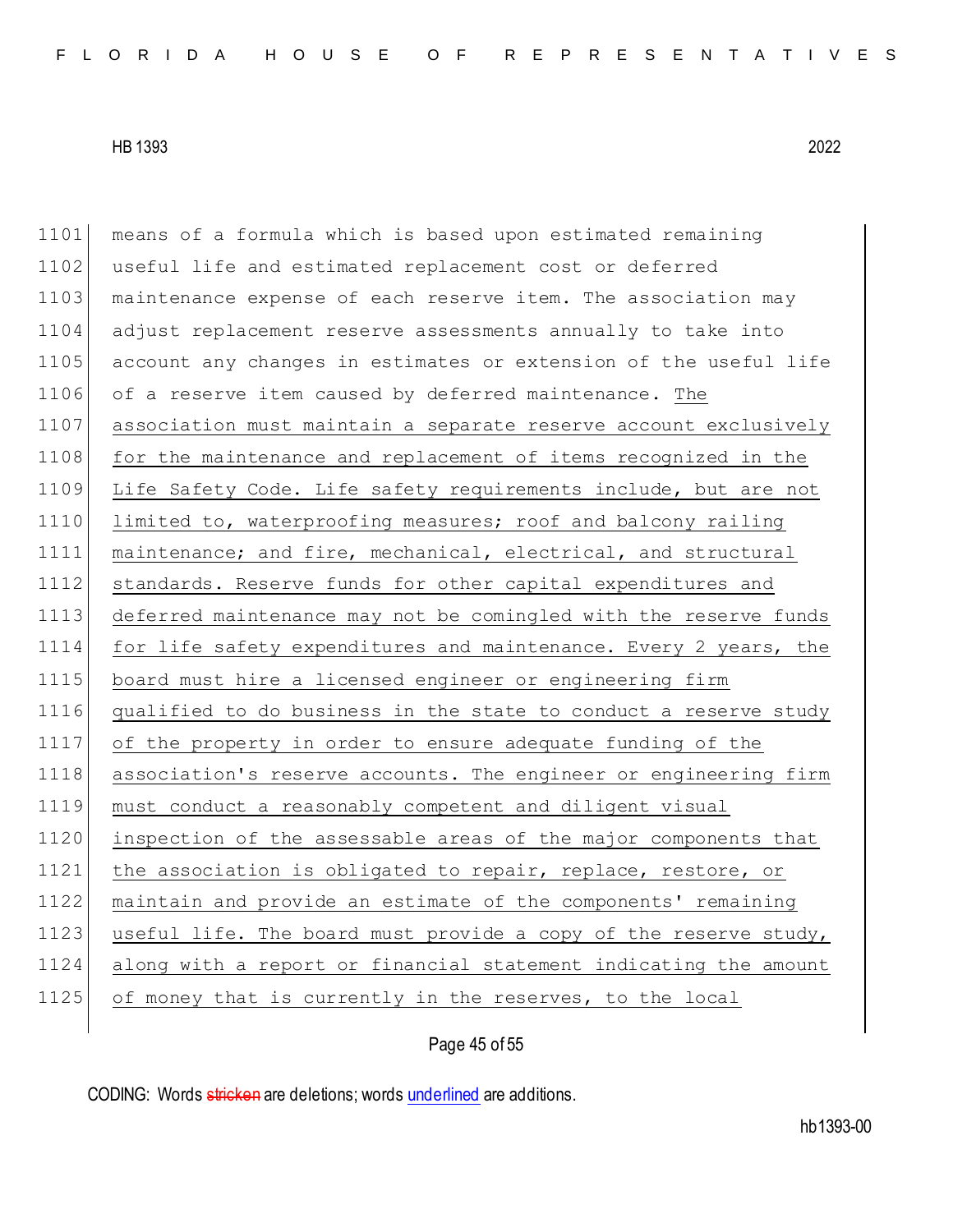1126 authority having jurisdiction within 7 days after the board 1127 receives the completed report from the engineer or engineering 1128 firm. This paragraph shall not apply to any budget in which the 1129 members of an association have, at a duly called meeting of the 1130 association, determined for a fiscal year to provide no reserves 1131 or reserves less adequate than required by this subsection. 1132 However, prior to turnover of control of an association by a 1133 developer to unit owners other than a developer pursuant to s. 1134 719.301, the developer may vote to waive the reserves or reduce 1135 the funding of reserves for the first 2 years of the operation 1136 of the association after which time reserves may only be waived 1137 or reduced upon the vote of a majority of all nondeveloper 1138 voting interests voting in person or by limited proxy at a duly 1139 called meeting of the association. If a meeting of the unit 1140 owners has been called to determine to provide no reserves, or 1141 reserves less adequate than required, and such result 1142 attained or a quorum is not attained, the reserves as included 1143 in the budget shall go into effect.

1144 3. Reserve funds and any interest accruing thereon must 1145 shall remain in the reserve account or accounts, and may shall 1146 be used only for authorized reserve expenditures unless their 1147 use for other purposes is approved in advance by a vote of the 1148 | majority of the voting interests, voting in person or by limited 1149 proxy at a duly called meeting of the association. Before Prior 1150  $\overline{t}$  to turnover of control of an association by a developer to unit

# Page 46 of 55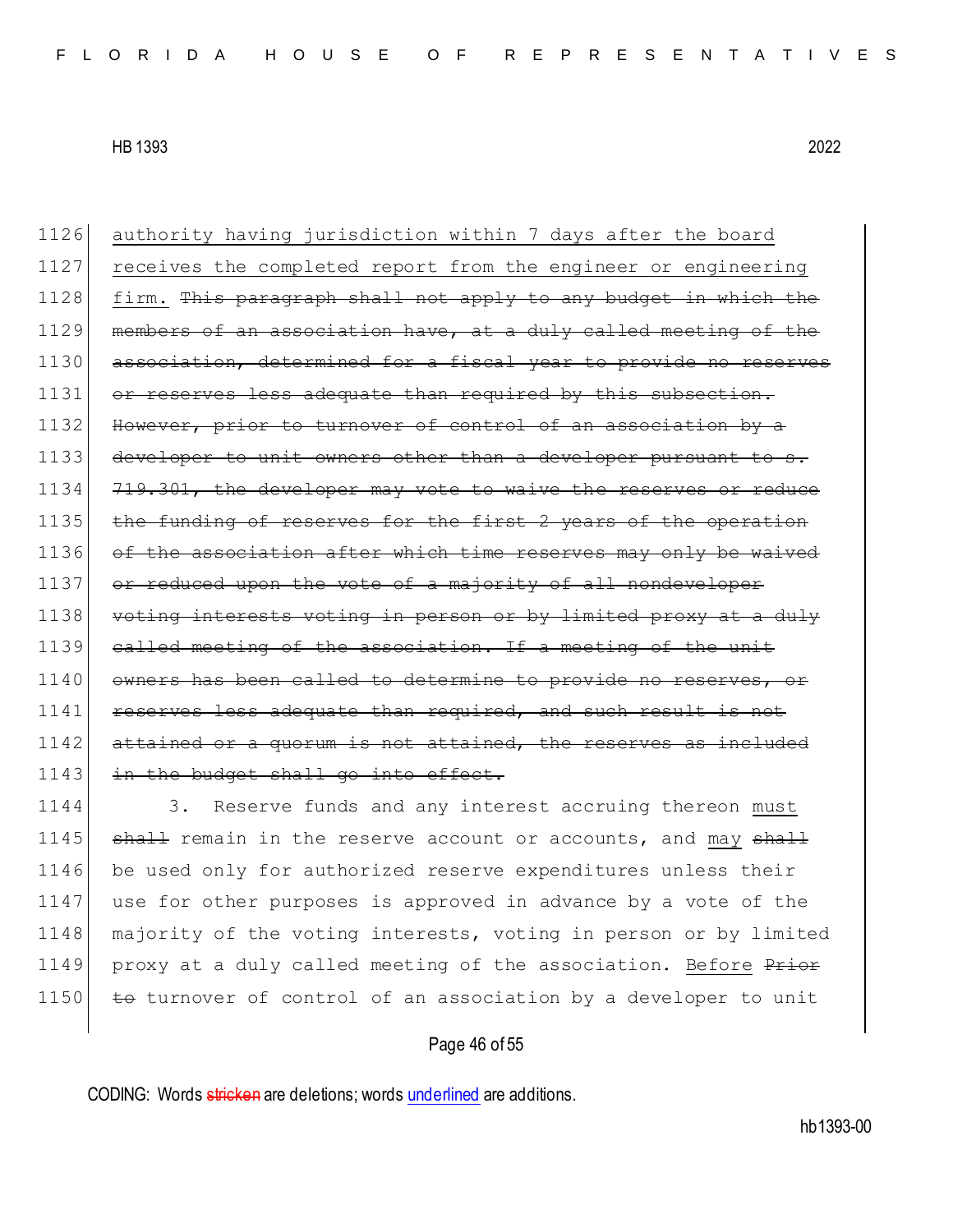1151 owners other than the developer under s. 719.301, the developer 1152 may not vote to use reserves for purposes other than that for 1153 which they were intended without the approval of a majority of 1154 all nondeveloper voting interests, voting in person or by 1155 limited proxy at a duly called meeting of the association. 1156 (n) Building construction, renovations, and inspections.-1157 The requirements for the construction and renovation of a 1158 residential cooperative building must comply with chapter 553 1159 which pertains to building construction standards, including 1160 plumbing, electrical code, glass, manufactured buildings, 1161 accessibility for persons with disabilities, and the state 1162 minimum building code. An association must ensure compliance 1163 with the Florida Building Code. 1164 1. The board must hire a licensed structural engineer 1165 authorized to practice in the state to conduct an annual 1166 inspection of the association property and its buildings to 1167 ensure the structural stability of the property and buildings. 1168 2. Upon a determination by the local authority having 1169 jurisdiction that a residential cooperative building is 20 years 1170 of age or older, the local authority having jurisdiction shall 1171 issue a notice of required recertification inspection to the 1172 association. 1173 3. The board must hire a licensed architect or engineer 1174 authorized to practice in the state within 90 days after receipt 1175 of the notice of required recertification inspection to conduct

Page 47 of 55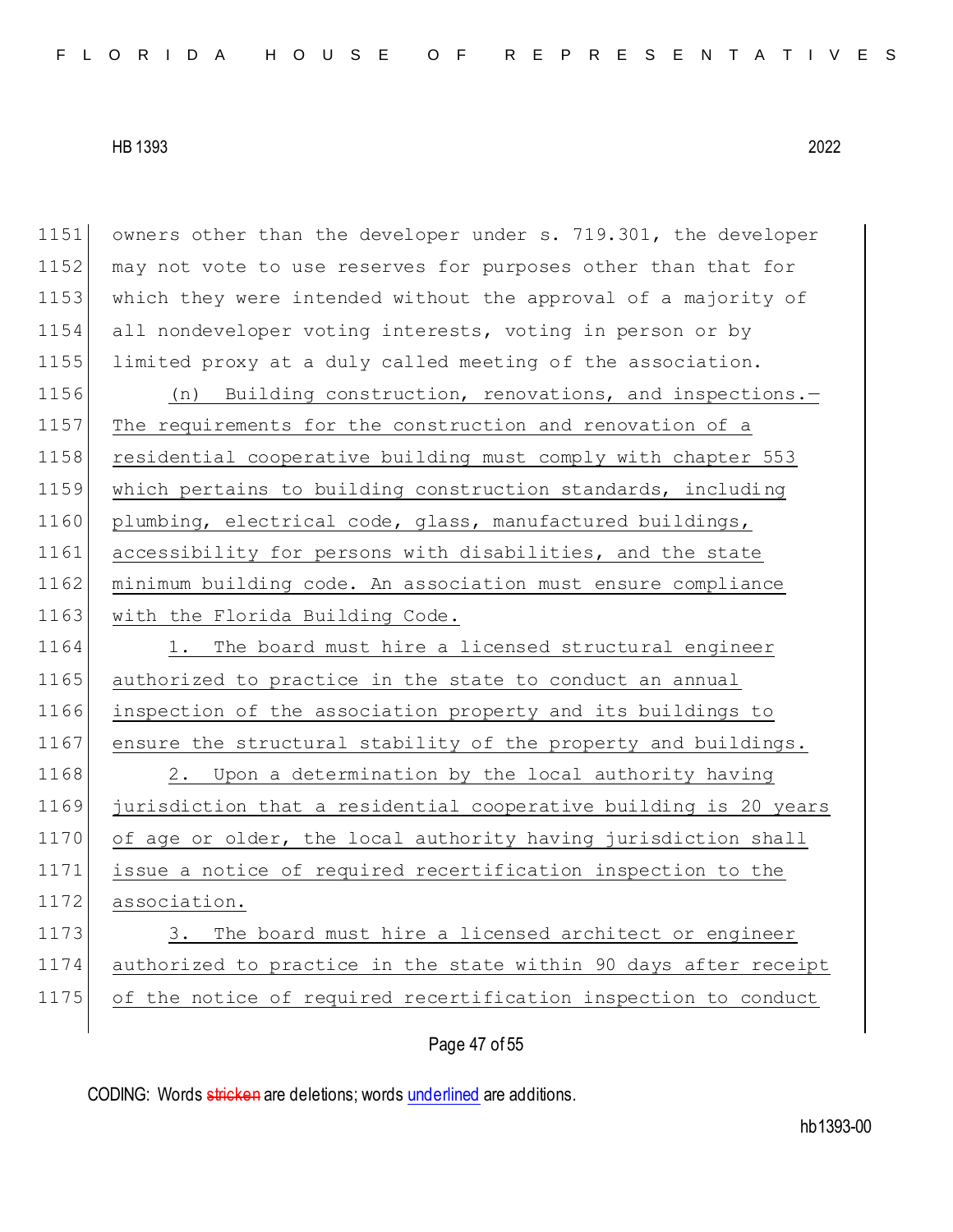| FLORIDA HOUSE OF REPRESENTATIVES |  |  |  |  |  |  |  |  |  |  |
|----------------------------------|--|--|--|--|--|--|--|--|--|--|
|----------------------------------|--|--|--|--|--|--|--|--|--|--|

1176 an inspection to ensure the building's structural and electrical 1177 systems are still safe and to provide a recertification report 1178 to the local authority having jurisdiction. A licensed architect 1179 or engineer may only undertake assignments in which he or she is 1180 qualified by training and experience in the specific technical 1181 field involved in the inspection. 1182 4. A licensed architect or engineer shall conduct a 1183 structural recertification inspection of the building by  $1184$  analyzing, at a minimum, the: 1185 a. Foundation. 1186 b. Floor and roofing systems. 1187 c. Masonry bearing walls. 1188 d. Steel framing systems. 1189 e. Concrete framing systems. 1190 f. Windows. 1191 g. Wood framing. 1192 h. Loading. 1193 5. A licensed architect or engineer shall conduct an 1194 electrical recertification inspection of the building by 1195 analyzing, at a minimum, the: 1196 a. Electric services. 1197 b. Branch circuits. 1198 c. Conduit raceways. 1199 d. Gutters. 1200 e. Electrical panels.

Page 48 of 55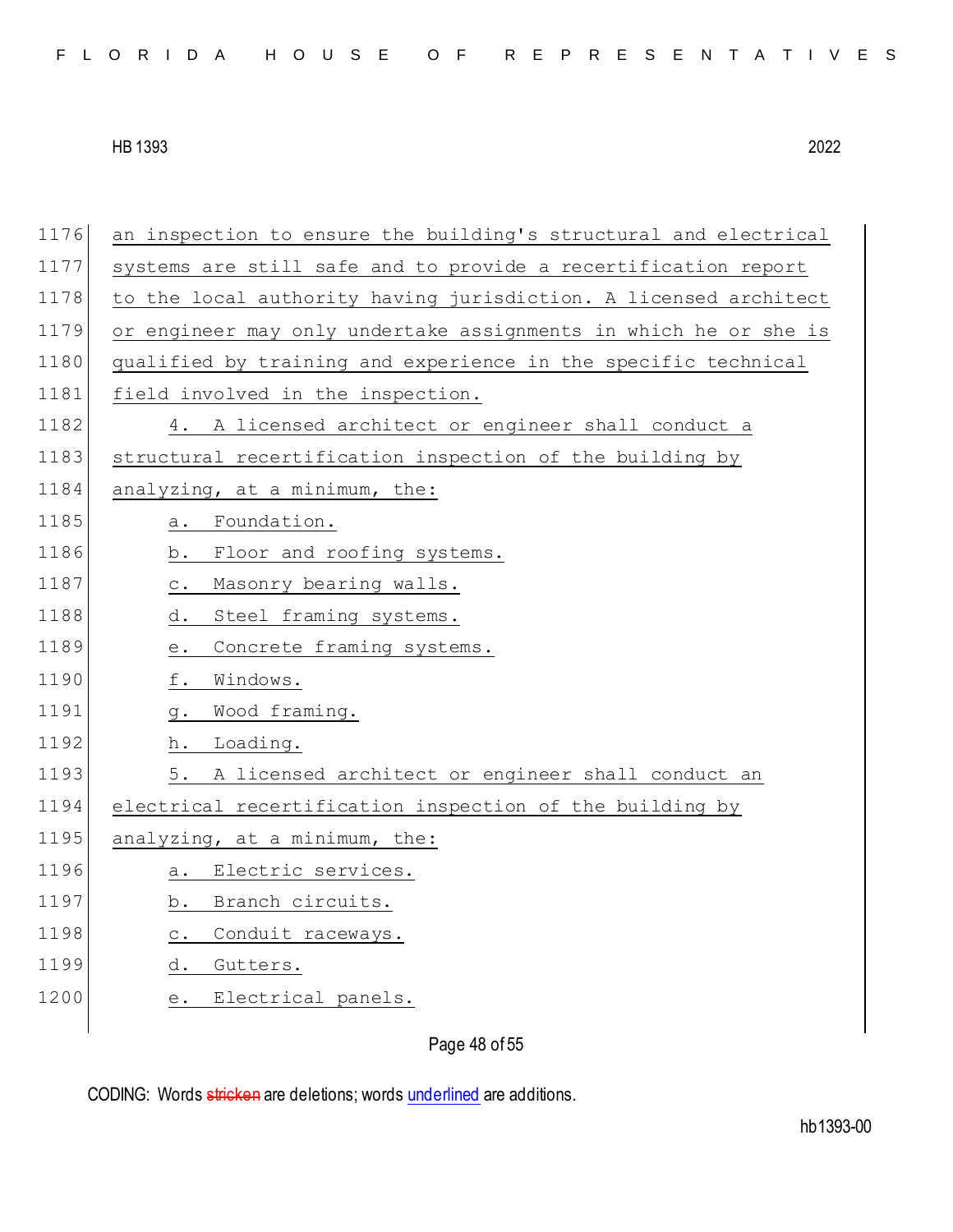| 1201 | Grounding of equipment.<br>f.                                   |
|------|-----------------------------------------------------------------|
| 1202 | Service conductor and cables.<br>g.                             |
| 1203 | Types of wiring methods.<br>h.                                  |
| 1204 | Feeder conductors.<br>i.                                        |
| 1205 | Parking illumination.<br>$\overline{\phantom{a}}$ .             |
| 1206 | The licensed architect or engineer must indicate the<br>6.      |
| 1207 | manner and type of inspection conducted that forms the basis of |
| 1208 | the recertification report and must describe any matters        |
| 1209 | identified as needing remedial action. The report must bear the |
| 1210 | seal and signature of the certifying architect or engineer. The |
| 1211 | board must provide a copy of the report to the local authority  |
| 1212 | having jurisdiction within 7 days after the board receives the  |
| 1213 | completed report.                                               |
|      |                                                                 |
| 1214 | If the recertification report indicates that repairs<br>7.a.    |
| 1215 | or modifications are necessary, the board has 6 months after    |
| 1216 | receipt of the recertification report in which to complete the  |
| 1217 | indicated repairs or modifications, which must be executed in   |
| 1218 | conformance with the Florida Building Code. Within 7 days after |
| 1219 | completion of the repairs or modifications, the board shall     |
| 1220 | provide a completion report, under seal and signature of a      |
| 1221 | licensed architect or engineer, to the local authority having   |
| 1222 | jurisdiction affirming that the remedial action has been        |
| 1223 | completed.                                                      |
| 1224 | b. If the local authority having jurisdiction has reason        |
| 1225 | to believe that the matters indicated in the recertification    |

Page 49 of 55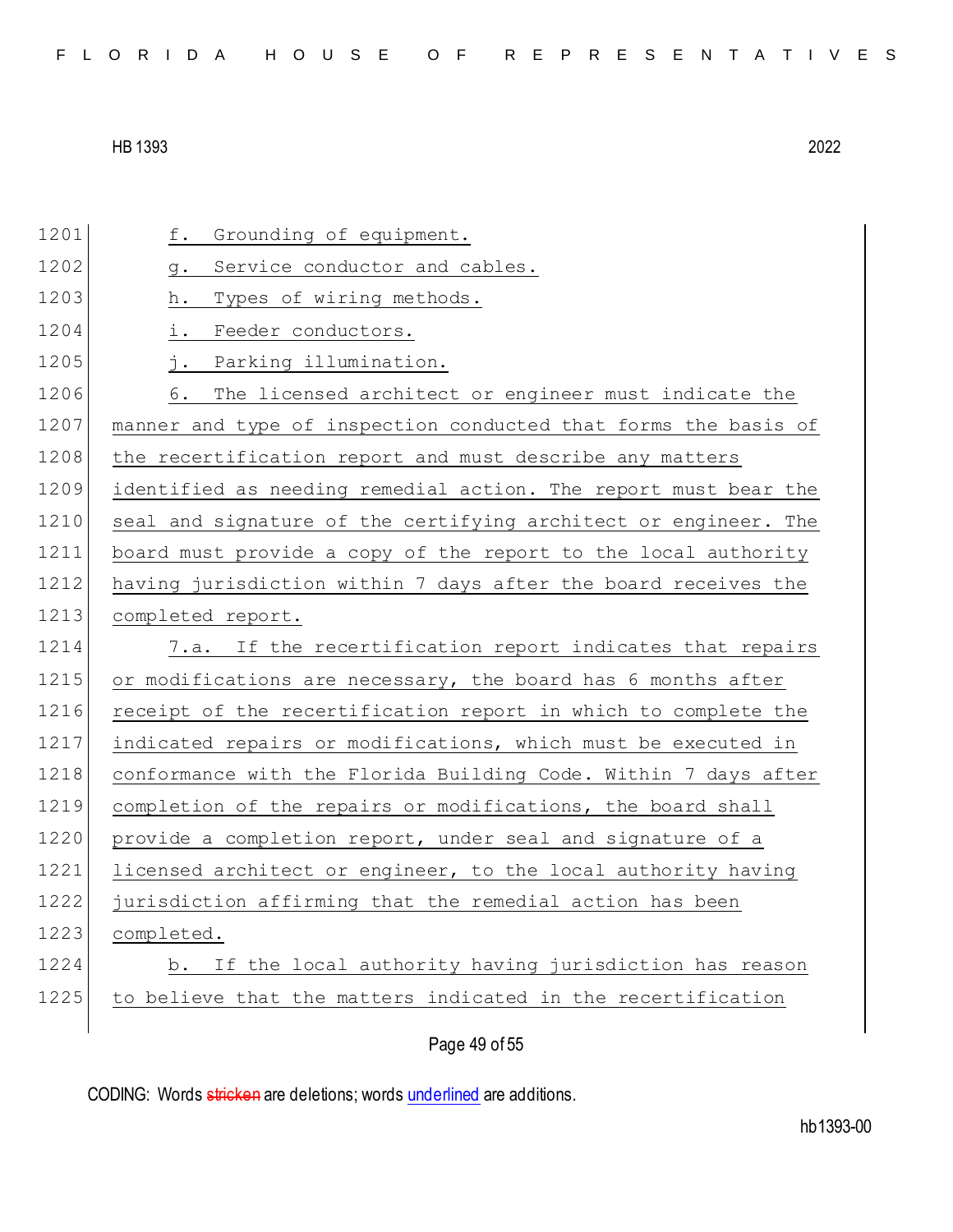Page 50 of 55 1226 report as needing remedial action present a serious threat to 1227 the public health, safety, or welfare, or are irreparable or 1228 irreversible, it may order a mandatory evacuation of the 1229 residential cooperative. 1230 8. The local authority having jurisdiction shall issue a 1231 notice of violation if the board does not timely submit the 1232 completion report required under sub-subparagraph 7.a. and must 1233 establish a reasonable time period within which the board must 1234 correct the violation. If the board does not comply with the 1235 notice of violation within the timeframe specified, the local 1236 authority having jurisdiction shall issue the association a 1237 citation resulting in a fine not to exceed \$500. However, the 1238 local authority having jurisdiction may specify by ordinance a 1239 fine in an amount exceeding \$500, but not exceeding \$2,000 a 1240 day. The local authority having jurisdiction may issue a 1241 citation for each day that the association is in violation of 1242 this paragraph. 1243 9. Subsequent recertification inspections must be 1244 completed every 5 years thereafter. 1245 Section 8. Paragraph (b) of subsection (1) and paragraphs 1246 (a) and (c) of subsection (2) of section 719.503, Florida 1247 Statutes, are amended to read: 1248 719.503 Disclosure prior to sale.-1249 (1) DEVELOPER DISCLOSURE.-1250 (b) Copies of documents to be furnished to prospective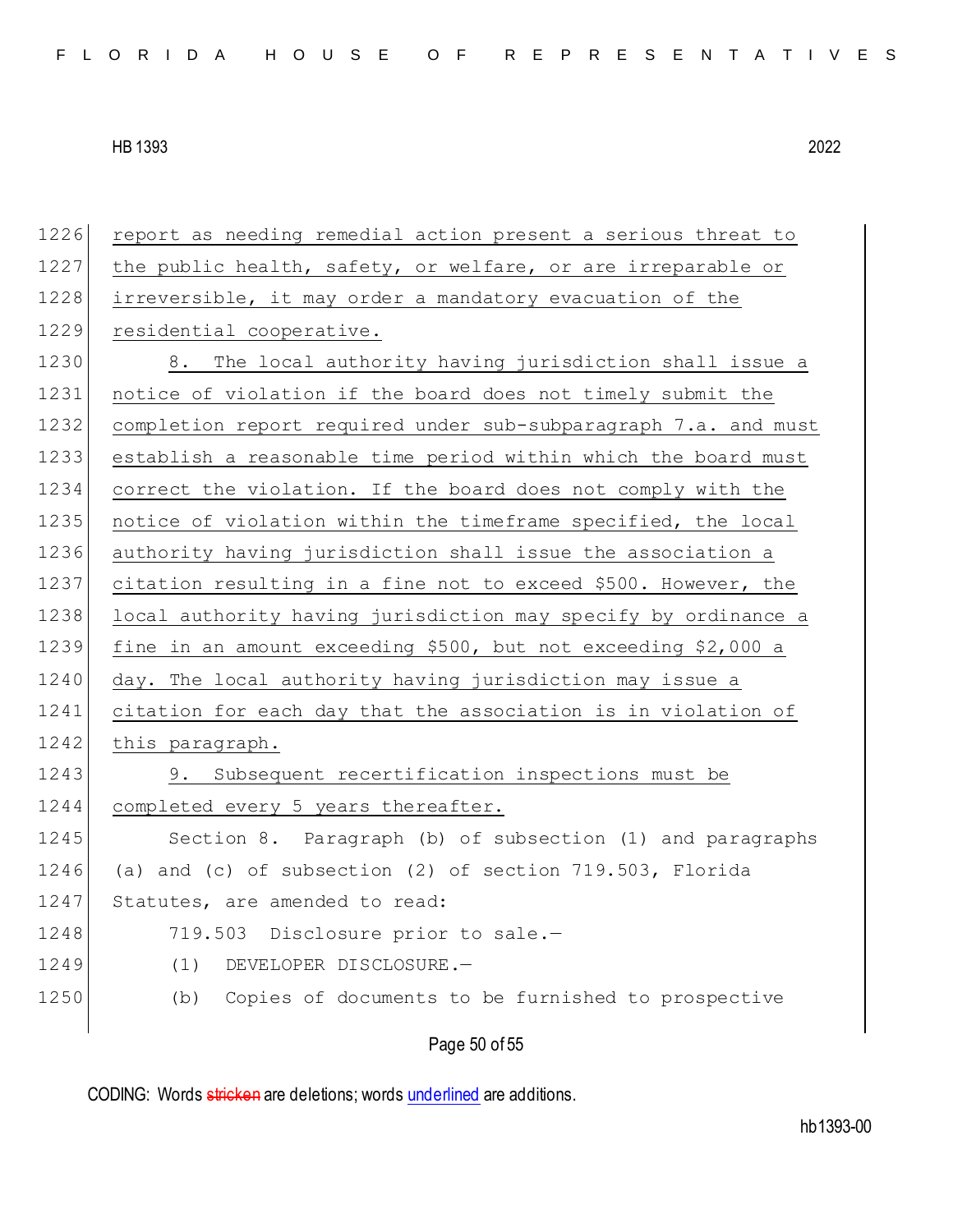1251 buyer or lessee.—Until such time as the developer has furnished 1252 the documents listed below to a person who has entered into a 1253 contract to purchase a unit or lease it for more than 5 years, 1254 the contract may be voided by that person, entitling the person 1255 to a refund of any deposit together with interest thereon as 1256 provided in s. 719.202. The contract may be terminated by 1257 written notice from the proposed buyer or lessee delivered to 1258 the developer within 15 days after the buyer or lessee receives 1259 all of the documents required by this section. The developer may 1260 shall not close for 15 days after following the execution of the 1261 agreement and delivery of the documents to the buyer as 1262 evidenced by a receipt for documents signed by the buyer unless 1263 the buyer is informed in the 15-day voidability period and 1264 agrees to close before  $\frac{1}{26}$  be the expiration of the 15 days. 1265 The developer shall retain in his or her records a separate 1266 signed agreement as proof of the buyer's agreement to close 1267 before prior to the expiration of the said voidability period. 1268 The developer must retain such Said proof shall be retained for 1269 a period of 5 years after the date of the closing transaction. 1270 The documents to be delivered to the prospective buyer are the 1271 prospectus or disclosure statement with all exhibits, if the 1272 development is subject to the provisions of s. 719.504, or, if 1273 not, then copies of the following which are applicable: 1274 1. The question and answer sheet described in s. 719.504,

1275 and cooperative documents, or the proposed cooperative documents

# Page 51 of 55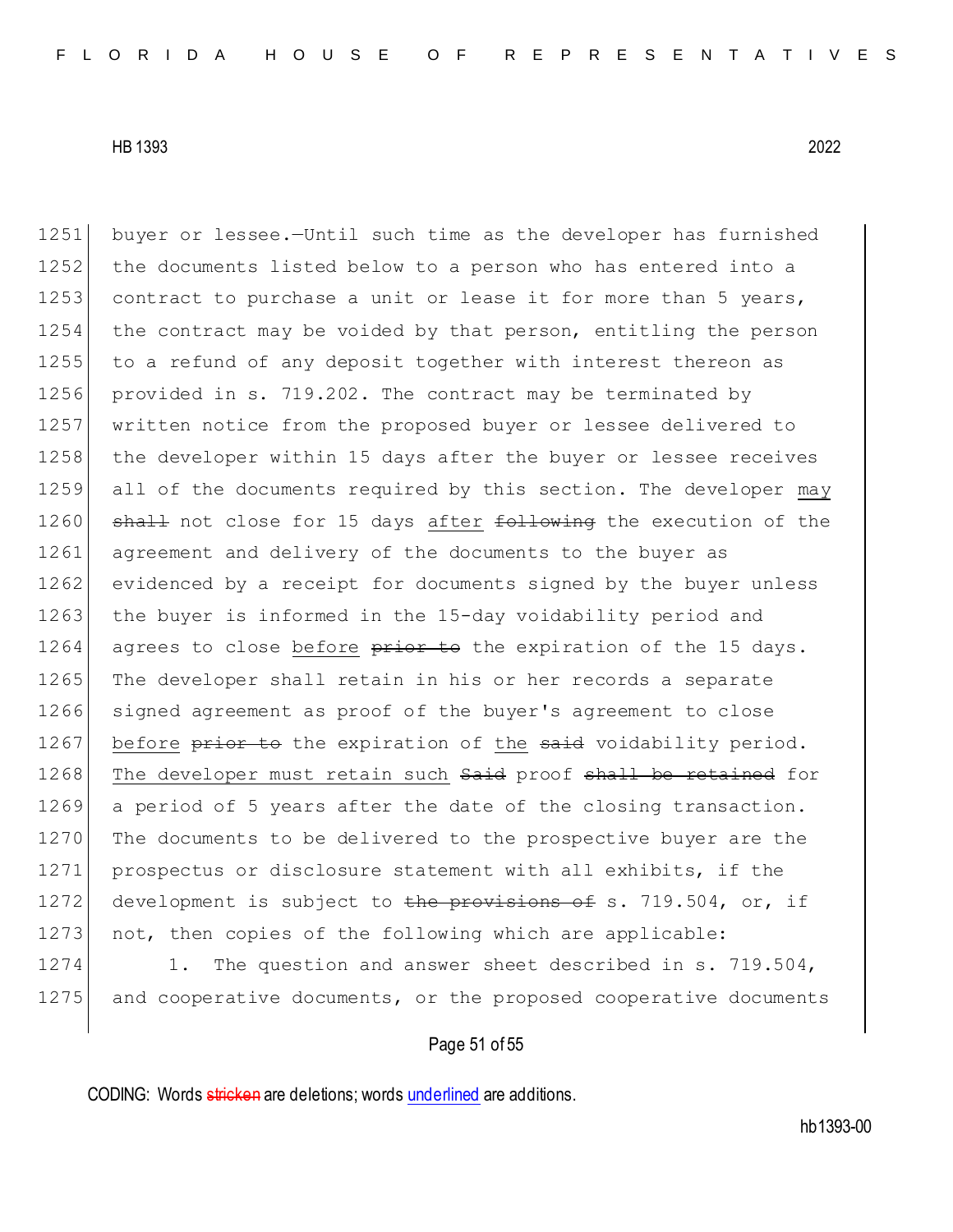| FLORIDA HOUSE OF REPRESENTATIVES |  |  |  |  |  |  |  |  |  |  |  |  |  |  |  |  |  |  |  |  |  |  |  |  |  |  |  |  |  |  |
|----------------------------------|--|--|--|--|--|--|--|--|--|--|--|--|--|--|--|--|--|--|--|--|--|--|--|--|--|--|--|--|--|--|
|----------------------------------|--|--|--|--|--|--|--|--|--|--|--|--|--|--|--|--|--|--|--|--|--|--|--|--|--|--|--|--|--|--|

1276 if the documents have not been recorded, which shall include the 1277 certificate of a surveyor approximately representing the 1278 locations required by s. 719.104. 1279 2. The documents creating the association. 1280 3. The bylaws. 1281 4. The ground lease or other underlying lease of the 1282 cooperative. 1283 5. The management contract, maintenance contract, and 1284 other contracts for management of the association and operation 1285 of the cooperative and facilities used by the unit owners having 1286 a service term in excess of 1 year, and any management contracts 1287 that are renewable. 1288 6. The estimated operating budget for the cooperative and 1289 a schedule of expenses for each type of unit, including fees 1290 assessed to a shareholder who has exclusive use of limited 1291 common areas, where such costs are shared only by those entitled 1292 to use such limited common areas. 1293 1293 7. The lease of recreational and other facilities that 1294 will be used only by unit owners of the subject cooperative. 1295 8. The lease of recreational and other common areas that 1296 will be used by unit owners in common with unit owners of other 1297 cooperatives. 1298 9. The form of unit lease if the offer is of a leasehold. 1299 10. Any declaration of servitude of properties serving the 1300 cooperative but not owned by unit owners or leased to them or

Page 52 of 55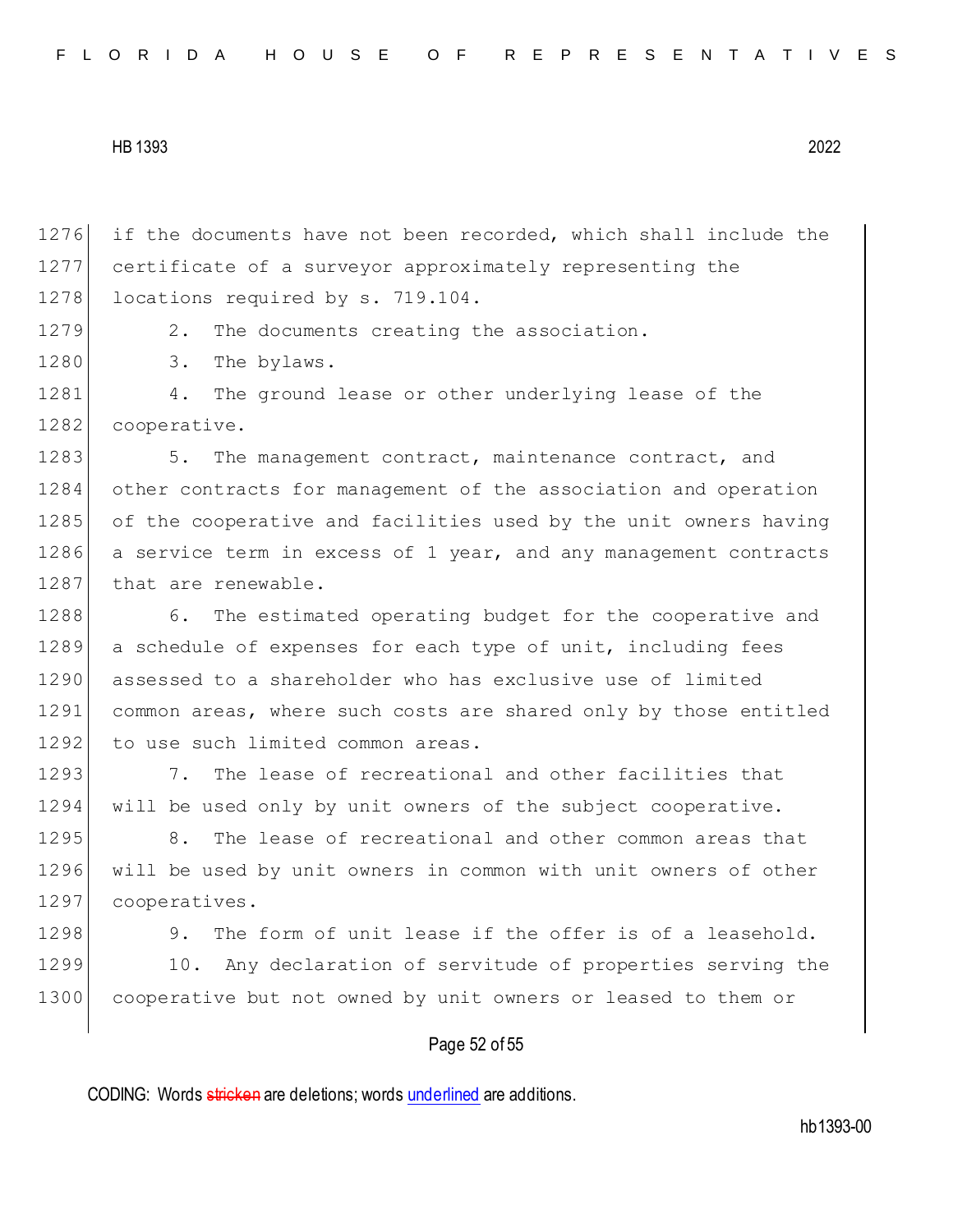1301 the association. 1302 11. If the development is to be built in phases or if the 1303 association is to manage more than one cooperative, a 1304 description of the plan of phase development or the arrangements 1305 for the association to manage two or more cooperatives. 1306 12. If the cooperative is a conversion of existing 1307 improvements, the statements and disclosure required by s. 1308 719.616. 1309 13. The form of agreement for sale or lease of units. 1310 14. A copy of the floor plan of the unit and the plot plan 1311 showing the location of the residential buildings and the 1312 recreation and other common areas. 1313 15. A copy of all covenants and restrictions that which 1314 will affect the use of the property and which are not contained 1315 in the foregoing. 1316 16. If the developer is required by state or local 1317 authorities to obtain acceptance or approval of any dock or 1318 | marina facilities intended to serve the cooperative, a copy of 1319 any such acceptance or approval acquired by the time of filing 1320 with the division pursuant to s. 719.502(1) or a statement that 1321 such acceptance or approval has not been acquired or received.

1322 17. Evidence demonstrating that the developer has an 1323 ownership, leasehold, or contractual interest in the land upon 1324 which the cooperative is to be developed.

1325 18. A copy of the reserve study required under s.

## Page 53 of 55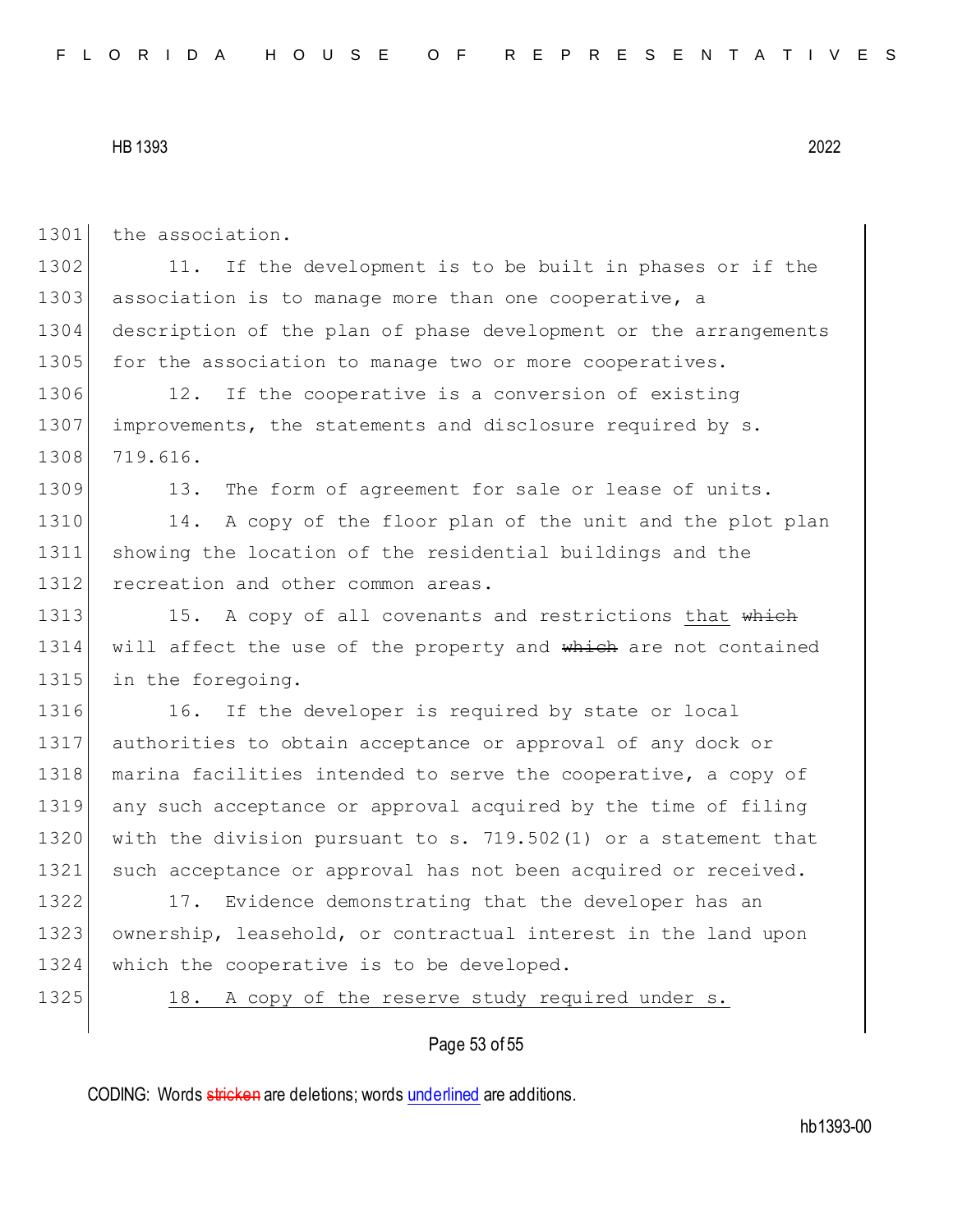1326 719.106(1)(j), along with a report or financial statement 1327 indicating the status of the reserves. 1328 19. A copy of the recertification report required under s.  $1329$  719.106(1)(n). 1330 (2) NONDEVELOPER DISCLOSURE.— 1331 (a) Each unit owner who is not a developer as defined by 1332 this chapter must comply with the provisions of this subsection 1333 before prior to the sale of his or her interest in the 1334 association. Each prospective purchaser who has entered into a 1335 contract for the purchase of an interest in a cooperative is 1336 entitled, at the seller's expense, to a current copy of the 1337 articles of incorporation of the association, the bylaws, the 1338 and rules of the association, the reserve study and current 1339 status of the reserves required by s. 719.106(1)(j), the 1340 recertification report required by s. 719.106(1)(n), as well as 1341 a copy of the question and answer sheet as provided in s. 1342 719.504. 1343 (c) Each contract entered into after July 1, 1992, for the 1344 resale of an interest in a cooperative must shall contain in 1345 conspicuous type either: 1346 1. A clause which states: THE BUYER HEREBY ACKNOWLEDGES 1347 THAT HE OR SHE <del>BUYER</del> HAS BEEN PROVIDED A CURRENT COPY OF THE 1348 ARTICLES OF INCORPORATION OF THE ASSOCIATION, BYLAWS, RULES OF 1349 THE ASSOCIATION, THE RESERVE STUDY AND STATUS OF THE RESERVES, 1350 THE RECERTIFICATION STUDY, AND THE QUESTION AND ANSWER SHEET

Page 54 of 55